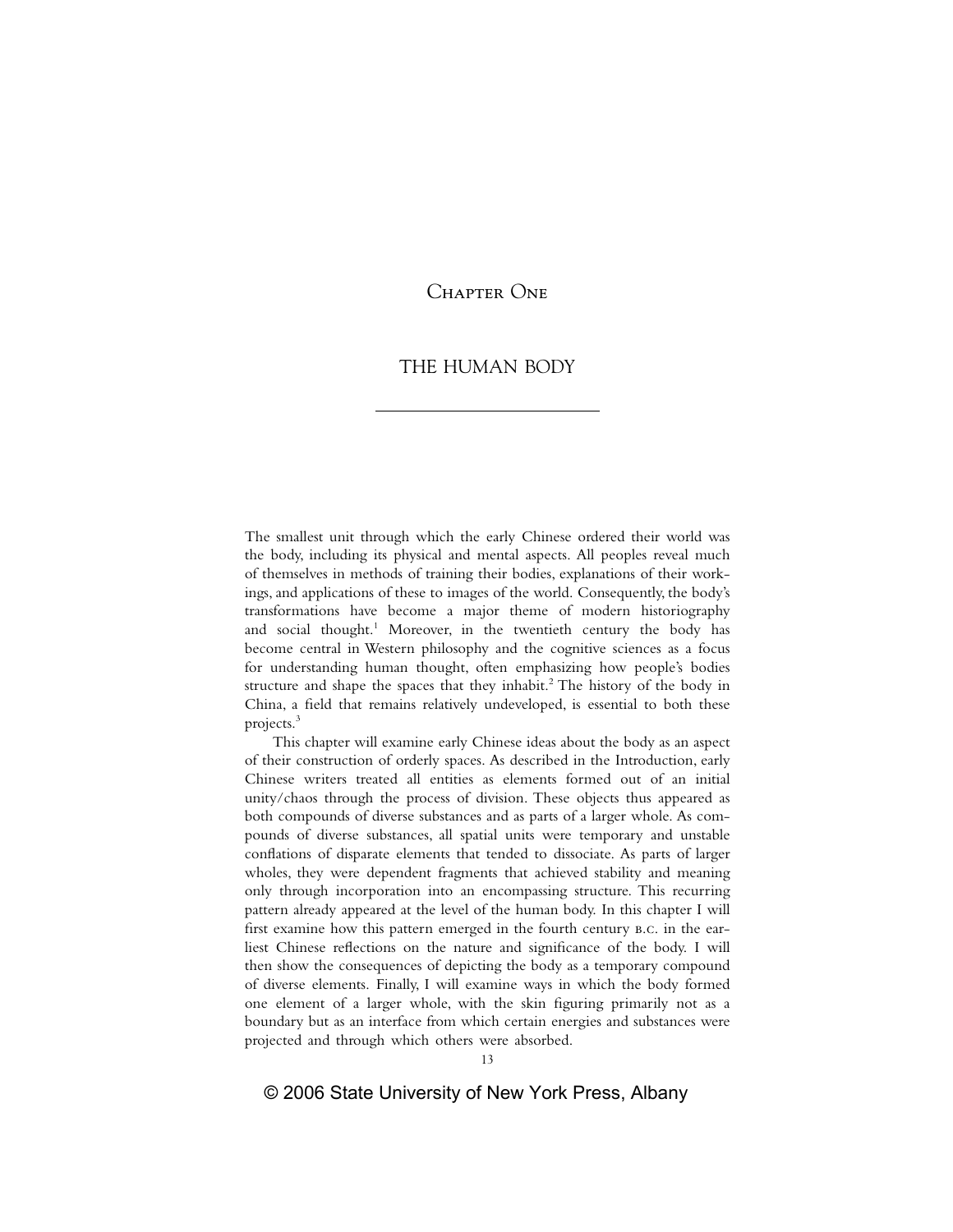#### DISCOVERY OF THE BODY IN THE FOURTH CENTURY B.C.

The body became a central issue in Chinese thought in the fourth century b.c., when the school of Yang Zhu and the practice of self-cultivation described in the "Nei ye" theorized it as the natural and necessary center for organizing space, and the *Mencius* and *Zuo zhuan* presented it as the source of virtue and ritual order. Several of these ideas, however, were anticipated in the *Lun yu*. First, some passages describing ritual and the true gentleman focus on the correction of the body. Second, other passages use the body and its parts as measures of value. Third, two passages assert that correcting the body is the basis of social order. I will discuss each of these in turn.

Performing rituals in early China required considerable bodily control. Texts emphasize specified positions, kneeling, bowing, turning, and so on. Consequently, the establishment of "ritual" as a fundamental category by Confucius and his followers gave the body a central role in their social program. Several passages in the *Lun yu* are based on paronomastic glosses or word play that link the term "ritual ( $li$ <sup>\*</sup>lier 禮)" to words referring to the body or its manipulation. Thus, there is a close phonetic and graphic link between "ritual" and "body ( $ti \star t$ 'lier  $m$ )," a link noted in many texts. An essay in the *Li ji* places "bodiless ritual [wu ti zhi li 無體之禮]" in parallel with "soundless music" and "mourning without mourning garments," thus indicating that the body was the defining substance of ritual.<sup>4</sup> Though this gloss is not yet suggested in the *Lun yu*, some passages indicate a connection between *li* "ritual" and the verb "to stand (*li*  $\star$ gliep  $\overrightarrow{T}$ )" as applied to taking up both a physical and a social position. One of these describes in the following terms the process by which a person employs the major Confucian educational disciplines to develop full humanity: "Inspired/initiated [*xing* ] by the odes; established [*li*  $\vec{\mathcal{X}}$  "made to stand"] by ritual; completed in music."<sup>5</sup> The significance of correct placement of the body, without use of the character  $li \vec{x}$ , also figures in the account of Shun's ruling through simply "making himself reverent and correctly facing south."<sup>6</sup>

The link between ritual and body also figures in the passage on the "rectification of names": "If affairs are not completed, then ritual and music will not arise [xing 興]. If music and ritual do not arise, then punishments will not be correct. If punishments are not correct, then the people will have no place to set their hands and feet."<sup>7</sup> Again, the definition of true humanity as "taming the self and restoring the rituals" defines this injunction through an itemized list of the control of the body by ritual: "If it is not ritual do not look at it; if it is not ritual do not listen to it; if it is not ritual do not say it; if it is not ritual do not move."<sup>8</sup> This pattern of itemizing the body as a set of discrete units that had to be separately controlled became fundamental to Warring States accounts of both corporal and social order.

The clearest demonstrations that ritual was a bodily performance are the passages describing how Confucius, or, rarely, one of his disciples, held or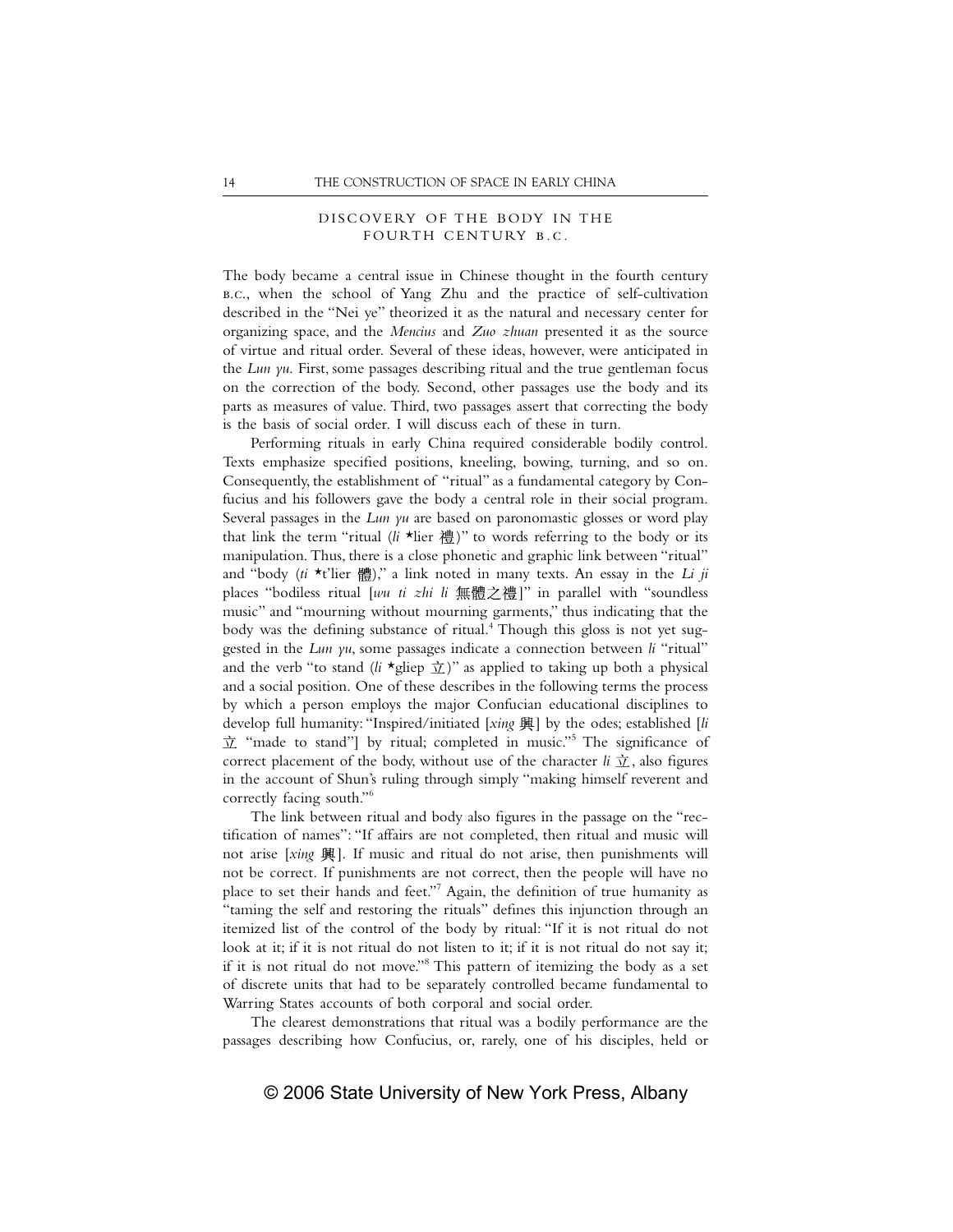manipulated his body while performing rites. These detailed accounts of the proper manner of standing, bowing, or walking occupy a prominent place in several chapters. They show how early in China the belief in ritual as a foundation of social order developed into a concern for the training of the body. Some accounts of Confucius employ an elaborate series of descriptive binomes, reminiscent of the poetry of the period, to suggest the sage's deportment. Other passages simply assert the central importance of physical bearing and facial expression in ritual performances.<sup>9</sup> Literary passages describing Confucius's physical deportment also figured in several contemporary and later works, along with accounts of his unusual bodily features.<sup>10</sup>

Some passages in the *Lun yu* also use the body as a measure of value. These mark the supreme importance of certain values through asserting that the gentleman would sacrifice his body or his life rather than abandon them.Thus, one passage argues: "The determined man of service and the humane man would not seek life by harming their humanity. There are those who kill their own bodies/selves in order to complete their humanity."<sup>11</sup>The syntactic parallel with "life" and the description of it as something that could be killed suggest that here the character *shen* 身 refers to the body. Similar parallels with "life" or "lifespan," as well as a parallel between *shen* and  $li$  ( $\pi$ ) "physical strength"), indicate that *shen* as a measure of worth in the *Lun yu* usually refers to the physical or organic body.<sup>12</sup> This celebration of the willingness to sacrifice oneself in the name of integrity is an extreme form of the anecdotes that demonstrate a scholar's virtue through his failure to eat or enduring the most limited diet in the pursuit of moral development.<sup>13</sup> Finally, two passages insist that correcting the body is the first step to good government:

The Master said, "If his self/body is correct, then his commands will be carried out without his even making them. If his self/body is not correct, even should he command others they will not obey.

If someone could correct his own self/body, then what problem would there be to his devotion to governing? If he cannot correct his self/body, then what has he to do with correcting/governing other people?<sup>14</sup>

The second of these passages is a direct parallel to the passage in the *Lun yu* that asks: "If someone can govern the state through ritual and yielding, then what problem is there? If he cannot, then what has he to do with ritual?"<sup>15</sup> The parallel between these two passages once again demonstrates the focus of ritual on correcting the body, since the two terms are treated as interchangeable. While these particular passages seem to employ *shen* in the broader sense of person, with the organic body as only one aspect, they merit mention because they closely link ritual with the body.

Although the *Lun yu* anticipated several major uses of the body in discussions of social order, it was only in the fourth century that this theme became central. In A. C. Graham's *Disputers of the Tao* this period is treated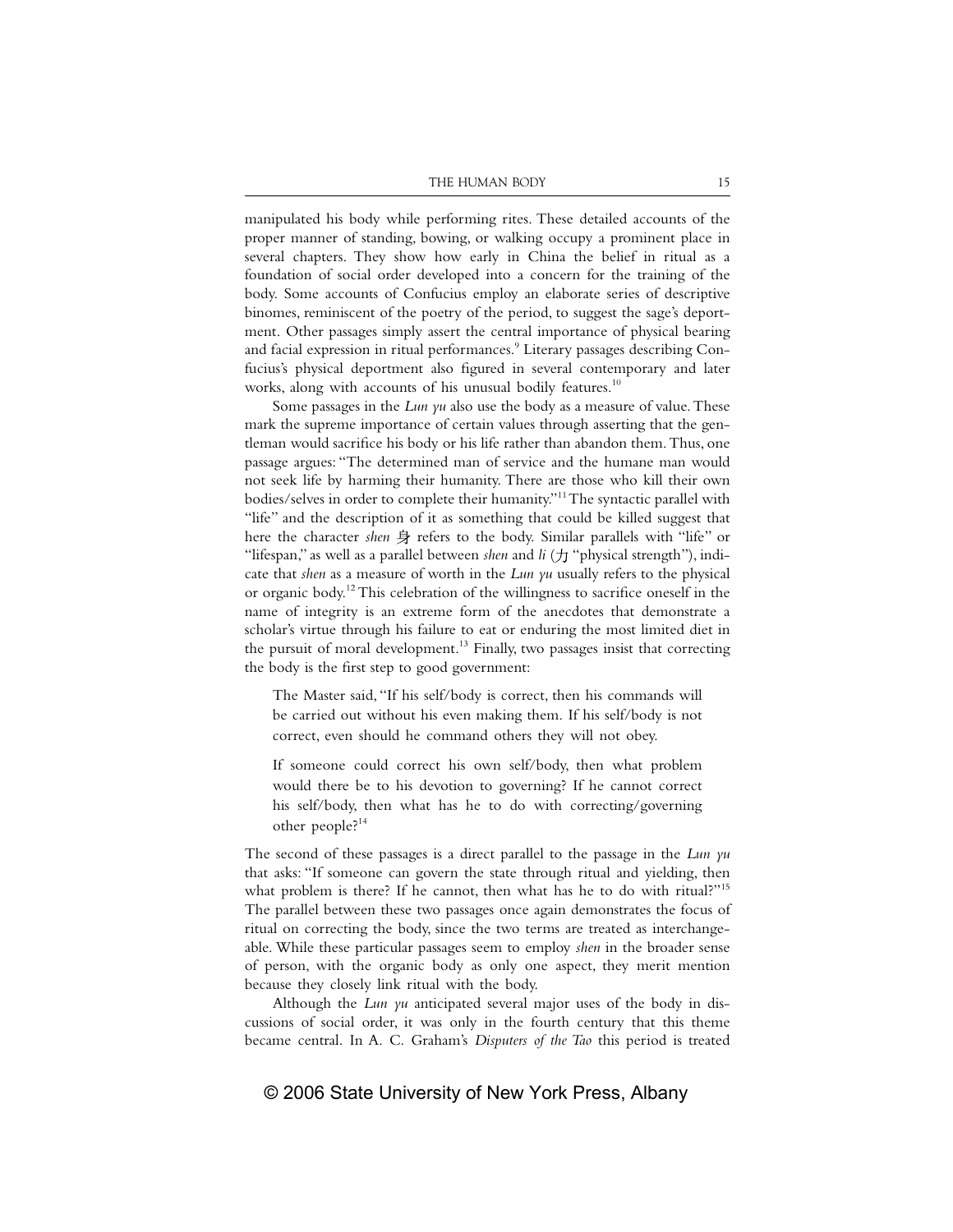under a series of rubrics such as "retreat to private life," "idealisation of the small community," "the sharpening of rational debate," and "the discovery of subjectivity."<sup>16</sup> The thread running through these intellectual developments is the discovery of the individual: as the ultimate ground of social values in the Yangist tradition, as the source of authoritative argument that confounded conventional wisdom for the "sophists," as the autarkic producer of all his own needs in the tradition of Shen Nong, and as the basis of epistemology in Song Xing's doctrine of the situational limits of all knowledge. This new interest in the individual also entailed a key social role for the manipulation of the body.

This is clearest in the tradition associated with Yang Zhu, which took the individual person as the basis of its philosophical program. Like many Warring States philosophical traditions,Yangist ideas are known only from accounts by their enemies, or summaries in later philosophical compendia. The earliest references to these doctrines are the hostile caricatures in the *Mencius*, which paired the supposed selfishness of the Yangists with the "universal love" of the Mohists as two equally incorrect extremes of teaching about relations of the self to others: "Master Yang adopted 'being for oneself.' If plucking out one hair would benefit the entire world, he would not do it. Master Mo espoused 'concern for each and all.' If shaving his body from head to heel would benefit the world, he would do it."17 While this cannot be accepted as an accurate presentation of Yangist teachings, it is significant that the contrast between Yang and Mo is framed in terms of their attitudes toward the body. Concern over the body, and the use of it as a marker of value, figure in all presentations of Yangist doctrines. Thus, a description of Yangist ideas in the Western Han *Huainanzi* states: "Keep one's life/nature intact [quan xing 全性], guard one's true self, and do not tie down one's body with external objects. These are the doctrines established by Master Yang."<sup>18</sup> These are elaborated in the *Zhuangzi* and the *Lü shi chun qiu*. Passages from the latter show that here *xing* "nature" was still the same as  $\pm$  *sheng* "life" from which it derived. Thus, to "keep one's life/nature intact" meant to live out one's natural lifespan and preserve one's physical health.

Passages in the *Lü shi chun qiu* also elaborate the third dictum previously listed, which enjoins the individual against allowing him or herself to be tied down by objects.

Man's nature is to live out his lifespan, but things disturb him, so that he is unable to live out this span. Things are the means to nourish life; one does not use one's life to nourish things. In the present age many of the deluded use their lives to nourish things. They do not recognize what is trivial and what is important, so the important is deemed trivial and the trivial important....

When a myriad of men pick up their bows and together shoot at a single target, certainly any such target would be struck. When the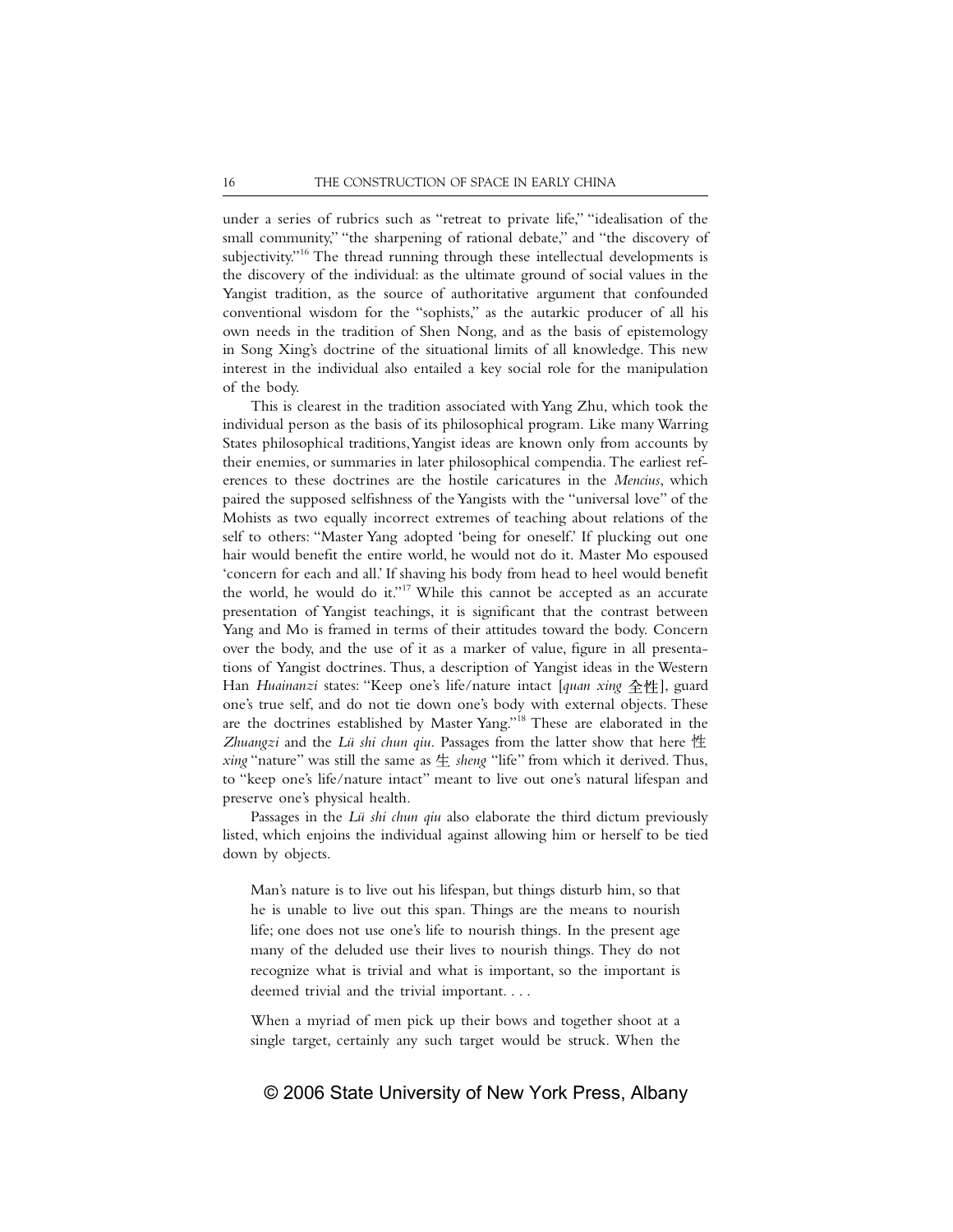myriad things in all their splendor are used to harm a single life, any life would be harmed. If used to benefit a single life, then any life would receive benefit. Thus the sage's regulating of all things is used to complete what he receives from Heaven [life]. When what is received from Heaven is completed then the spirit is harmonious, the eyes clear, the ears acute, the nose keen, the mouth perceptive, and the 360 joints all supple.<sup>19</sup>

These and related passages demonstrate that the core of Yangist teachings was the supreme value of life and the human body. "Preserving one's nature" entailed nourishing bodily energies and developing bodily powers. The dictum against being trapped by objects enjoined people to use objects to nourish the body, rather than dispersing bodily energies in pursuit of objects. The ruler and his officials existed in order to protect the lives of their subjects and the well-being of their bodies.<sup>20</sup> The sage was marked by the perfection of every element of his own body.

While the Yangist chapters of the *Lü shi chun qiu* do not refer to the dictum on preserving one's true self or what is "genuine [zhen 真]," this principle is elaborated with reference to the body in a chapter of the *Zhuangzi* derived from the Yangist tradition. Hearing that Confucius has devoted his life to benefiting the world through the cultivation of moral virtues and the social arts, even though he is neither a ruler nor an adviser to a ruler, an old fisherman observes:

"He may well be humane, but I fear he will be unable to extricate from disaster his body/self. Causing his mind to suffer, exhausting his physical form [xing 形], and thereby endangering what is genuine in him, he is indeed very far from the true Way.

...

If you diligently cultivate your body/self, carefully guard what is genuine in you, turn back and give objects to others, then nothing will tie you down. Now you do not cultivate your own body/self but seek it from others, is this not indeed wide of the mark?" Confucius pensively said,"May I ask what you mean by 'genuine'?""The genuine is that which is most essential and refined [*jing* 精] and most sincere [*cheng* 誠]. What is not essential and sincere cannot move others. Forced tears however mournful will not cause grief; forced anger however severe will not inspire awe; forced amity, however much you smile, will not produce harmony. Genuine sorrow without emitting a sound induces grief; genuine anger with no outward manifestation inspires awe; genuine amity with no smiles induces harmony. The most refined energies [神] act outside oneself, which is why we value the genuine. $^{21}$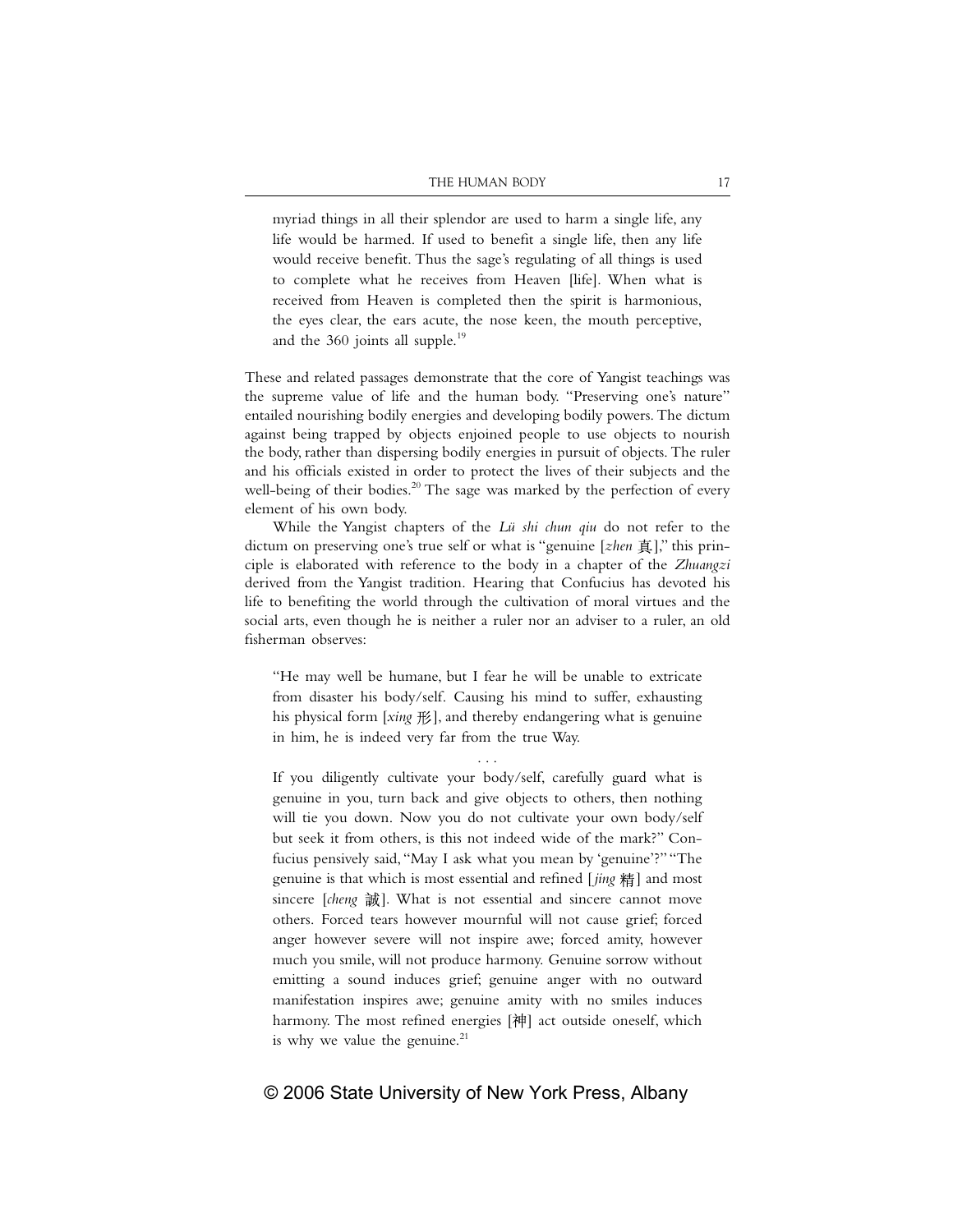In the first extract the fisherman challenges Confucius's conduct from the Yangist perspective by pointing out that he is exhausting his physical body and thereby endangering his embodied self. In the second he sketches the three principles by which the *Huainanzi* defines the teachings of Yang Zhu. Finally, in response to Confucius's question he defines the "genuine" as the complete and undivided focus [*cheng* 誠] of the refined energies that make possible higher human functions. These energies are manifest in the emotions that animate the body's actions, and marked in the highest state of refinement by being able to shape other's actions.

The clearest demonstrations of the central role of the body in Yangist thought are assertions of the absurdity of exchanging bodily parts for external objects. One example of this, or rather a parody of it, was the passage from the *Mencius* cited earlier in which the willingness to sacrifice bodily hairs distinguished rival philosophical traditions. A more elaborate version couched in terms favorable to the Yangist teachings appears in the fourth-century A.D. *Liezi*:

Qin Guli asked Yang Zhu, "If you could save the whole world by giving up one hair, would you do it?" Master Yang replied, "The world could certainly not be saved by one hair." Master Qin said, "If it would be saved, would you do it?" Master Yang did not reply. Master Qin went out and spoke to Mengsun Yang. Mengsun Yang said, "You have not understood Master Yang's thoughts. Let me say them. If you could gain ten thousand in gold by having some of your skin peeled off, would you do it?" "I would." "If you could obtain a state by having one limb cut off at a joint, would you do it?" Master Qin remained silent for a while. Mengsun Yang said, "A hair is less than some skin, and some skin is less than a limb. This is plain. But if you accumulate individual hairs it forms a patch of skin, and if you accumulate skin it forms a limb. Even one hair is certainly a tiny part of the body, so how could you treat it lightly?"<sup>22</sup>

The relation between body and things is worked out in a set of hypothetical exchanges that mark the higher value of the former.

This demonstration of the supreme importance of the self through people's unwillingness to exchange their own life or body parts for other things also figures in anecdotes in the chapter "Rang wang" in the *Zhuangzi*. This begins with stories in which Yao or Shun offer world rulership to men who reject it because it could harm their health. One of these stories argues: "The world is extremely important, but he would not on account of it harm his life. How much less would he harm it for some other thing. Only one who would not take the world to govern it can be entrusted with it."<sup>23</sup> This insistence on bodily well-being as the highest good, and the consequent rejection of exterior things, follows the argument attributed to Yang Zhu. In the next story the man who rejects world rulership describes how he prefers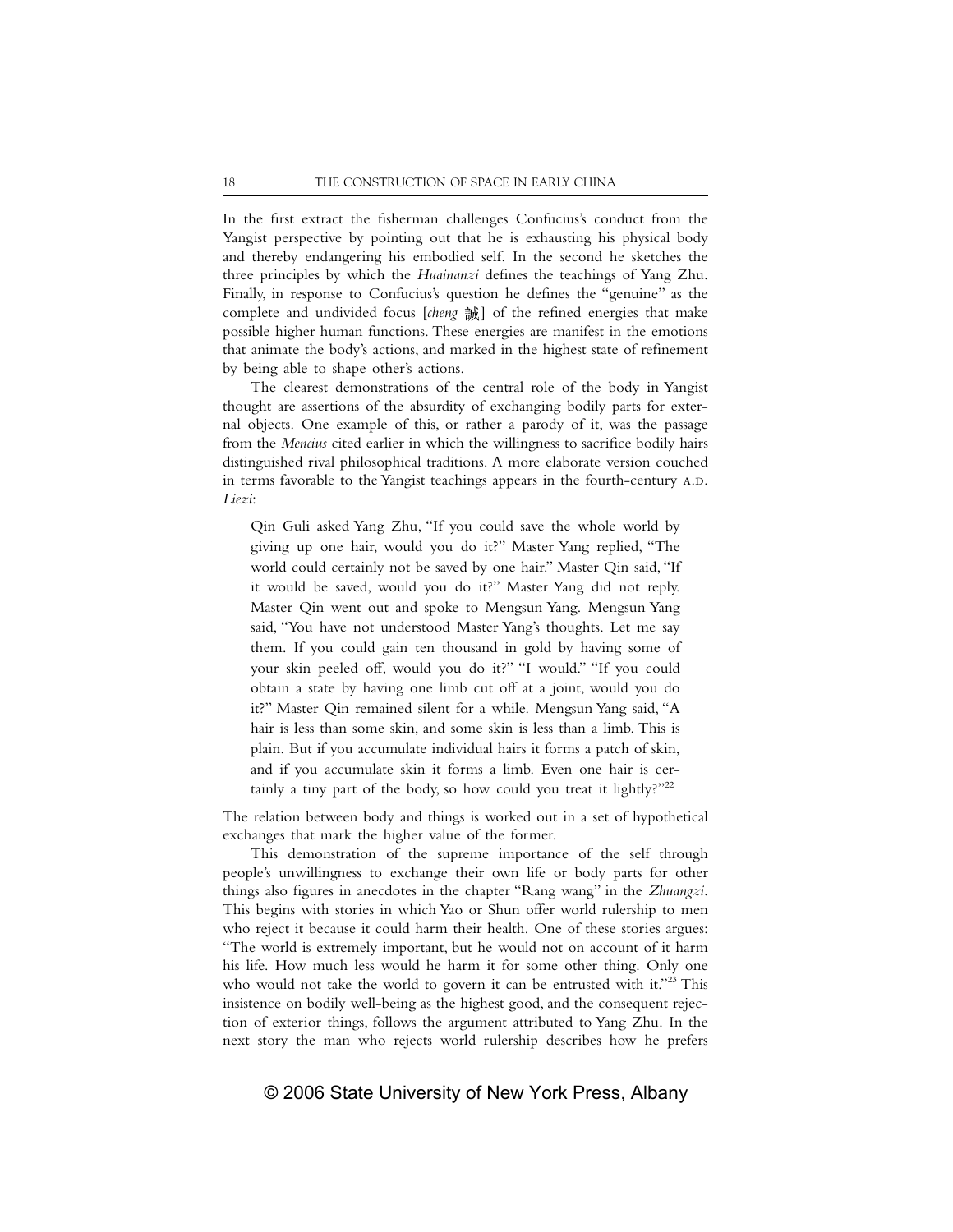wearing simple, natural clothing and obtaining exercise while feeding himself through agriculture. He contrasts the health and sufficiency of his body [*xing* 形 and *shen* 身] in his humble station with the false lure of the world and its objects.<sup>24</sup> Other stories repeat this passage's argument, which also figured in the *Lü shi chun qiu* Yangist passages previously cited, that only the man who values life and the body above all else can be a ruler.<sup>25</sup>

A related story in the *Lü shi chun qiu* is preceded by the following elaboration of the idea that the body is more valuable than the world:

The body/self is that for which one acts; the world is the means by which one acts. Paying attention to your means, you will recognize what is important [the body] and what trivial [the world]. Now suppose there were a man who cut off his head to exchange it for a hat or killed his body [*sha shen* 殺身] to exchange it for some clothes. The world would certainly regard him as deluded. Why? Hats are the means of decorating the head, and clothes the means of decorating the body. To kill that which is decorated in order to secure the means of decorating it is not to understand the purpose of things. The present age's pursuit of profit often resembles this. They endanger their bodies/selves and harm their lives, slash their throats and cut off their heads. This likewise is not to understand the purpose of things.26

This passage anticipates the *Liezi* by ridiculing a hypothetical trade in body parts to demonstrate the supreme importance of the self. Similar passages pointing to the folly of exchanging parts of the body for external goods also figure in the *Zhuangzi*. <sup>27</sup> Thus, in the Yangist tradition, the insistence on preserving life, guarding one's nature, and avoiding the threat of external things was given its most dramatic expression in the repeated insistence that no sane man would exchange his life, or even a significant part of his body, for any external object, no matter how grand.

Rival intellectual traditions adopted this argument as a means of asserting their own programs. Thus, the *Mozi* appealed to a trade in body parts to demonstrate not the supreme value of the body itself, but rather the virtue of duty for which people would sacrifice their lives:

Among all things nothing is more valuable than duty  $[yi \, \hat{\mathbb{R}}]$ . Now if you say to someone, "I will give you a hat and shoes, and then cut off your hands and feet. Will you do it?" They certainly would not. Why? Because hat and shoes are less valuable than hands and feet. If you further said, "I will give you the whole world and then kill your body. Will you do it?" They certainly would not. Why? Because nothing in the world is more valuable than the body/self. But if people kill one another in a quarrel over a single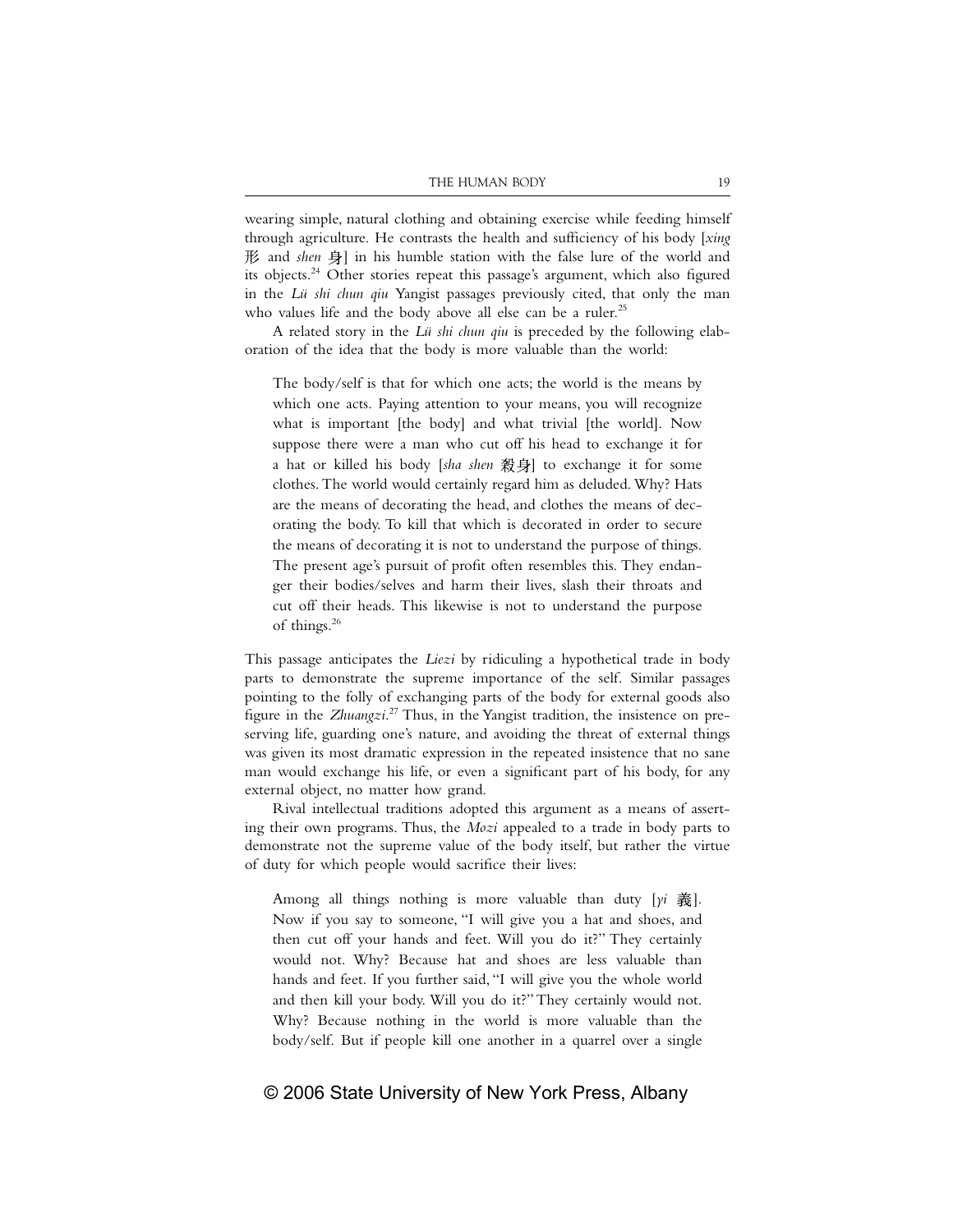word, this means that duty/honor [*yi*] is more valuable than the body/self.<sup>28</sup>

This adoption of the body as a marker of supreme value also figures in the *Mencius*'s argument that just as one would give up good food for better, so one would give up life for moral virtue.<sup>29</sup> Thus, by the middle of the Warring States period the use of the body and of life as markers of supreme value had become conventional among all traditions.

When the body emerged in this manner as a theme in Chinese thought, it was defined in spatial terms, as a central self set against external objects. In the Western tradition the body usually figures in philosophy in terms of its dualistic opposition to the mind or the soul, as matter set against spirit. The Chinese, in contrast, accepted that the mind was part of the body, more refined and essentialized, but of the same substance.<sup>30</sup> Instead, the body became problematic as one spatial unit defined in opposition to others. Within the flux of ever-changing objects that emerged from chaos and ultimately returned to it, the body was a centered point whose well-being and efficacy depended on its relations to the objects and people surrounding it. Should it allow these objects to attain mastery through their powers of attraction, then the body/self would lose its genuine nature, become tied down by objects, and ultimately sacrifice itself for these external things. Should it defend its vital energies and genuine nature against the lure of objects, than it could generate a spirit-like power [shen 神] that commanded the feelings and actions of others without any visible manifestation. Thus, the dominant model of the body in early Chinese thinking portrayed it as a distinct center within a field of rival forces that could itself, if properly developed, radiate its own force outward. This model first appeared within the Yangist tradition, and was successively adopted by rivals to articulate their own positions.<sup>31</sup>

The earliest and most influential elaboration of the model of the embodied self as a center for the projection of cultivated energies was the program of self-cultivation elaborated in the fourth-century b.c. philosophical poem "Nei ye  $\bar{\boxtimes}$   $\ddot{\boxtimes}$  [Inward Training]."<sup>32</sup> The "Nei ye" describes a holistic transformation of the entire person. It begins with the physical body, works through the sense organs, and culminates in the perfection of the mind and spirit. Like the Yangist tradition, it places human vitality (*sheng*  $\pm$ ) at the center of its vision of the perfected self. It also resembles Yangist doctrines in its insistence on the pivotal importance of guiding the emotions and in stern warnings against the threat posed by external objects. The model developed in this text of the perfection of the mind and body through the regulation of emotions elicited by external objects became one of the dominant themes of Warring States thought.

Moreover, the "Nei ye" surpassed the Yangists by placing its program of self-cultivation within an overarching vision of a dynamic cosmos that, like the body, was constituted from a series of ever more refined vital energies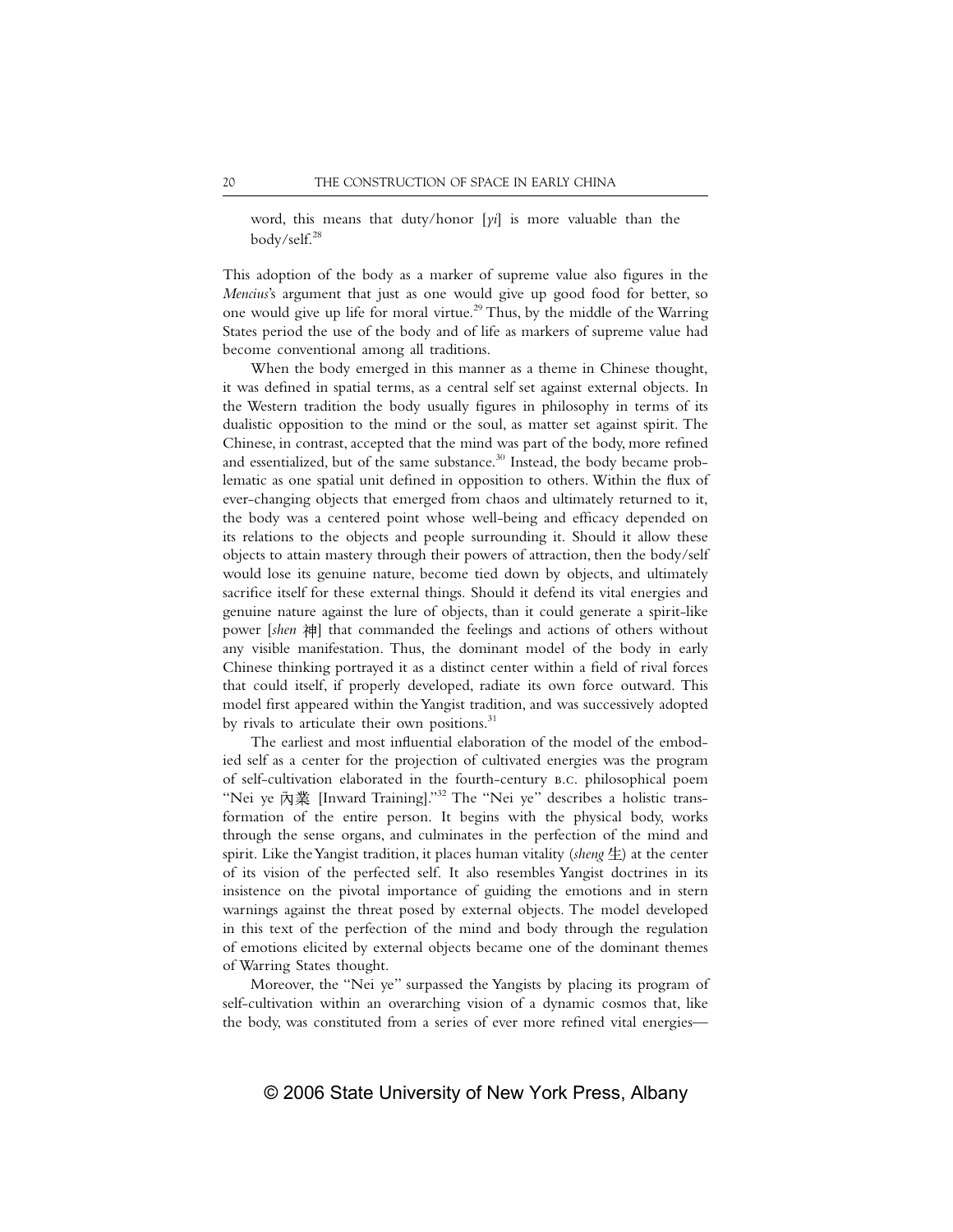*qi* 氣, *jing* 精, and *shen* 神. This model of energies or vital breaths shared by the body and the outer world permitted a more systematic exposition of the character of the body/self, the means of its perfection, and the consequences thereof. I will focus on the ways in which the text portrays the embodied self, and on the significant spatial aspects of this portrayal. The poem begins with a comprehensive vision of a world formed by vital energies.

The vital essence [*jing* 精] of all things, In attainment it produces life. Below it produces the five grains, Above it forms the arrayed stars. Flowing between Heaven and Earth It is called ghosts and spirits. Stored in the human breast, It is called the sage.

This asserts the central importance of refined energy, and also lays out the vertical zones that form the cosmos. Each of these zones is distinguished by the most refined beings that appear within it. This structuring of space through the distribution of energies carries forward in the next lines, which describe the vital energy (*qi*) in the highest heavens, in the deepest abyss, in the seas that mark the ultimate edges of the world, and at the very center within the self.<sup>33</sup> Thus, the embodied self emerges as the central focus within an extended spatial field, a field linked together through the movement of a common energy.

Having begun with the self and its relation to the world, the text then devotes several passages to the manner in which the vital energies that fill the cosmos can be secured within the body. This is followed by the first reference to the heart/mind  $(xin \L)$  at the core of the person:

All proper forms [xing 形] of the mind Spontaneously fill, spontaneously suffuse [with vital energies], Spontaneously give life [*sheng*], spontaneously complete [*cheng*]. The means of losing it Must be sorrow, happiness, joy, anger, desire, and profit-seeking. If you can remove sorrow, happiness, anger, desire, and profit-seeking, Your mind will revert to completion  $\int$  *ji*  $\tilde{\mathfrak{B}}$ <sup>34</sup>.

This introduces the emotions that threaten the mind's energies. Emotions, which in later texts will invariably be associated with the external things that elicit them, constitute the single greatest threat to self-perfection through the cultivation of mind and body. This theme recurs later in the text, and it became a commonplace in the Warring States and later China.<sup>35</sup>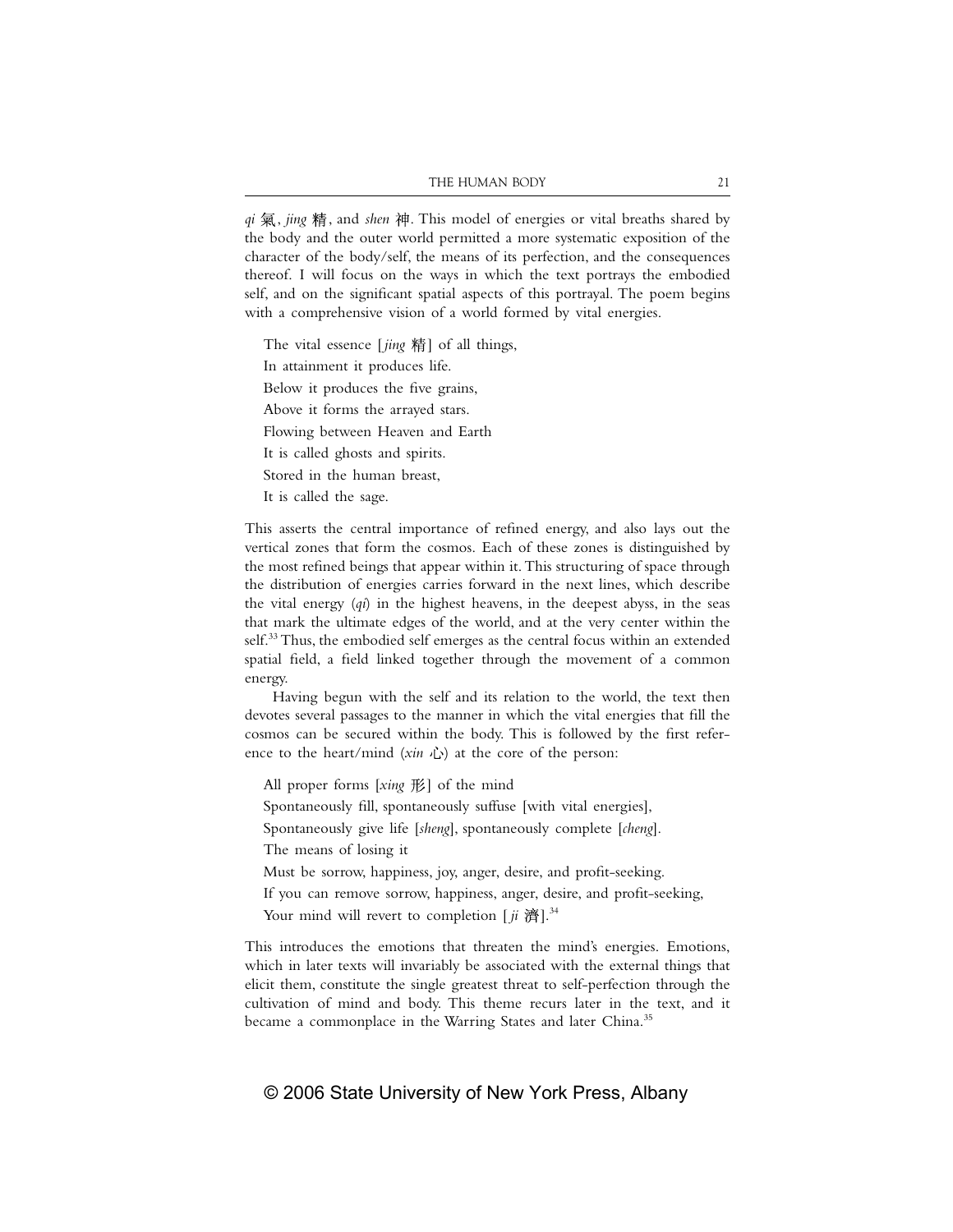After more descriptions of the mind, the text states that the Way "is that by which one fills the body  $[xing \#]$ " but that it is impossible to fix it in place. Having no fixed location, it can only be secured by the mind's remaining still to regulate its vital energies. This introduction of the physical body as a central theme is followed by enumerations of the levels of the cosmos— Heaven, Earth, and man—which leads to the statement:

Therefore the sage:

Changes with the seasons, but does not transform.

Shifts with things, but does not move.<sup>36</sup>

Here, as in the Yangist tradition, physical and mental mastery allows the sage to confront the world without being altered in his essence, to deal with external things but not be tied down by them. This theme reappears a few lines later, including the often quoted proposition that "the true gentleman commands things and is not commanded by things." A later passage states:

The numen [*shen* 神], none know its limits; It illuminates all things. Hold it at your center and do not alter. Do not agitate your senses with external things, Do not agitate your mind with your senses, This is called "obtaining it at the center."<sup>37</sup>

This again shows the importance assigned to the contrast between the self and external objects, and the necessity of maintaining the proper separation between the two. It also defines this separation in terms of establishing the body as a secure center.

The distinction between self as center surrounded by external things takes on a more explicitly spatial form in a subsequent account of the perfection of the body:

Fix your heart at the center  $[z \text{hom} g \; \text{H}],$ 

Your ears and eyes will be acute,

Your four limbs will be firm and fixed,

You can thereby be a dwelling for the vital essence [ *jing*].

The insistence that the heart/mind must be established at the center so that the self can be perfected appears several times in the poem. In one passage this act of centering begins a process that radiates outward to culminate in ordering the entire world. Others describe how the sage's body is thereby protected from any menace whether human or natural, and how the freedom of properly centered mind manifests itself in the facial expression and the quality of the skin.<sup>38</sup>

The text thus insists that establishing the body as a center and a center within the body are pivotal to self-perfection and spatial organization. Since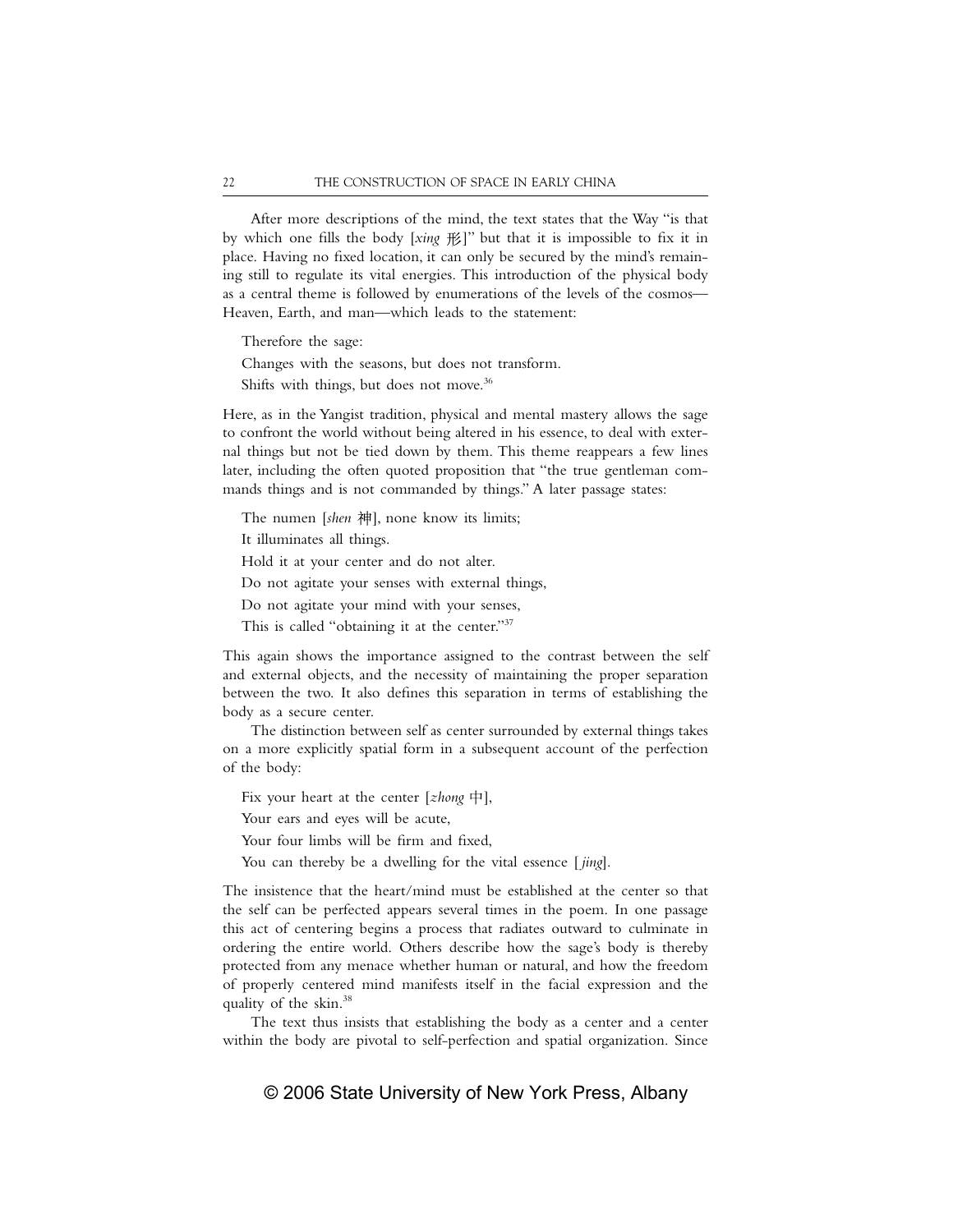Kant and Husserl, this role of the body in fixing the center around which people structure space has become a major theme of Western philosophy.<sup>39</sup> At each level of organizing space the establishment of a center—in the body, the household, the capital, the ruler in imperial ritual, or China itself as the "Middle Kingdom"—is an essential first step.<sup>40</sup> This constant return to the center culminates in an image of an ultimate center as the source of all wellbeing and power:

That which regulates them [sense organs] is the heart/mind. That which pacifies them is the heart/mind. The heart serves to store a heart; At the center of the heart, there is yet another heart. This heart of the heart, Is an awareness that precedes all words.<sup>41</sup>

The inverse of this centripetal movement toward an ever-retreating center appears in depictions of the center's influence radiating through the entire universe. Such phrases as Heaven and Earth; Heaven, Earth, and man; the Nine Continents; the Four Limits; or the Four Frontier Zones are employed to describe the range of the perfected bodily center. These schematic ways of ordering space—up and down, the four directions, the nine-square grid, concentric circles or squares—all depend on the prior establishment of a center as a point of reference. The centering mind establishes itself as a fixed point in terms of which the order of space is laid out and from which the regulation of the cosmos proceeds.<sup>42</sup>

Between the mind and the cosmos, the key recurrent unit is the physical body. The body is the first step in the path to self-perfection. One must first "correct" or "align" [ $zheng \nightharpoonup$ ] the body to attain the tranquillity that allows the mind to become fixed and clear:

If your body [*xing* 形] is not correct, The inner power will not come. If at the center you are not tranquil, Your mind will not be well ordered. Correct [*zheng*] your body and gather in the power, Then it [the power] will pour in of its own accord.<sup>43</sup>

The link of a correct body with tranquility explains an earlier passage introducing the fixed or settled heart/mind: "If able to be correct and tranquil, Only then can you be settled." It also figures in another passage where the correction of the body leads to the perfection of the mind:

When the four limbs are correct [*zheng*], And the blood and vital energy are tranquil [*jing* 靜],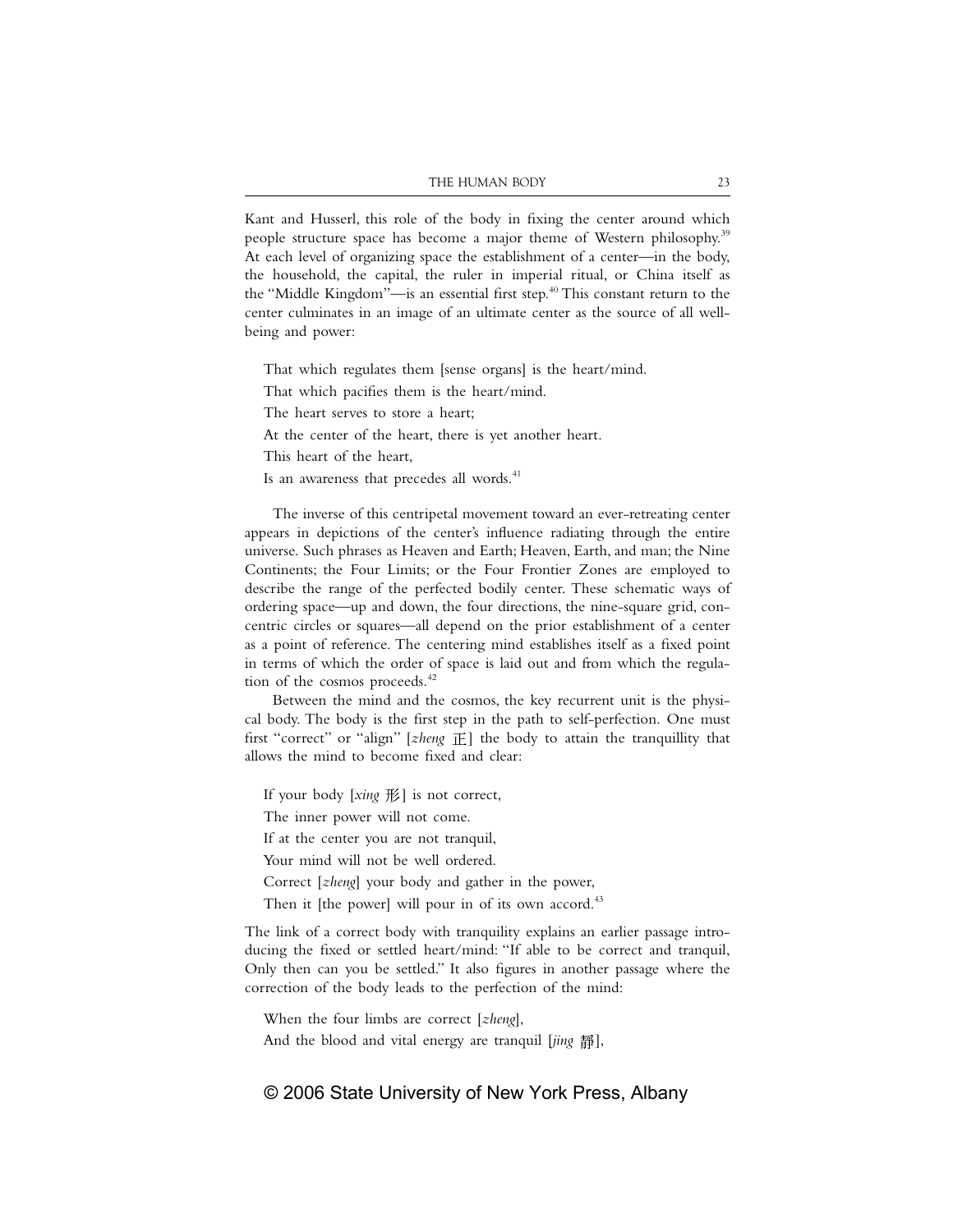Unify your thoughts, concentrate your mind. Your eyes and ears will not be flooded, And even what is distant will be like what is close.<sup>44</sup>

Thus, the correct positioning or disciplining of the body is the essential first step to the purification of the mind, the cultivation of the self, and, finally, the ordering of the cosmos.

However, the body is not only the *beginning* of the process of selfcultivation, but also its conclusion and fullest manifestation. The correct placement of the body ultimately results in a body that is completely correct.<sup>45</sup> This idea figured earlier in the description of the creation of acute senses and a firm body through the proper centering of the mind. It also appears in a passage quoted in note 33, in which the cultivation of refined energies results in the firmness of the four limbs and the openness of the nine apertures of the body. Moreover, passages in note 38 link a perfected or completed mind on the inside with a perfected body on the outside. Another passage proceeds directly from the correct placing of the body and consequent tranquillity of the mind to the perfection of every aspect of the physical body:

If people can be correct and tranquil [*zheng jing*], Their skin will be ample and relaxed, Their ears and eyes will be acute,

Their muscles supple and their bones strong.<sup>46</sup>

So central is the body to this vision of human perfection that the text ends with an account of a body that through its immersion in the Way has become invulnerable:

For people who attain the Way, It permeates their skin and saturates their hair. With the Way of restricting desires, Nothing harms them.<sup>47</sup>

I have dwelt at length on the "Nei ye" because it announces many themes important to subsequent Chinese discourse on the body. Later texts often adopted the ideas that one first established the body at the center, drew in vital and refined energies, established a tranquil mind, avoided the disturbances produced by external objects and their associated emotions, and finally radiated influence out from the body through human society to the edges of the world.<sup>48</sup> Some texts adopted ideas about the body and its vital energies from the "Nei ye" while rejecting associated aspects of its philosophy. The clearest example of this is the discussion of the "flood-like [*hao ran* 浩然] qi" in the *Mencius*.

The links between the "Nei ye" and the *Mencius*'s discussion of the floodlike *qi* have been noted by several scholars, although they disagree over which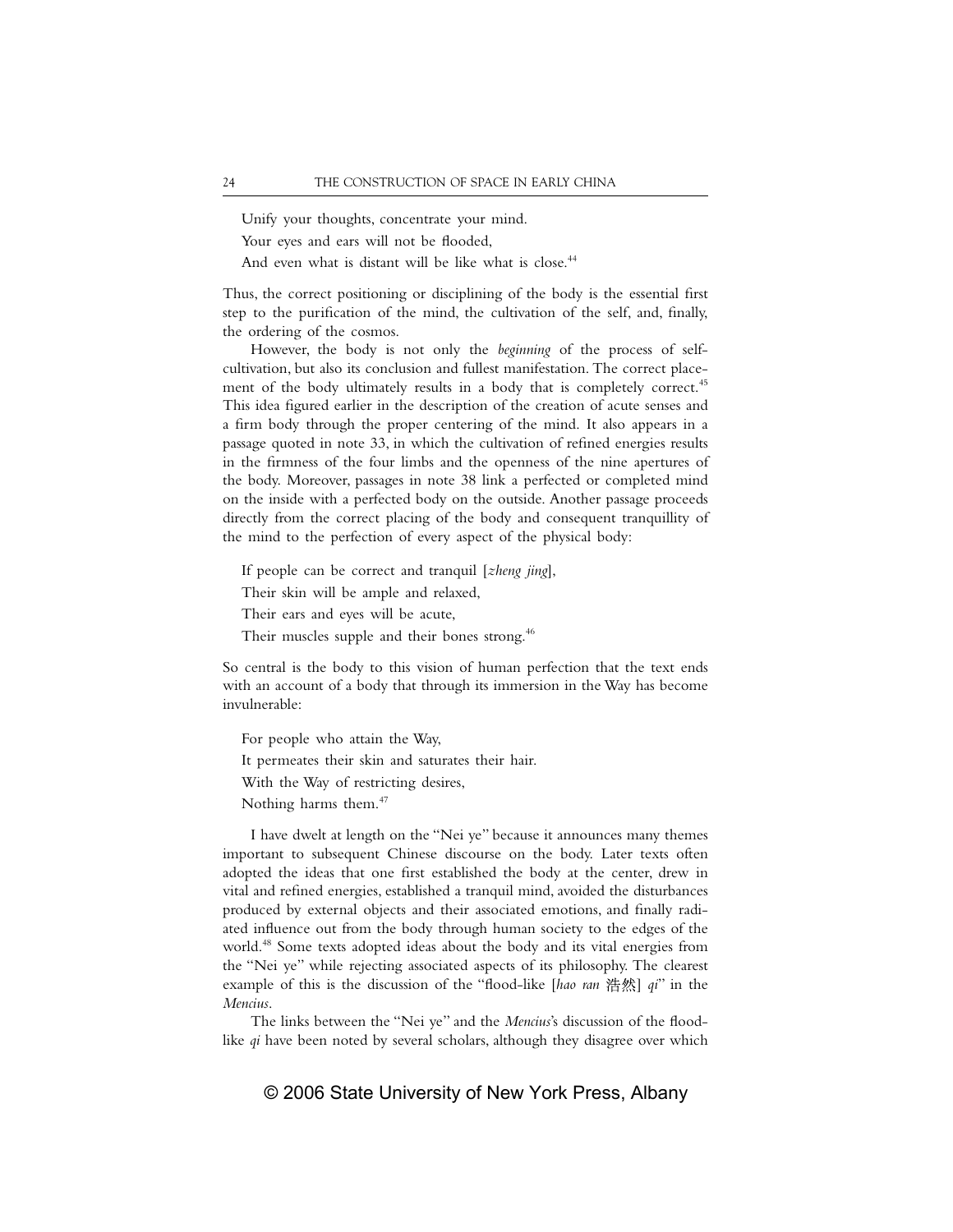text was the original model and which derivative.<sup>49</sup> My analysis will begin with the passage in the "Nei ye" that links "flood-like" to the vital energies, and also insists on their all-encompassing spatial range:

When the refined energies are concentrated they spontaneously give life. His exterior is peaceful and glowing. Storing it [the refined energies] inside, We use it as the wellspring. Flood-like [*hao ran*] it harmonizes and balances; We use it as the fount of vital energy. If the fount does not dry up, The four limbs will be firm. If the spring is not exhausted, The nine apertures will be completely open [to the flow of energies]. You can then exhaust Heaven and Earth, And cover the four seas.<sup>50</sup>

Here the refined energies within the body act as a reservoir of vitality that, if properly nourished and employed, result in the physical perfection of the body and the extension of its influence to the limits of the universe. These ideas reappear in the *Mencius*.

The *Mencius*'s discussion of vital energy opens with a consideration of the problem of courage and the means of preventing the heart/mind from being agitated. In response to a disciple's question whether his heart would be agitated by worries if he were put in charge of the government, Mencius replies that his heart has not been agitated since the age of forty. Mencius then modestly notes that his intellectual rival Master Gao attained this state at an even earlier age. When then asked whether there was a method to achieve such imperturbability, Mencius describes two heroic warriors who cultivated absolute fearlessness through refusal to tolerate any insult or to retreat before any foe. He then contrasts this courage with that of Master Zeng, who quoted Confucius to the effect that if one were in the wrong, then one was bound to be afraid, but that if one were upright and correct then one would be without fear. In conclusion he notes: "Mengshi She's [one of the warriors] holding his *qi* was no match for Master Zeng's holding to what was essential."<sup>51</sup> Here *qi* appears as the dynamic force that drives men to fight, in contrast with a heroic resolve based not on mere energy but rather on moral correctness.52

This contrast between energy and morality underpins Mencius's distinction of his own mastery of "flood-like *qi*" from that of Master Gao, and also from that of the "Nei ye."

"According to Master Gao, 'If you do not get it from the words, do not seek it in the heart/mind. If you do not get it from the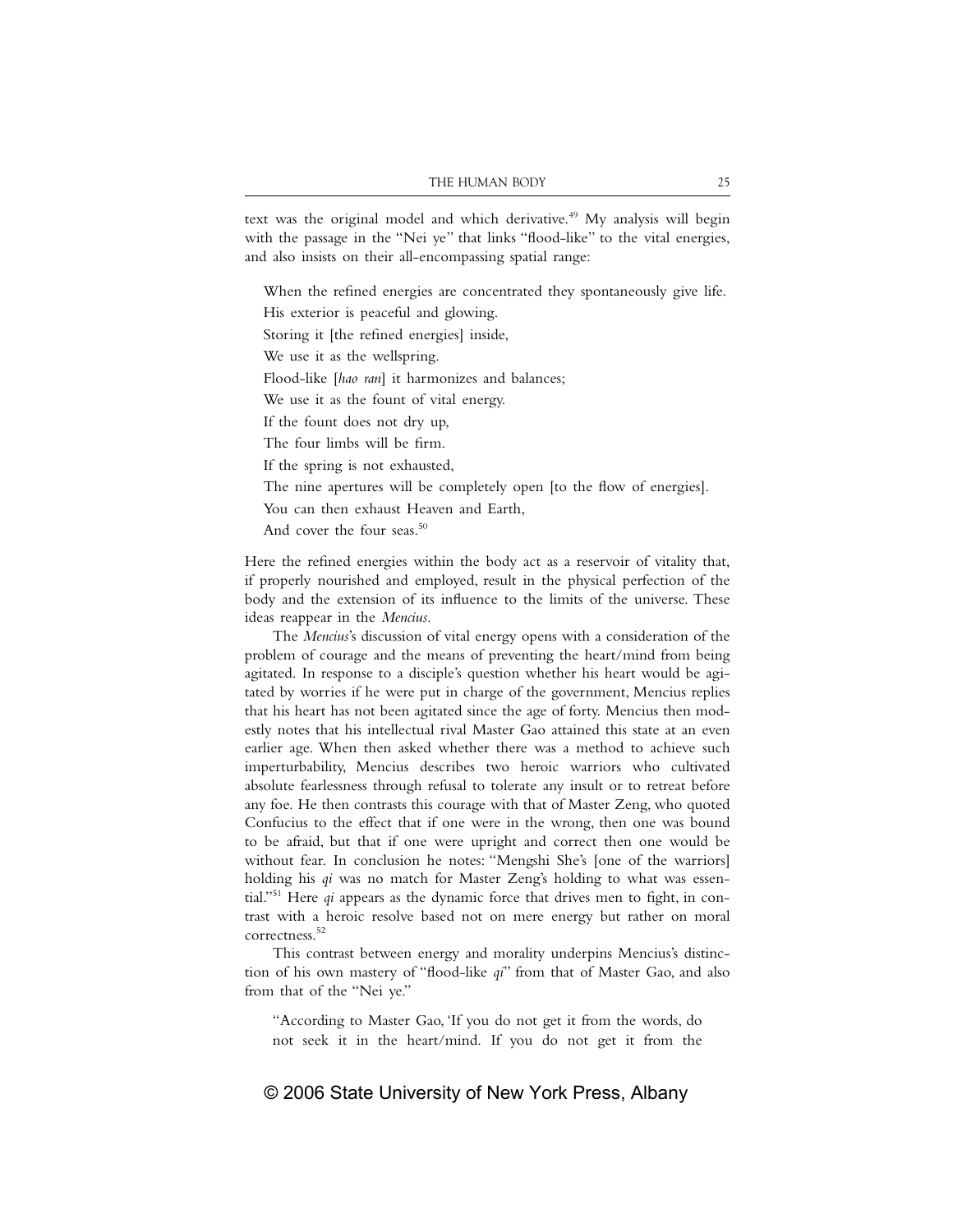heart/mind, do not seek it in the vital energy [*qi*].' If you do not get it from the heart/mind to not seek it in the vital energy is proper, but it is wrong to not seek it in the heart/mind if you do not get it from the words. The fixed intent  $[zhi \ddot{\pm}$ , of the heart/mind] is the commander of the vital energy, while the vital energy fills the body. The fixed intent is supreme in this, while the vital energy is only secondary. Therefore I say, 'Keep hold of your fixed intent, but do no violence to your vital energy.'" "Having already said, 'The fixed intent is supreme in this, while the vital energy is only secondary,' why further say, 'Keep hold of your fixed intent, but do no violence to your vital energy'?"

"When the fixed intent is unified then it moves the vital energy, but when the vital energy is unified then it moves the fixed intent. Stumbling or hurrying are matters of energy/breath [*qi*], but contrary to what is proper they also affect the heart."

"May I venture to ask what are your strong points?" "I recognize the true sense of words, and I am good at cultivating my 'floodlike vital energy'.""May I venture to ask what is meant by 'flood-like vital energy'?" "That is difficult to speak of. Its character as vital energy is that it is supremely large and firm. If you nourish it with what is upright and do it no harm, then it will fill everything between Heaven and Earth. Its character as vital energy is that it is paired with rightness and the Way. Without these it will starve. It is produced by the accumulation of rightness; it cannot be seized through sudden raids in the name of rightness. Whenever your conduct has that with which the heart is ill at ease, then [the vital energy] starves. Hence I said that Master Gao never understood rightness, because he treated it as exterior."<sup>53</sup>

This passage overlaps with that in the "Nei ye" in the use of the epithet *hao ran*, in its insistence that this vital energy is internal, and in the assertion that when properly cultivated it fills the whole universe. It differs from the "Nei ye" on the same grounds as Mencius's contrast of himself from Master Gao. The precise meaning of the latter's proposition about words, heart/mind, and vital energy is unclear, but Mencius understands it to indicate that for Master Gao *qi* is primordial. Mencius, in contrast, assigns this role to the mind. Thus, he criticizes Master Gao for not attributing ultimate responsibility to the mind, and he argues that the mind is the primary factor. It is the mind's fixed intent that should control the movement of *qi*. This insistence on the primacy of the heart/mind is due to its role as the ground for the development of the sense of rightness and other virtues. Whereas *qi* in Master Gao's argument refers simply to vital energies, Mencius insists that *qi*, as something controlled by the mind, can only flourish when fed on the moral virtues. This distinc-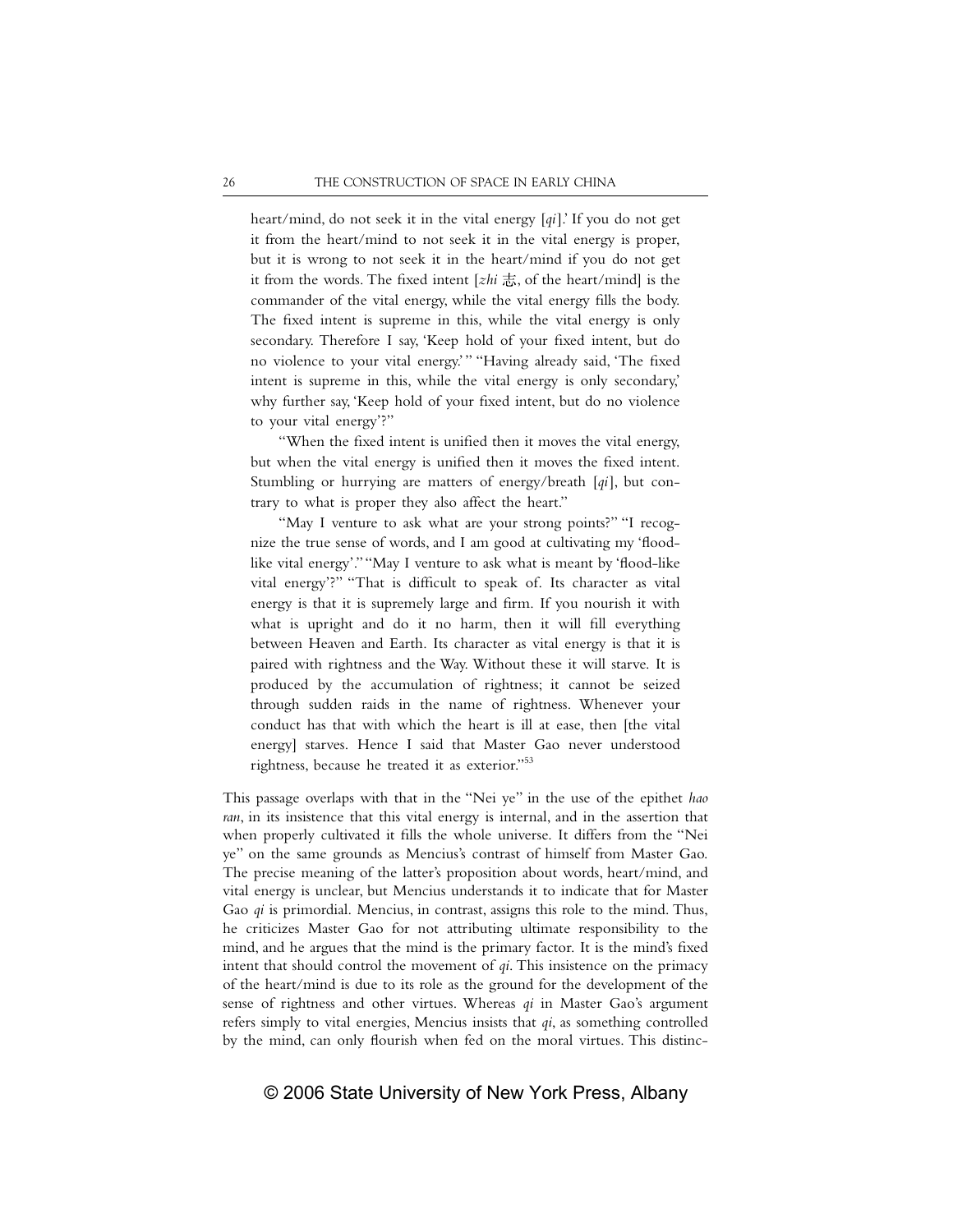tion between a purely physical *qi* and a moral *qi* guided by the human mind also underlies the celebrated debate about human nature between Mencius and Master Gao.54 The debate as presented in the *Mencius* is thus between a vision of *qi* as simple animal energies and one in which it is an expression of man's moral character.<sup>55</sup>

This argument suggests that it is the *Mencius* that is adapting an idea of *qi* borrowed from the "Nei ye." In the latter the forms of energy—*qi*, *jing*, and *shen*—were the ultimate grounds of explanation for the vitality and efficacy of the human body. In the *Mencius*, in contrast, *qi* is subordinated first to the mind and ultimately to the moral virtues that develop therein.<sup>56</sup> In insisting that the *qi* that permeates the universe and fills men's bodies is ultimately moral, and without morality would starve and die, the *Mencius* is clearly adapting rival contemporary ideas about the nature of the body and the cosmos to defend its own insistence that humanity is morally good by nature.

Identifying the vital energies that form the body with moral virtues, the *Mencius* argues that the virtues are consequently parts of the body:

If one lacks a heart/mind of sympathy one is not a human. It is the same if one lacks a heart/mind of shame, yielding, or right and wrong. The heart/mind of sympathy is the sprout of humanity, that of shame is the sprout of rightness, that of yielding is the sprout of ritual, and that of right and wrong is the sprout of wisdom. People's having these four sprouts is like their having four limbs.<sup>57</sup>

The virtues that feed people's vital energies here become elements of their bodies like external limbs. The virtues also appear as parts of the body in passages that make them elements of the mind, which is an organ on a par with the eyes, ears, mouth, and nose.<sup>58</sup> The idea that the virtues are in the same class as attributes of other bodily parts also figures in the following passage:

Now suppose one's fourth finger was bent and could not be straightened. Although this causes no pain and does not interfere with performing tasks, if there were someone who could straighten it one would think nothing of travelling all the way from Qin to Chu [to find him]. This is because the finger is not as good as those of others. One knows enough to loathe a finger which is not as good as those of others. However, when one's heart/mind is not as good as those of others one does not know enough to loathe it. This is called "not knowing categories."59

This assumes that the finger and the heart/mind belong to the same category so faults in the one are in the same category as faults in the other. Here again the virtues are elements of the body.

This idea finds its clearest expression in a passage, which, like the "Nei ye," insists that cultivation of the self culminates in the physical perfection of the body. In the *Mencius*, however, this physical perfection is a direct conse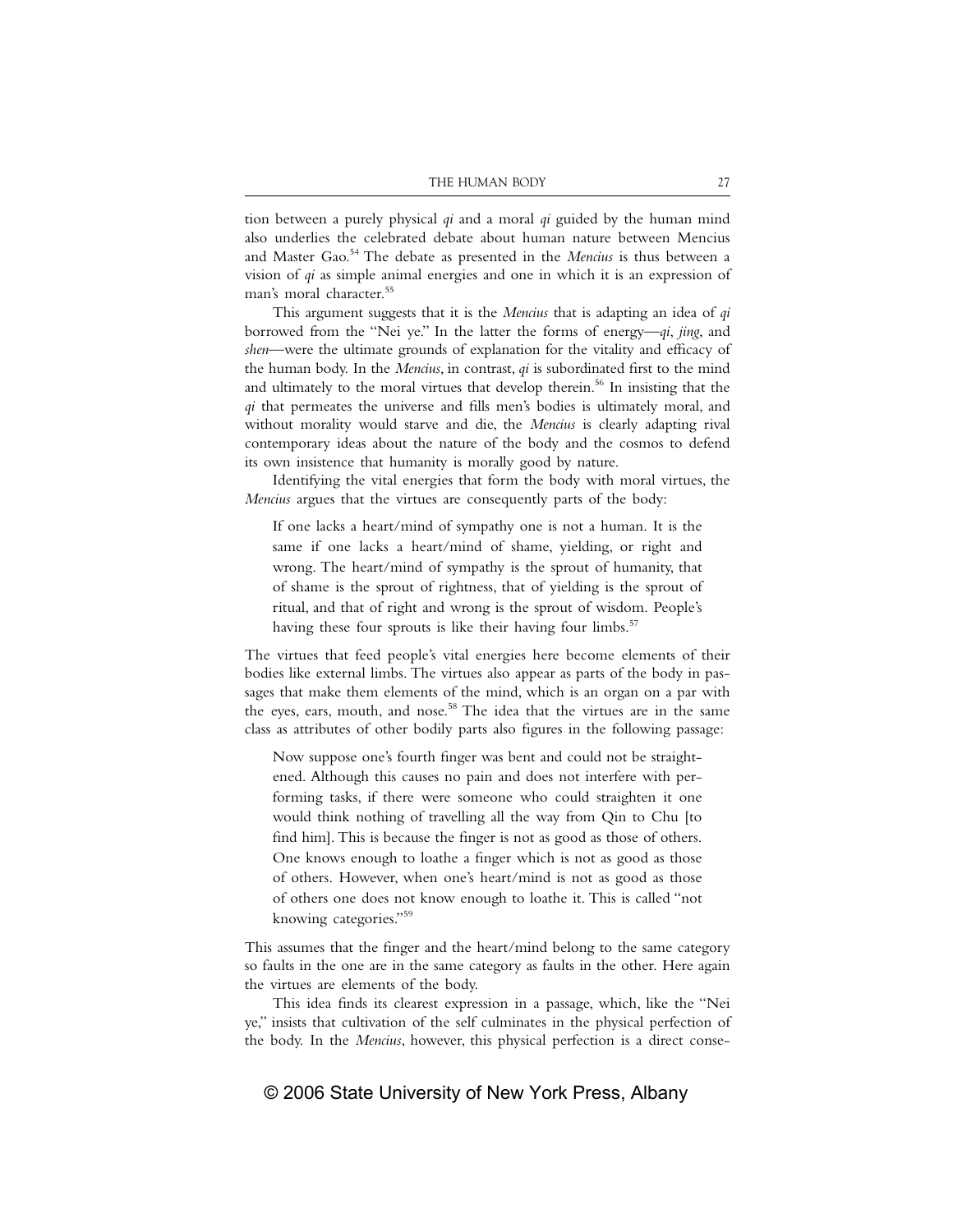quence of the perfection of the moral virtues: "That which a gentleman takes as his nature is the humanity, rightness, ritual, and wisdom which are rooted in his heart/mind. The complexion which these produce is visible in the shining radiance of his countenance. They also invigorate his back and extend to his four limbs. Without speaking he is understood."60 Not only were the virtues in the same category as the limbs, but they were the ultimate source of the energies that perfected all parts of the body.

The location of virtues within the body also facilitated the *Mencius*'s justification of hierarchy. The division of humans into higher and lower is justified by a parallel division within the body, where the mind represented the higher aspect and the muscles and limbs the lower.

Some toil with their minds, and some toil with their muscles [*li*  $\pm$ ]. Those who toil with their minds rule, while those who toil with their muscles are ruled.<sup>61</sup>

Bodies [ti 體] have what is noble and what is base, what is important and what trivial. Do not use the trivial to harm the important, nor the base to harm the noble. Those who nourish their trivial parts become petty men. Those who nourish their important parts become great men.... One who without realizing it nourished a single finger at the expense of his shoulders and back would be confused. If a man is devoted to eating and drinking then others despise him on account of his nourishing the trivial [stomach] and thereby losing the important. $62$ 

The organs [*guan* 官] of hearing and sight do not think and thus are obscured by objects. As objects in contact with objects, they [the external objects] simply attract them [the organs]. The organ of the heart/mind thinks. If it thinks then it gets it, but if it does not think then it does not get it. This is what Heaven has given me. If one first becomes established on the greater [the heart/mind], then the lesser [the senses] cannot seize it. This cannot but become a great  $man.<sup>63</sup>$ 

As in the Yangist passages and the "Nei ye," the attraction of external things poses the chief menace to self-cultivation and the bodily hierarchy. Through their immediate links to external objects the sense organs become objects themselves, and thus reduce the body to servitude. Only the mind with its powers of reflection can escape the attraction of things and hence preserve an integral self.<sup>64</sup> The senses are lesser because they are obscured by their own partiality and limitations, while the properly functioning mind transcends such limits and encompasses the entirety of bodily experience.<sup>65</sup> The *Mencius's* distinction between the greater and lesser parts of the body, and its call for rule by the former, are thus yet another version of the early Chinese insistence on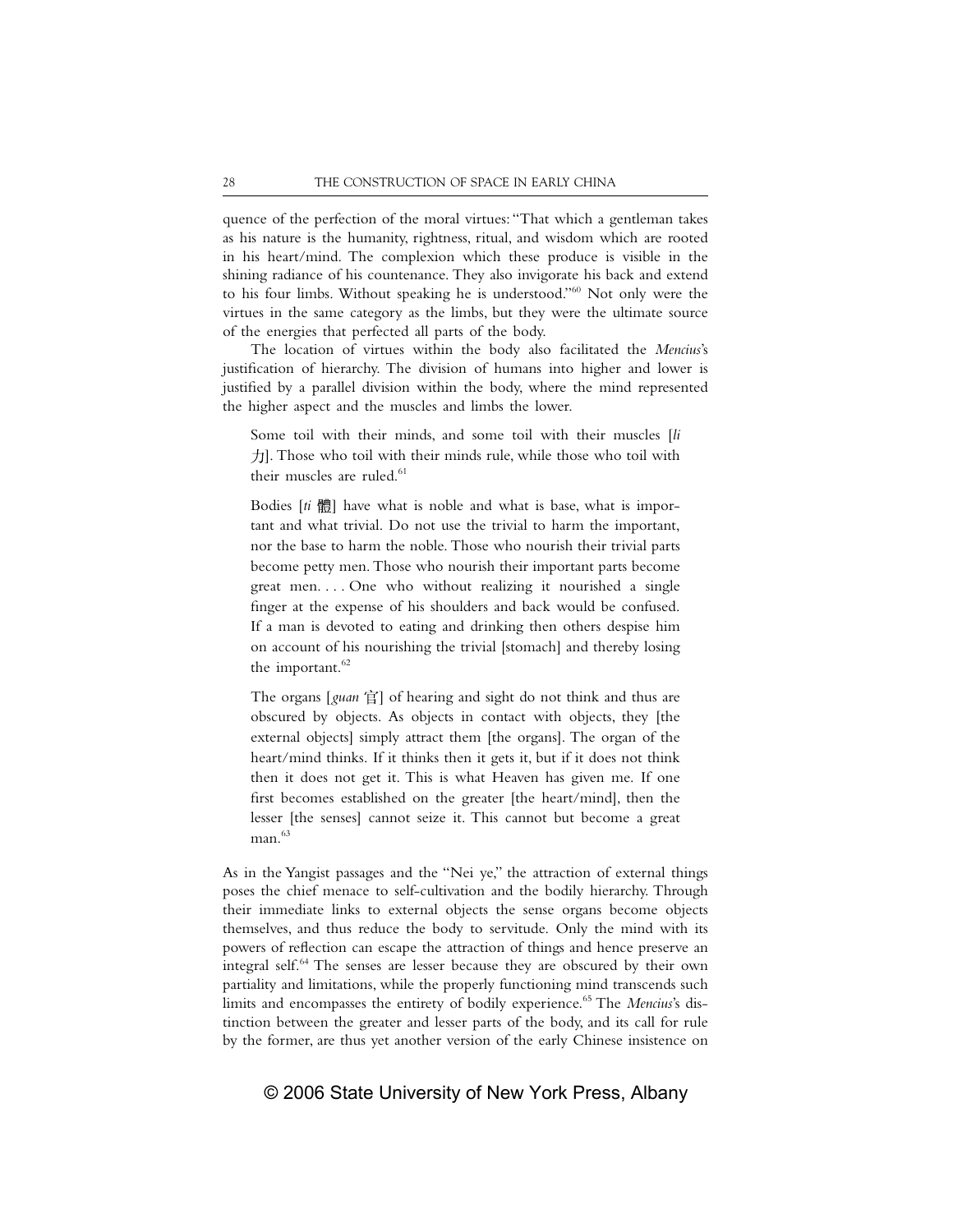the superiority of the whole to its parts. This model of the body as a state derived from the *Mencius*'s commitments to the bodily origins of the virtues and to the social domination of intellectuals, who were the social equivalents of the mind. While such ideas were not universal in the Warring States and early imperial periods, the vision of the body as a state and the state as a body became standard in Chinese thought.

Another fourth-century b.c. text that emphasized vital energy and the body was the *Zuo zhuan*. It shared several images with the *Mencius*, such as that of the body as a state in which the limbs or the senses played the role of ministers.66 However, the *Zuo zhuan* also disagreed on key points. Whereas the *Mencius* had argued that the mind's fixed intent (*zhi*) had to control the body's vital energy to guarantee people's moral character, the *Zuo zhuan* reverses this relation:"Flavors put in motion the energies, the energies provide the substance of the intent, the intent fixes speech, and speech issues commands. I am in charge of flavors. That these should fail in their posts and the ruler not command their punishment is my crime."<sup>67</sup> This speech by a minister in charge of the kitchen asserts that the body's energies inform its intent, so that the ruler's failings result from inadequacies of diet. This insistence on the importance of cuisine and those in charge of it is closely related to the central role of sacrifice.<sup>68</sup> Here and in related passages it indicates a model of the body in which vital energy is fundamental to all mental operations, and hence decisive in moral and ritual issues.<sup>69</sup>

The idea that the body's energies guide its intent also appears in military contexts. One ruler argues that the ancient rules of chivalrous combat dictated that one should not strike an opponent twice, kill the aged, attack when the enemy is penned in a narrow defile, or launch an offensive when he has not yet formed his lines. A minister rebuts him in the following terms:

You make clear what is shameful, instruct the people in warfare, and seek to kill the enemy. If you injure them but have not yet killed them, why should you not strike again? If you loathe to strike them twice, then you might as well not strike them at all. If you loathe to hurt the aged, then you might as well surrender. The army is employed for one's benefit. Gongs and drums use sound to stir up vital energies, and the sound at its fullest brings intent to its peak  $[zhi zhi$  致志].<sup>70</sup>

Again the *Zuo zhuan* insists that bodily energies are prior to and control mental intent. The fact that the speaker here bases his argument on an appeal to "benefit" further highlights the dispute with the *Mencius*, which treats this term as an object of criticism.

Another passage that asserts the primacy of energy appears in a discussion of the nature of ritual attributed to Zi Chan, a celebrated intellectual hero of the *Zuo zhuan*: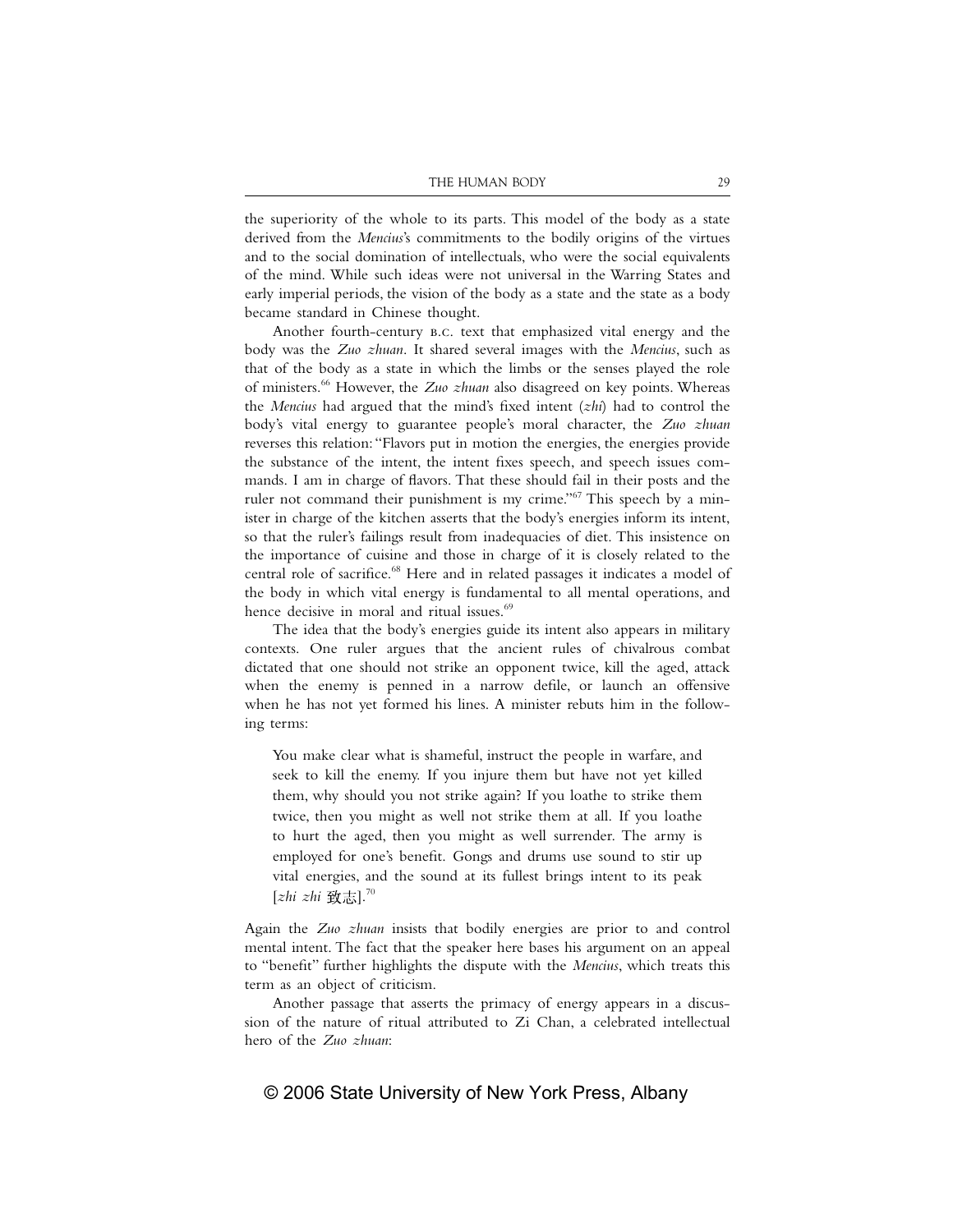Ritual is the guiding principle of Heaven, the true meaning of Earth, and the conduct  $\left[\sin \left( \frac{\pi}{2} \right) \right]$  of people. Since it is the guiding principle of Heaven and Earth, the people will pattern themselves on it. Patterning themselves on Heaven's brightness and following the nature of earth, they produce the "six energies [*liu qi* 六氣, glossed] elsewhere in the *Zuo zhuan* as *yin* and *yang*, wind and rain, dark and light]" and use the Five Phases. The energies form the five flavors, emerge as the five colors, and find patterns as the five sounds.... The people have likes and dislikes, pleasure and anger, sorrow and joy. These are born from the six energies. Thus one examines patterns and accords with categories in order to control the "six intents *[liu zhi*  $\overrightarrow{\pi}$ ]." For sorrow there is formalized weeping, for joy there is music and dance, for pleasure there is bestowing gifts and rewards, for anger there is warfare and fighting. Pleasure is born from likes and anger from dislikes.<sup>71</sup>

Here the primary energies of the natural world manifest themselves within the body as emotions. These in turn provide the substance for all possible forms of intent that guide human action. Each of these forms of emotion/intent must in turn be guided by the appropriate form of ritual. Thus, whereas the *Mencius* derives intent from the sprouts of virtue in the human mind that must guide the body's energies to prevent them from withering, for Zi Chan intent is merely the mental expression of the energies, and both of these must be guided by rituals. This idea that rituals are the source of life and fundamental to human existence is a recurring theme in the *Zuo zhuan*, which routinely links ritual to the human body and its energies.<sup>72</sup>

The previous speech concludes that ritual is the means by which people are born, and that only one who can "bend and straighten" in accord with ritual is a "complete human [*cheng ren* 成人]." Other speeches state that ritual is the trunk of the body/self [*shen*], the means by which people stand, and the key to self-preservation.<sup>73</sup> These links between ritual, vital energies, and the body also figure in the use of ritual failings to predict death. Some ritual errors demonstrate the moral or political failings that will lead to death, but at least one passage articulates the links between ritual and physical existence:

I have heard that people are born through the harmonious joining of Heaven and Earth. This is called *ming* [ $\hat{m}$  "appointed lifespan"]. So there are patterns for actions, ritual, duty, and awesome deportment in order to fix this *ming*. The capable nourish it and thereby obtain blessings; the incompetent destroy it and thus obtain calamity. Therefore the gentleman is diligent in ritual, while the petty man uses up his physical strength. $74$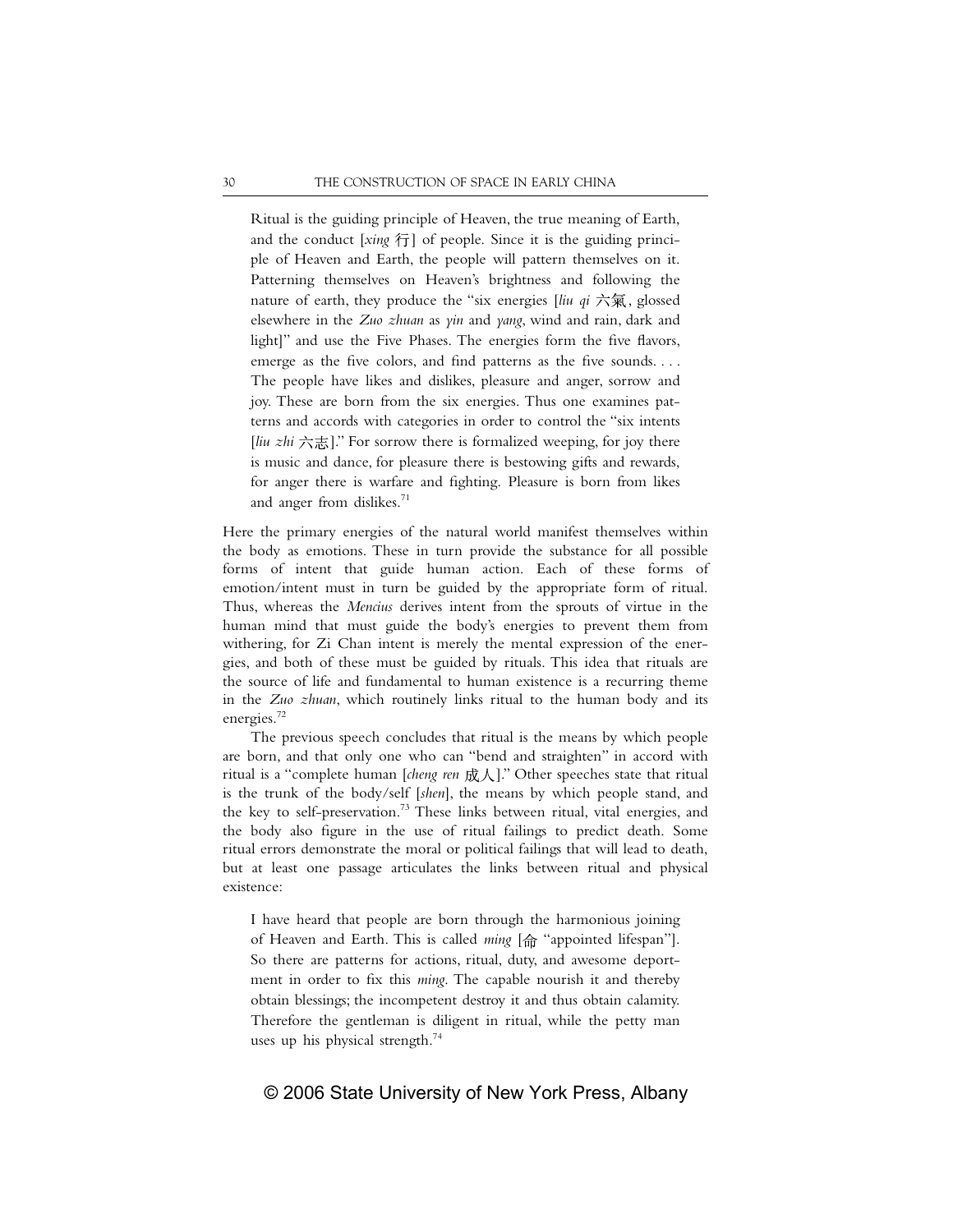People's bodies are formed through the interaction of Heaven and Earth, but they can only be preserved by means of the patterns dictated in ritual. Hence, ritual failings become a direct cause of death. The passage also echoes the Mencian distinction between those who labor with their minds and those who labor with their bodies, but here it is between those who devote themselves to ritual and those who devote themselves to work. Thus, once again the *Zuo zhuan* places ritual and its regulation of bodily energies in the position that the *Mencius* assigns to the mind.

Prophecies of death due to failings in ritual also figure in explicitly medical contexts. Here again the vital energies, which constitute both exterior nature and the body, provide the link between ritual and death. The most elaborate medical prophecy is a pair of diagnoses of the lord of Jin. Diviners seeking the name of the spirit that had caused the ruler's illness obtained two names that none could recognize. Zi Chan identified the spirits as gods of a star and a river, but then asserted that such deities "do not affect the ruler's body." River gods cause droughts or epidemics, while astral gods produce untimely weather:

As for the ruler's body [*shen*], it is a matter of his comings and goings, his diet, and his emotions. What have gods of mountains, rivers, or stars to do with this? I have heard that the ruler has four times: morning to attend court, daytime to pay visits, evening to write decrees, and night to give peace to his body. Therefore he is restrained in dispersing his energies [*qi*], and he does not allow anything to block their flow and thus weaken his body [*ti* ]. Now is it not the case that the ruler of Jin puts all his energies into one thing, and thus produces sickness?

I have also heard that the harem should not include those of the ruler's surname, for their children will not grow and multiply. When all beauties are consumed by one man, then this produces illness. So the true gentleman loathes such conduct, and the *Records* says,"If you purchase a concubine whose surname you do not know, then divine for it."The ancients were always careful not to violate these two principles. The separation of men's and women's surnames is the great principle of ritual. Now in your harem there are four women with your surname. Is not this the reason for your illness?<sup>75</sup>

Zi Chan's speech once again explains death as a product of ritual failure. He even extends the physical consequences of ritual failings to include sterility and perhaps even miscarriages. Moreover, Zi Chan here pairs the ritual explanation of ailment with an explanation based on the improper dispersion of bodily energies or the failure to maintain their circulation. This pairing of ritual with bodily energetics figures even more prominently in the second diagnosis.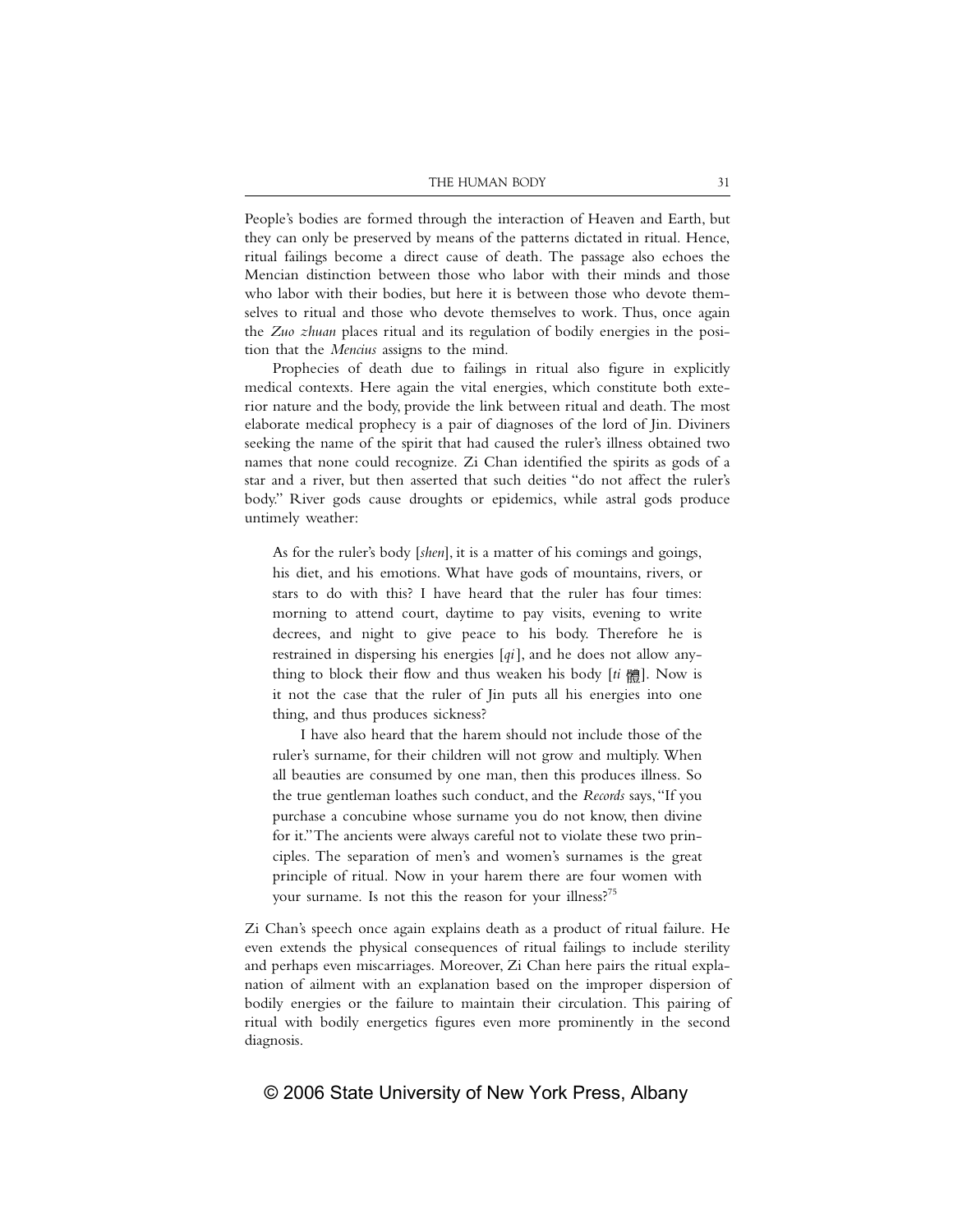After the Jin ruler praised and rewarded Zi Chan, he summoned a doctor from Qin for a second opinion. The doctor agreed that the disease was due to overly close relations with women, but he ignored the issue of sexual relations between those sharing a surname. Instead he reverted to Zi Chan's first point of the need for moderation or restraint in all things:

The true gentleman approaches relations with women by means of the restraints of ceremony. He does not thereby cause any excess in his heart/mind. Heaven has the "six energies" which descend to form the five flavors, emerge to form the five colors, and gather to form the five musical tones. When in excess they produce six diseases. The six energies are *yin*, *yang*, wind, rain, dark, and light. When divided they form the four seasons [or the above mentioned "four times of the day"], and when properly ordered they form the five restraints. In excess they produce calamities. *Yin* in excess produces cold diseases, *yang* in excess hot diseases, wind in excess peripheral diseases, rain in excess diseases of the stomach, darkness in excess diseases of delusion, and brightness in excess diseases of the heart/mind. Women are creatures who go to the *yang* and whose time is the dark, so excess with them will produce a disease of internal heat and delusional *gu* [蠱, a category of disease derived from poisonous insects that was often associated with women]. Now the ruler is not restrained and does not observe the proper times. How could he not have arrived at this condition?<sup>76</sup>

Zi Chan's two themes, unrestrained expenditure of energies and improper relations with women, form a single explanation. More significantly, the body's energies are explicitly identified with those that fill the external world. External energies in the form of sound and color attract the senses through their shared nature, and excessive emotions excited by the senses produce disease. Whereas Zi Chan combined discussions of proper use of the body's energies with the question of ritual decorum, the doctor appeals entirely to control of the vital energies. Ritual appears only in the modified form of "ceremonial [*yi*]" as a means of restraining energetic expenditure.

This story is also notable for contrasting the literary generalist with the technical specialist.<sup>77</sup> The lord of Jin praises Zi Chan as a "true gentleman broadly versed in things" before doubling his parting gift. In contrast, a minister praises the doctor as a "fine doctor" before treating him generously and sending him back home. While the text treats both figures as worthy of respect, and even portrays the doctor doing graphic analysis and citing the *Yi jing*, it privileges the status of Zi Chan as marked by his appeal to a wider range of principles to explain disease.

Zi Chan explicitly paired the social and bodily consequences of ritual failings to predict death. In other anecdotes, medical diagnosis and the obser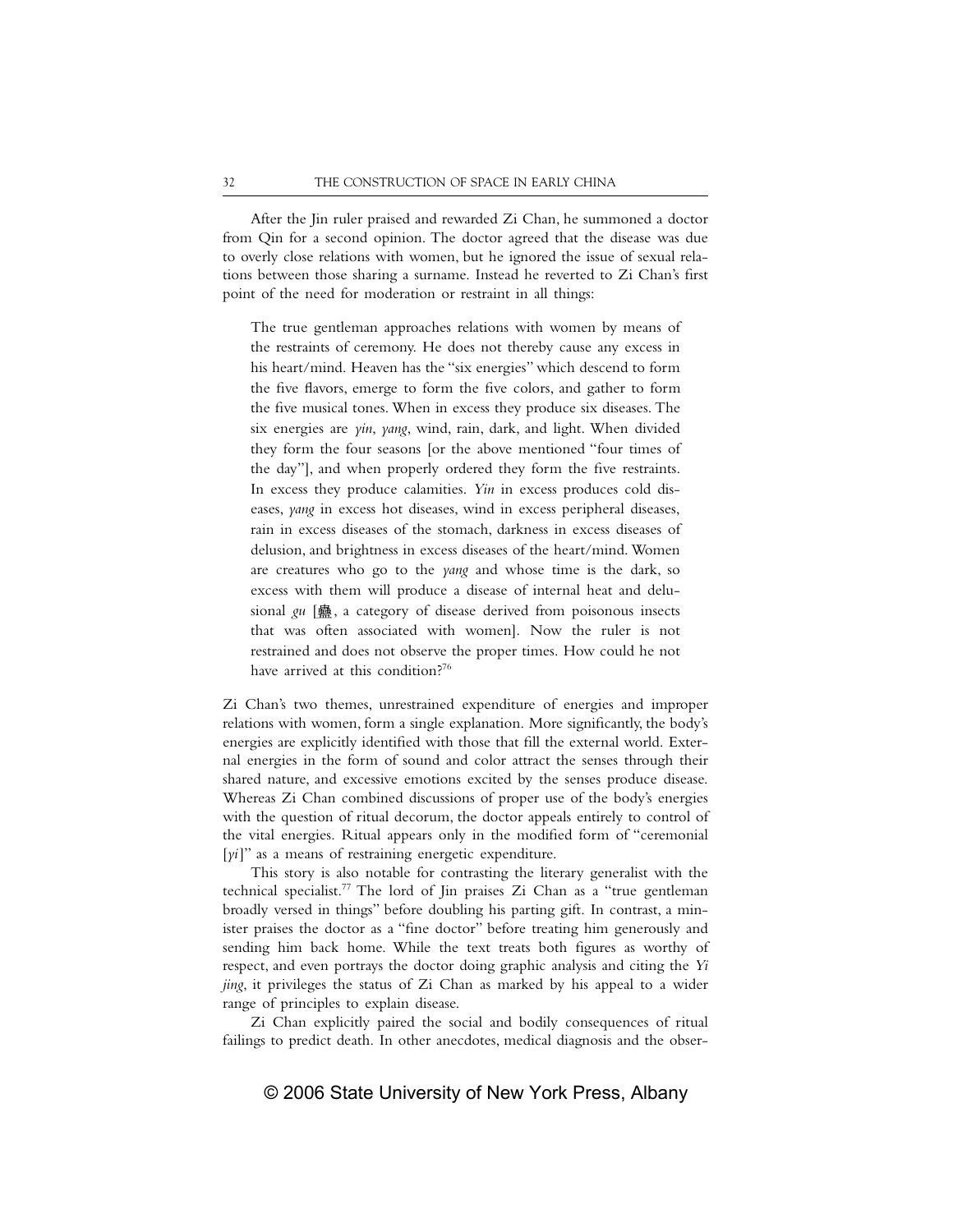vation of ritual failings become indistinguishable, as errors are read as symptoms of physical collapse:

Viscount Shan met with Viscount Xuan of Han at Qi. He gazed downward and his speech was slow. Shu Xiang said, "Viscount Shan will soon die. At court gatherings locations are fixed by screens and at interstate assemblies positions are marked by banners. Robes have prescribed collar-joins and belts prescribed knots. Words at these assemblies and courts must be heard in all the positions marked by screens and banners. This is the means of making clear the sequence of tasks. The gaze should be between the collar-join and the belt knot. This is the means of controlling the facial demeanour. Words are to give those at court commands, and demeanour to make them understand the significance of these commands. Any failing and there will be omissions. Now Viscount Shan is the chief minister of the king, but in giving commands at assemblies his gaze does not reach above the belt, and his words go no further than one pace. His facial expression is not a controlled demeanour and his words are not clear. If demeanour is not controlled, the others will not be respectful. If the words are not clear, they will not be obeyed. He lacks the protecting energies [shou qi 守氣]."<sup>78</sup>

Here the minister's imminent death is explained by his lack of energy, and this lack is demonstrated through his inability to carry out ritual protocol. Assemblies, like all rituals, are bodily acts, so failure to perform them can be evidence of bodily weakness and impending death.

The image of rituals as bodily performances is not merely a presupposition of a few anecdotes but a consciously articulated principle. Indeed, given the graphic and phonetic links noted earlier, the two characters could be interchanged.<sup>79</sup> The equivalence of "body" and "ritual" also figures in the passages previously mentioned that argued that ritual was the "trunk" of people's bodies. Other passages argued that ritual protected the body, or that it was the "carriage" of government, which in turn protected the body. This linkage of ritual to bodies through the medium of the government was elaborated in a speech on the loss of dynastic power in Lu:

Ritual is the means of protecting the state, carrying out the government's decrees, and not losing the people. Now the decrees of the government are in the ministerial houses. . . .The lord's house is divided into four [by the ministers], so the people draw sustenance from others. None of their thoughts are on the lord, and he himself thinks nothing of how he will finish. As ruler of a state calamity reaches his body/self [*shen*], and he takes no heed of his position. How could a proper understanding of what is truly important in ritual lie in this?<sup>80</sup>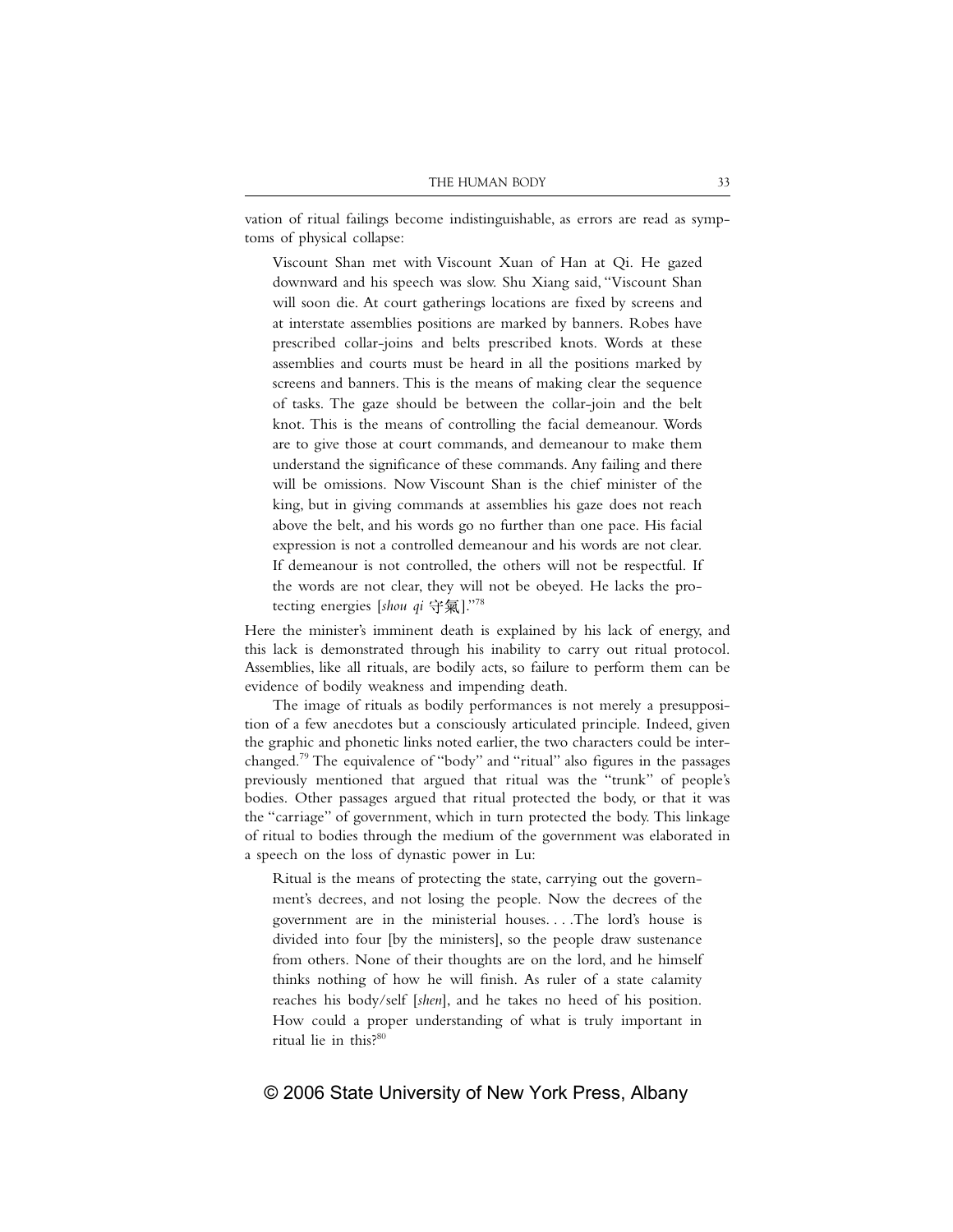Here ritual's basis is the preservation of the state and thus of the person of the ruler. This makes explicit the assumptions underlying predictions of imminent death due to ritual errors.

This idea is developed in the opposite direction in passages that make a man's valuing of his body the basis of his care for the people: "Youshi will perish. A true gentleman values his body/self and only then can extend it to others. By means of this one has rituals. Now this noble holds his fellow hereditary officials in contempt and debases his ancestors. This is to devalue his own body/self. Could he have rituals? Without rituals he will certainly perish."81 These ideas resemble the Yangist arguments that a man becomes qualified to rule by placing supreme value on his own person. However, the Yangist argument is modified by insisting that care for one's body is expressed through ritual.

The link between bodies and ritual also figures in accounts of alien customs. Zhou people are contrasted with southerners who cut their hair and tattoo their bodies, which demonstrates that they lie beyond the reach of ritual. Thus, in discussing ritual failure, Zi Gong draws an example from the history of the establishment of Zhou rule in the regions of Wu and Yue: "Tai Bo [when enfeoffed in Wu] wore the proper robes and cap in order to bring order through the rituals of Zhou. Zhongyong inherited his position. He cut off his hair and tattooed his body, using his naked body as his ornament. How could this be ritual?"82 Here the founder attempted to employ Zhou ritual, as marked in his clothing, to bring order to this distant land. His successor, however, "went native" and adopted the practices of the people he ruled. Zi Gong describes this contrast, between covering the body with clothes and going naked while ornamenting the body with tattoos, as marking the presence or absence of ritual. The fullest discussion of ritual as a form of body is also written in the voice of Zi Gong:

In the fifteenth year Lord Yin of Zhu came to Lu's court. He held his ceremonial jade high and turned his gaze upward. The lord of Lu received the jade low and turned his gaze down. Zi Gong said, "Viewed from the point of view of ritual, the two rulers will both perish. Ritual is the embodiment [*ti*] of life and death, survival or perishing. It is selected in moving left or right, circling, advancing and retreating, gazing up or down. It is observed in court assemblies, sacrifices, mourning, and military actions. Now in the court assembly of the first month both rulers lack proper measure. Their heart/minds have already lost all rituals. If auspicious affairs are not given proper bodily form, how can one last long? To hold the jade high and gaze up is arrogance. To receive the jade low and gaze down is deterioration. Arrogance is close to rebellion; deterioration is close to disease. Since our ruler is the host, he will perish first."83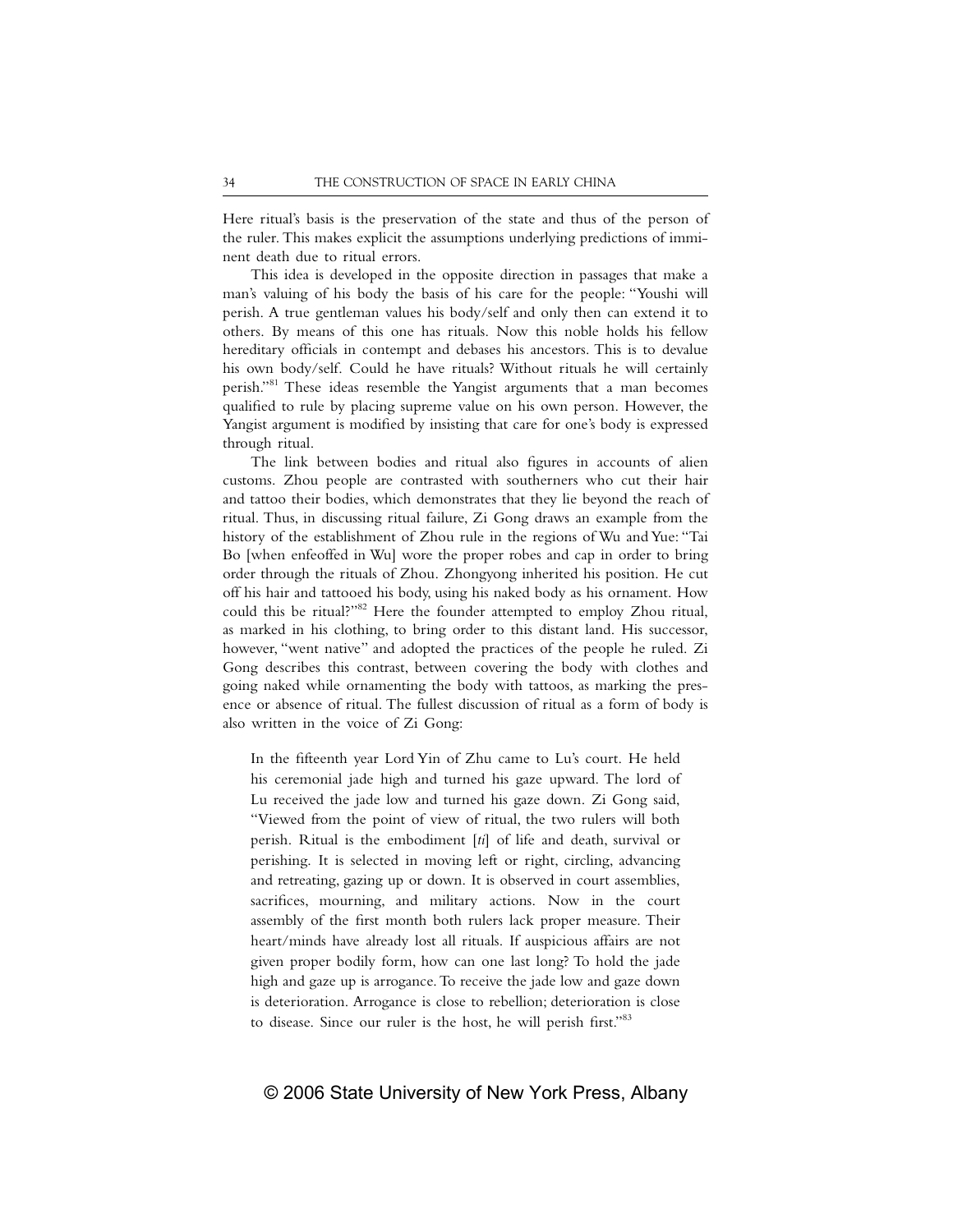Zi Gong describes ritual as the bodily form of human fate. It is defined by people's movements, and can be observed as a physical phenomenon whenever people gather. The specific actions of the rulers reveal their characters, which in turn show their destinies. As in the cases of the lord of Jin and Viscount Shan, the lord's ritual behavior manifests symptoms of the disease that will kill him. Just as the Zhou odes quoted in court ceremonial allowed a form of divination through listening to words, so court ritual allowed divination through observing the body.<sup>84</sup>

Thus, the *Zuo zhuan* assigned to the ritualized body the role that the *Mencius* attributed to the mind. The body, as guided by rituals, was the source of morality and order, while the intent was subordinated to the body and its energies. Although no passage in the *Zuo zhuan* explicitly argues that the ritualized body serves as the mind's guide, a text found at Guodian concludes with such a statement: "The gentleman in holding to his intent [*zhi*] must have a vast heart/mind, in speaking must have straightforward good faith, in guest ritual must have a respectful demeanour, in sacrificial ritual must have solemn reverence, and in observing mourning must have afflicted sorrows. The gentleman's body serves to control his heart/mind."<sup>85</sup> The idea that the ritualized body could guide the mind grows directly out of the aforementioned discussions of ritual bearing in the *Lun yu*. This led in turn to substantial, sometimes poetic, accounts in the *Xunzi* and ritual texts of how the gentleman or some historical exemplar guided his body while performing rituals. The *Rituals of Zhou*, for its part, describes officials who were responsible for teaching people the bodily deportment involved in rituals. In addition, a few passages in the *Li ji* insisted that the basis of ritual lay in the cultivation of bodily correctness: "That which makes people human is ritual decorum. The origins of ritual decorum lie in correcting the appearance and the body, arranging the facial expression, and putting in proper order one's words. Only when the appearance and the body are correct, the facial expression arranged, and the words in order are ritual and decorum completed."<sup>86</sup> The notion that bodily correctness could guide the mind derives from these repeated accounts of the training of the body as the foundation of ritual and thus the basis of the social order.

The historical significance of this identification of ritual with the body, both as the guide for proper bodily actions and the means of reading a body's condition and fate, is indicated in the previously mentioned diagnoses of the ruler of Jin. The explanations of the disease in terms of the wasting of bodily energies, and the closely related violation of ritual restraints, both offer alternatives to the traditional attribution of disease to hostile spirits. In the latter model, which appears in the Shang oracle inscriptions and still underlies the fourth-century b.c. divinations discovered at Baoshan, disease was cured through divining the identity of the hostile spirit and making offerings to it. In the former, which first appears in the fourth century b.c., disease is treated through identifying improper actions and correcting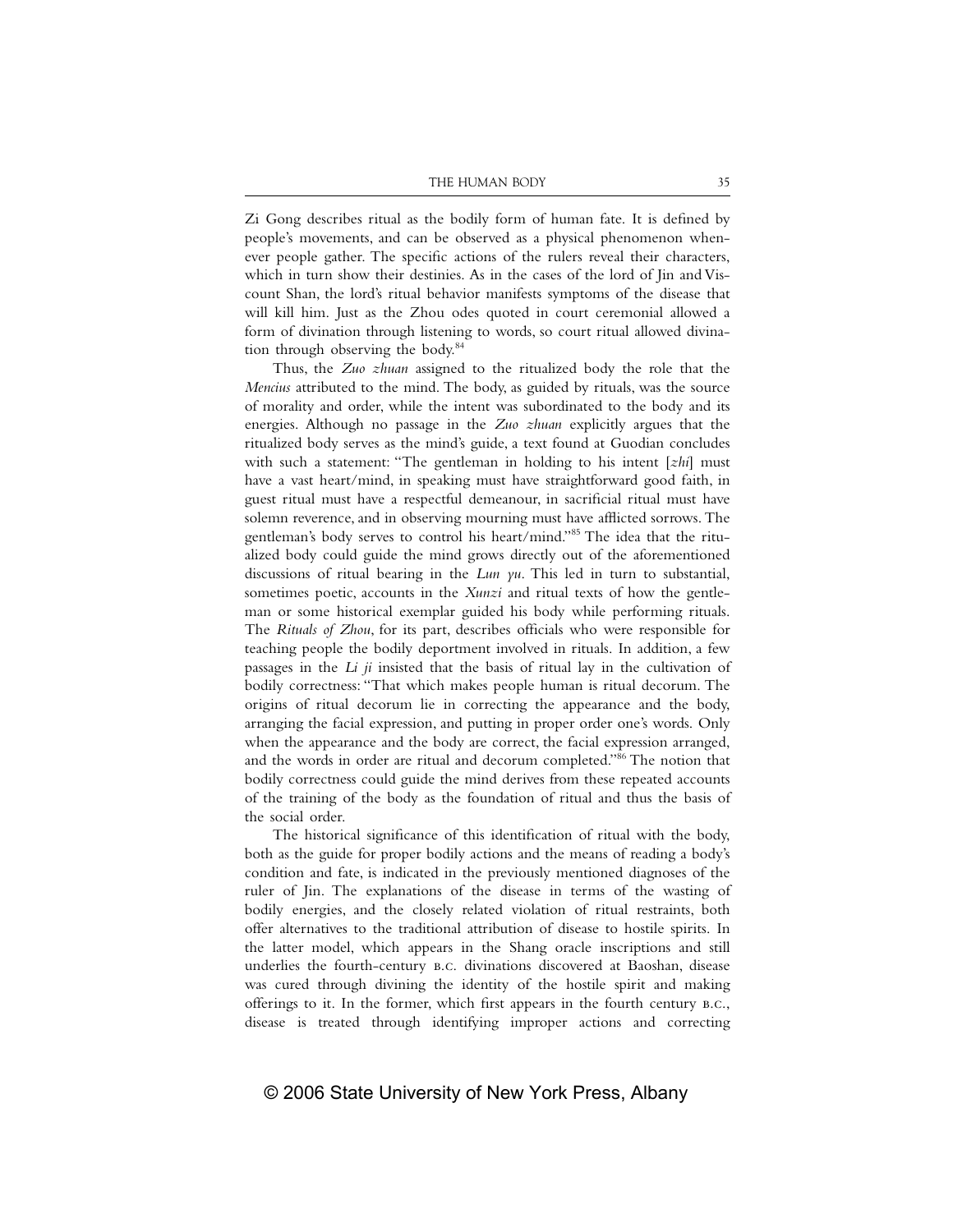them. The contrast between an earlier medicine based on countering demonic attack and a new medicine based on the harmonization of bodily energies and their correspondences with cosmic energies has served as the organizing principle for accounts of the history of medicine in early China.<sup>87</sup> This anecdote gives a dramatic expression to this tension, and it highlights the manner in which the new theory was based on a reinterpretation of the human body.

However, within the *Zuo zhuan* this medical dispute is part of a larger critique of religious practices. Several *ru* texts argued that the perceptions or will of Heaven were those of the people, that to know human nature was to know Heaven, and that the will of the people was the mandate of Heaven. This idea appears in the *Zuo zhuan* in criticisms of the belief that one could discern the will of Heaven in omens and secure the support of spirits through sacrifices. Rather than seeking support from Heaven or celestial spirits, the *Zuo zhuan* argues that the ruler should base his power on the people. Instead of attributing prodigies of nature to spirits, he should recognize that they reflected disturbances in the human realm. One speaker even argues that people generated prodigies through their *qi*, the same vital energies invoked to explain diseases.88 Just as the critique of omens and sacrifice took the form of replacing the spirits with physical and mental aspects of the human body, so the reinterpretation in the *Zuo zhuan* of divination took the form of replacing the will of the spirits as manifest in yarrow stalks with a future determined by human character and perspicacity.<sup>89</sup> Thus, the *Zuo zhuan* offers a systematic transformation of every aspect of the role of the spirits in ancient religious practice, reinterpreting each of them as a function of human character and conduct. Crucial to this new explanation of cosmic patterns was the vision of the mind and body as composites of the same energies that formed Heaven, Earth, and everything within them. Through the new vision of *qi* and the integrated cosmos articulated in the "Nei ye," the *Mencius*, and the *Zuo zhuan*, the human body came to occupy the center of Warring States visions of ordered space.

#### THE COMPOSITE BODY

These texts introduced many of the fundamental themes for discussions of the body in Warring States and early imperial China. Throughout this period, people wrote of the body as a measure of value, the smallest unit on which to base the social order, the potential center of the cosmos, the substance of ritual acts, the source and image of hierarchy, and an energetic compound exchanging substances with the surrounding environment. One image that became central to Chinese discussions of the body was the idea that it was a composite entity formed from materials of different character and quality. Much Chinese religious and medical practice adopted this image, along with the consequent idea that the body could be transformed through the augmentation of certain substances and the elimination of others. This is most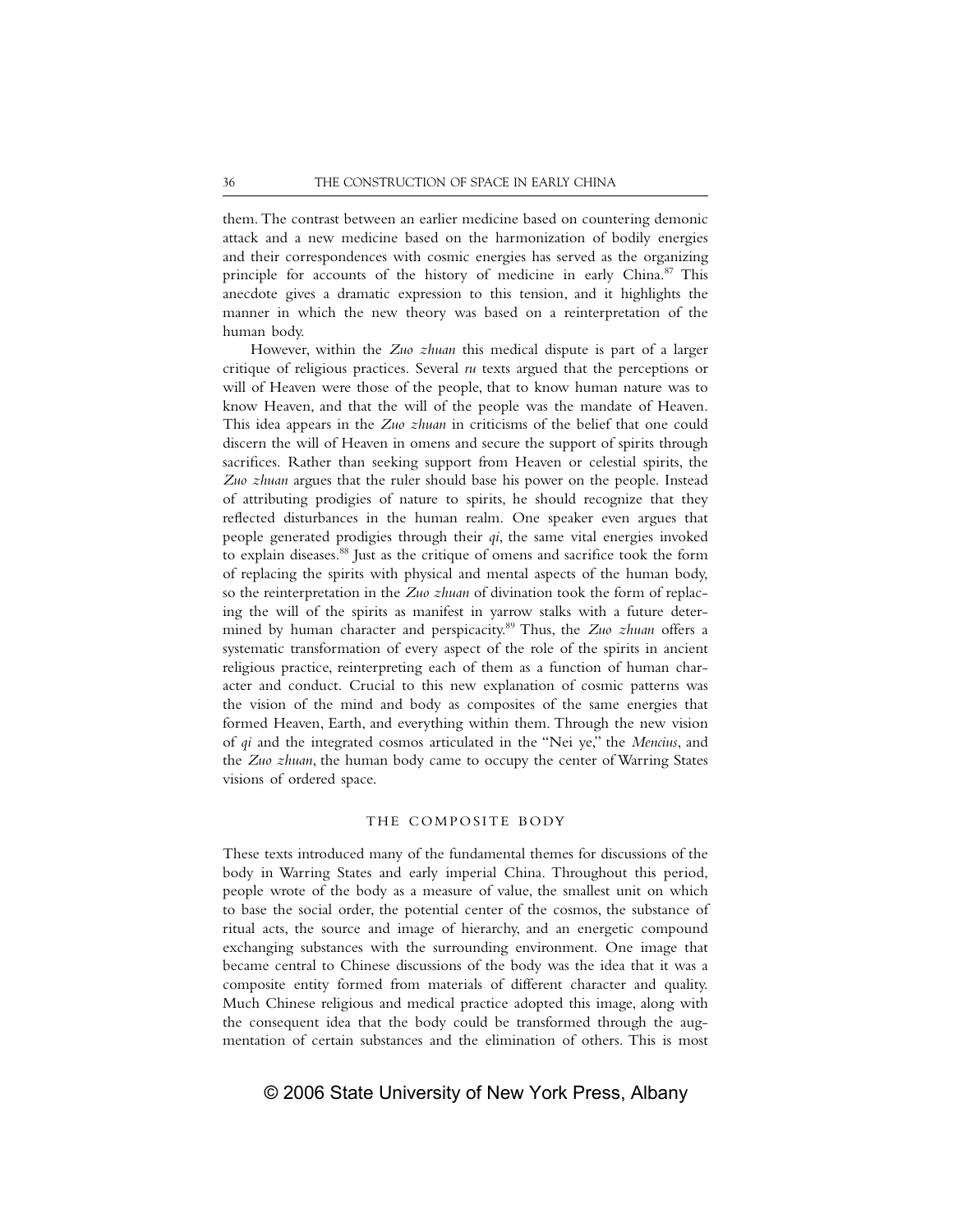notable in later Daoist alchemy, which aimed to fashion a new crystalline body through the incorporation of incorruptible substances and sloughing off of corruptible ones. Such controlled metamorphosis also figured in ancestor worship, which aimed to convert dead bodies into usable ancestors. Even Buddhism, which in its orthodox teachings developed to the highest degree the idea of the body as a temporary composite, elaborated visions of bodily metamorphosis. This was clearest in the tradition that the accumulated virtues of eminent monks turned their bodies into imperishable mummies.<sup>90</sup> In this section I discuss several ways in which the composite nature of the body and its progressive recombinations figured in early Chinese philosophic and medical discourses.

A common image of the composite body figures in discussions of the relation of the mind to the senses. As the senses were and still are called *guan* 官 "officials," this relation is often patterned on that of officials to their ruler. This turned the body into a reduced model of the polity. This image anticipated in the fourth-century texts—was elaborated at the beginning of "Techniques of the Heart/Mind," a third-century b.c. commentarial elaboration of the "Nei ye":

The heart/mind in the body has the position of the ruler. The roles of the nine openings are shared out as those of the officials. If the heart/mind holds to the Way, then the nine openings will follow their natural pattern. But if tastes and desires give way to excess, then the eyes will no longer see and the ears no longer hear. So it is said, "If the superior diverges from the Way, then the subordinates will fail in their tasks<sup>"91</sup>

Here again the functioning of the mind is threatened by desires for external objects. If such desires are indulged, then the mind in its obsessions will block the senses in their role of perceiving, and the possibility of accurate perception will disappear.

The image of the body as a state plays several roles. As Unschuld has pointed out, elements of the body in the *Huang Di nei jing*, in contrast to the earlier medical texts found at Mawangdui, were patterned on features of the imperial realm. $92$  This indicates the increasing importance under the Han of the new form of polity as a model for structuring space through controlling the flows of substance.<sup>93</sup> Some passages elaborate the model of the body as state in parallel to the bureaucratic division of labor, where each bodily part is assigned a distinctive task. Others, however, present the mind and other organs as rivals for supremacy. In such a rivalry, the victory of the mind, which is the natural ruler, creates order, but the victory of other organs leads to chaos, ill health, and death. These two contrasting uses of state-body imagery lead to two different lists in which the heart/mind appears. In one list the heart/mind is one of the internal "viscera" or "depots [*zang* 藏]" along with the kidneys, liver, lungs, spleen, the heart-enclosing network, and sometimes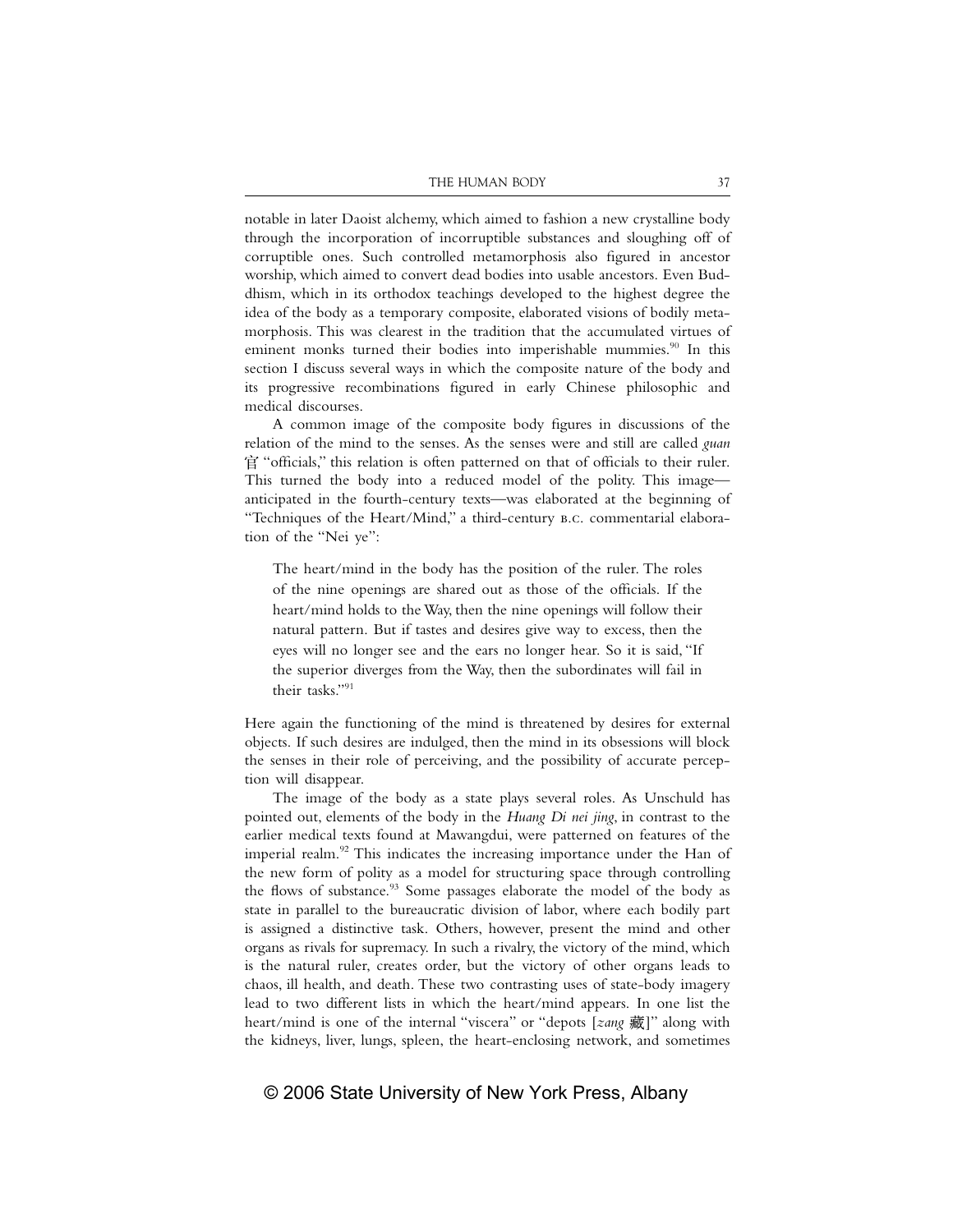the stomach and intestines. These lists emphasize the harmonious distribution of roles between the heart/mind and the other organs. The second type of list places the mind together with the sense organs. These usually emphasize the would-be independence of the senses, their challenge to the mind, and need to impose a proper hierarchy.<sup>94</sup>

Lists of the viscera are most common in the *Huang Di nei jing*. The most elaborate one, completely developing the analogy with the state, appears in the *Su wen*:

The Yellow Emperor asked, "I would like to hear about mutual control of the twelve viscera. What manner of hierarchy have they?" Qi Bo replied, "What a question! Allow me to account for them in sequence. The heart/mind has the office of the ruler. The most refined spirit-intelligence comes from it. The lungs have the office of the chief minister. Rules and regulations come from it. The liver has the office of the general. Stratagems and plans come from it. The gall bladder has the office of the selector. Decisiveness comes from it. The heart-enclosing network has the office of carrying out commands. Joy and happiness come from it. The spleen and stomach have the office of controlling the granaries and warehouses. The five flavors come from them. The large intestine has the office of transmitting messages along the roads. Changes and transformations [digestion] come from it. The small intestine has the office of receiving and filling. The transformation of external objects comes from it. The kidneys have the office of exerting strength. Crafts and skills come from it. The triple-burner has the office of opening up the channels. The waterways come from it. The urine bladder has the office of controlling provincial capitals. The saliva is stored in it. When energy [*qi*] is transformed then it can emerge from it.

None of these twelve offices can be set aside. So if the ruler is enlightened then the subordinates are at peace. Using this to nourish life one attains longevity. To the end of one's life there will be no peril. Using it to order the world means that there will be great flourishing. If the ruler is benighted then the twelve offices will be in danger. Causing roads to be closed up and not open, the body will be seriously damaged. Using this to nourish life creates disaster. Using it to administer the world means that one's lineage will be in great danger.<sup>95</sup>

This correlates organs with offices of government, and argues that fixing the proper division of labor within the body is the basis of government in the world. Here the heart/mind's command of the other organs is the key to universal order based on the distribution of administrative tasks.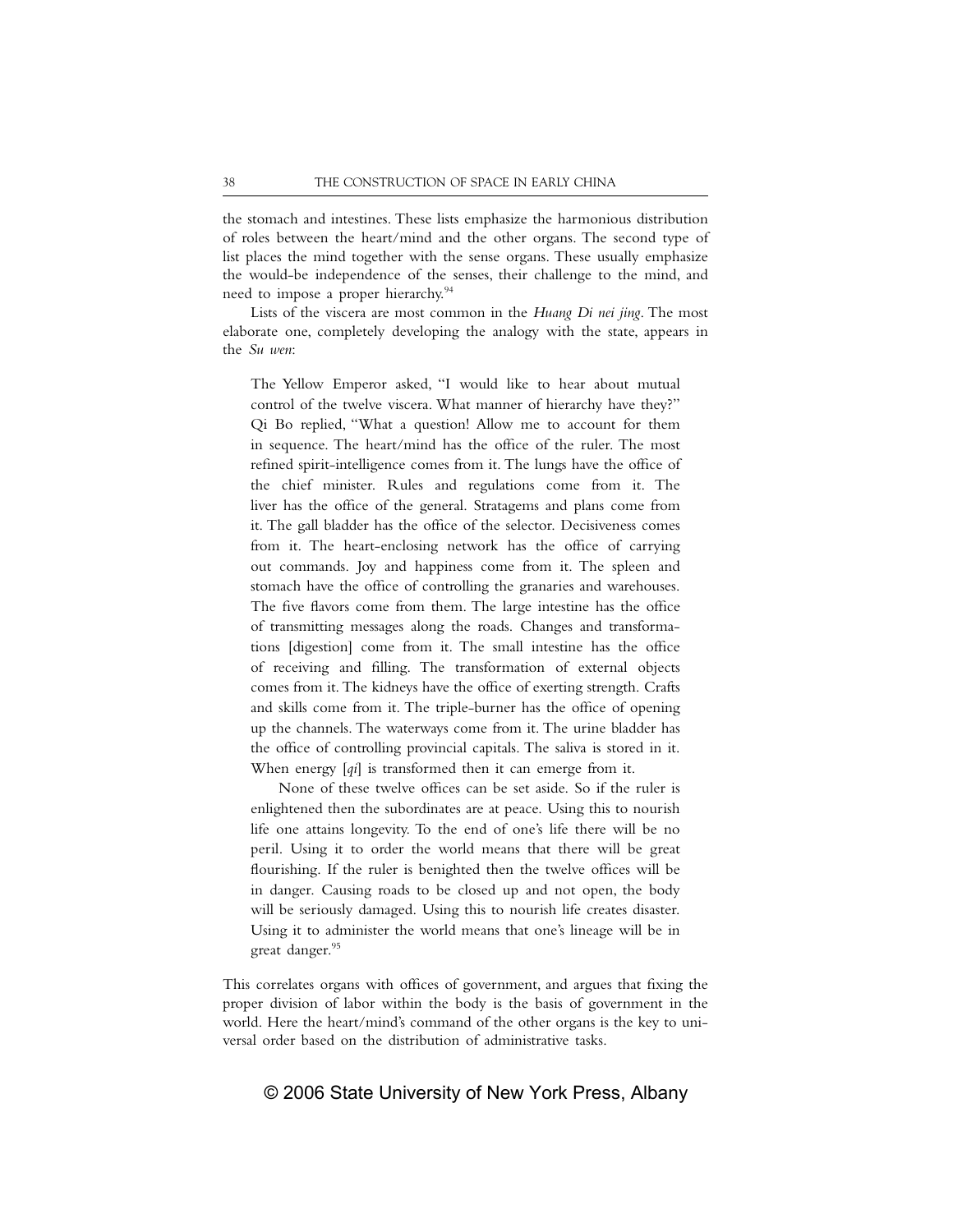This example is unusual among the *Huang di nei jing* organ lists in insisting that the heart/mind is the ruler. Although a few passages state that the heart/mind is the "master of the five depots and six storehouses," most lists of the internal organs treat them as roughly equal. Some lists correlate each organ with a direction, season, or one of the five phases; some make each of them the storehouse of a different substance; some assign to each of them a type of energy; and others state that each organ is the "master [*zhu*]" of some other part of the body, such as the sense organs.<sup>96</sup> None of these treats the body as a microcosm of the state with the mind as ruler.

In contrast with the *Huang Di nei jing*, where the heart/mind figures largely as one in a series of internal organs and a storehouse of substance, discussions of the mind's relation to the senses in philosophical texts usually insist on hierarchical control. They describe the mind as a ruler while the senses are ministers who try to act on their own authority. This vision of the senses as rebellious elements within a larger unity figures in a passage from the *Lü shi chun qiu*: "Heaven, Earth, and the myriad things [the cosmos] or one person's body, these are called 'grand unities  $[tai \, yi \, \pm]$ .' Grouped eyes, ears, nose, and mouth or the grouped 'five grains' and 'cold and hot,' these are called the 'grouping together of different things  $[z \text{hom } y_i \boxtimes \underline{\mathbb{H}}]$ .''<sup>97</sup> While the universe and the body treated as wholes are unities, they contain clusters of objects marked by their otherness  $[y_i \mathbf{H}]$ . Within the body, for reasons discussed later, the clearest image of otherness is offered by the senses.

This threat of the senses is prominent in early Chinese philosophy. Unlike Western philosophy, which treats the senses as suspect because unreliable in their perceptions, early Chinese texts usually treat them as dangerous in their reckless desire for sensual stimulation: "There are innumerable sounds, colors, flavors, and precious and unusual things from distant lands which are sufficient to change the mind and alter the intent [*zhi*], to destabilise the refined spirit energies [ *jing shen*], and disturb the blood and energy."<sup>98</sup> Sensual stimulation, associated with the exotic goods so prized in the Han dynasty, disturbs every dynamic aspect of the body: the mind, the mental energies, and the blood and vital energies.

Other texts attribute the threat to the sense organs. They portray these as agents with their own motives that they will recklessly pursue unless forced by the mind to serve the collective good. Examples of this appeared earlier in the "Nei ye" and the Yangist chapters of the *Lü shi chun qiu*. The latter is rich in discussions of the tensions between the mind and the senses:

The ears, eyes, nose, and mouth are the servants of life. Even though the ears desire sounds, the eyes colors, the nose fragrances, and the mouth tastes, if these are harmful to life then you stop. Among those things desired by the four senses/officials [*guan*], those which are not beneficial to life will not be done. Seen from this point of view, the ears, eyes, nose, and mouth cannot act on their own authority. There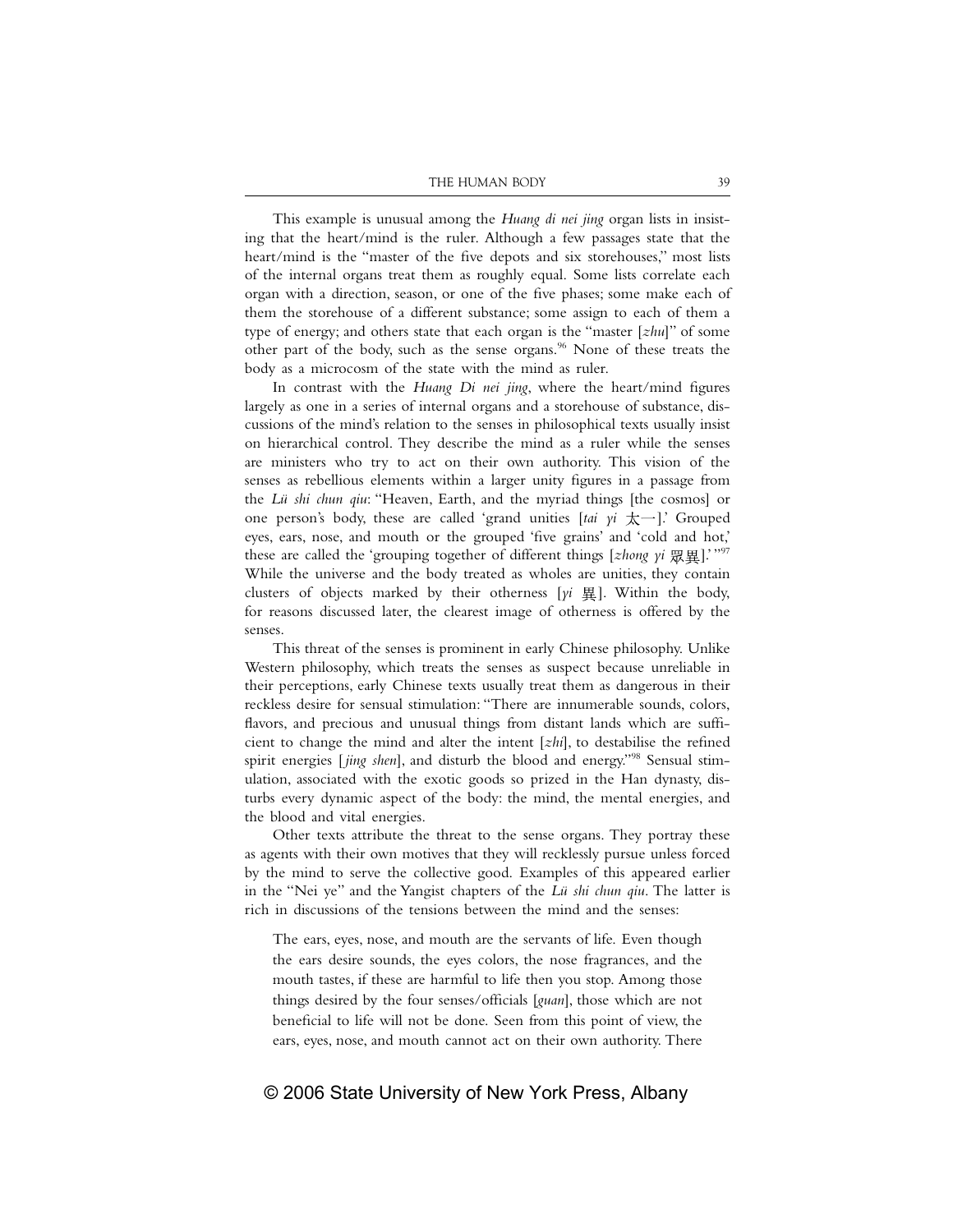must be something controlling them. They are just like officials who cannot act on their own authority, but must have someone controlling them. $99$ 

Here the political image of the body suggests that certain parts of the body would, like certain officials, do as they pleased and create chaos if not rigorously controlled. The sense organs were, like officials, limited in their range. Noting only the objects of the world, the senses were unable to perceive the highest truths and actions, those of Heaven.<sup>100</sup> The *Zuo zhuan* presented this idea in a passage that described the senses as potential traitors (see note 66). Within the body, the control of the senses marked the proper functioning of the mind, just as in society it revealed the presence of the sage:

Heaven gives life to people and causes them to have desires. These desires have their essential nature, and this nature has its limits. The sage cultivates these limits in order to halt his desires. Therefore he only carries out his essential nature. The ears' desire for sounds, the eyes' for colors, the mouth's for taste, these are essential nature. The desires of noble and base, stupid and clever, worthy and unworthy are all identical; even Shen Nong and the Yellow Emperor are therein identical to Jie and Zhou. What distinguishes the sage is that he attains his essential nature. When actions are based on valuing life, then one attains one's nature. If not, then one loses one's nature. ... The common rulers [su zhu 俗主, see chapter four] harm their essential nature, so all their actions result in loss and defeat. Their ears cannot be satiated, their eyes satisfied, or their mouths filled. So their bodies are all decaying and swelling, their sinews and bones stiff, their blood channels blocked up, and their nine openings void.<sup>101</sup>

Failure to control rebellious organs ruined the body, which here marks absolute failure.<sup>102</sup>

Suspicion of the senses appeared in a late fourth-century text discovered at Guodian, where it is part of a larger concern about the fate of the body under the threat of stress and exertion:

For agitation of the heart/mind, longing is the worst. For stress in planning, [worry about] calamities is the most serious. In the utmost use of emotions, joy and sorrow are the greatest. In disturbances of the body, that which pleases is the most extreme. In exhausting physical strength, the pursuit of profit is worst. The eyes' love of colors and the ears' joy in sounds result in accumulated, repressed energies. These can easily cause a person's death.<sup>103</sup>

While worries over the senses and their desires do not appear in the proto-*Laozi* discovered in the same tomb at Guodian, it does figure in the received version.104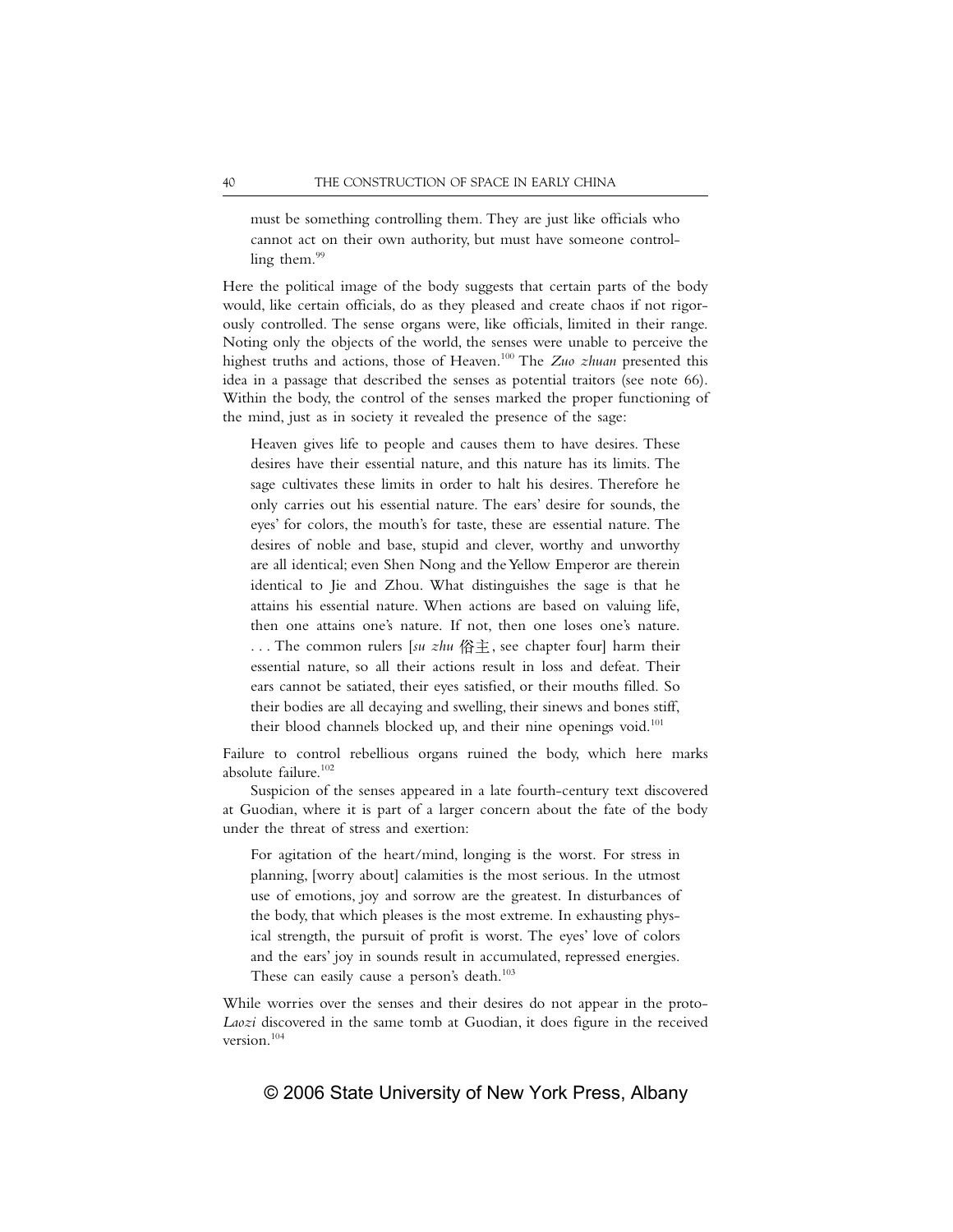This tension between the senses and the mind also occurs in a discussion in the *Xunzi* of the relation of proper education to the body:

The learning of the true gentleman enters through his ears, is stored in his mind, spreads through his four limbs, and is embodied [*xing*  $E$ ] in his movements and repose.... The learning of the petty man enters through his ears and comes out through his mouth. Since the distance between ear and mouth is only four inches, how could it be sufficient to make excellent the seven-[Chinese] foot body of a man?

Transforming the body is the ultimate goal of learning. Only by inserting the heart/mind between the gates to and from the outside world can learning transform the body. Otherwise it exits even as it enters, leaving the body unchanged. This chapter concludes with a reference to the *Lun yu*'s assertion that educated sense organs perceive nothing contrary to the dictates of what is right. $105$ 

The need to discipline the senses led to the elaboration of a theory of ritual and music as the bases of physical and social well-being. This topic forms the subject of a separate monograph that I am in the process of writing. Here it is only necessary to note that ritual and music provided a frame within which the desires of the senses could be given proper form. Colors, sounds, tastes, and smells that the senses desired all appeared within ritual and music, but were kept in the bounds of proper pattern. When ritual completely guided the body, then "his caution will not go against his body, nor his eyes and ears against his mind."<sup>106</sup> This theory developed ideas from the *Zuo zhuan*, in which ritual was the necessary form for the perfection of the body and the channeling of its energies.<sup>107</sup>

Texts in the Daoist tradition sometimes proposed the more radical alternative of renouncing the senses entirely:

If he can be like this, then [the perfected man] forgets his internal organs and leaves his senses behind. His mind's intent [*zhi*] is completely focused within, attaining to a coupling with the One. Staying in place he does not know what he does; travelling he does not know where he goes. Muddled, he departs; abruptly he returns. His body is like dried out wood, his mind like dead ashes. He forgets his five depots and renounces his form and skeleton.<sup>108</sup>

Another passage in the *Huainanzi* states that blocking the senses allows one to enter into the Way and "return one's refined spirit energies to their ultimate genuine state." Senses can be renounced because ultimate things lie beyond vision or hearing.<sup>109</sup> While a program of abandoning the senses is radically at odds with the idea of perfecting them through ritual or music, the two share common ground in their suspicion of the sense organs.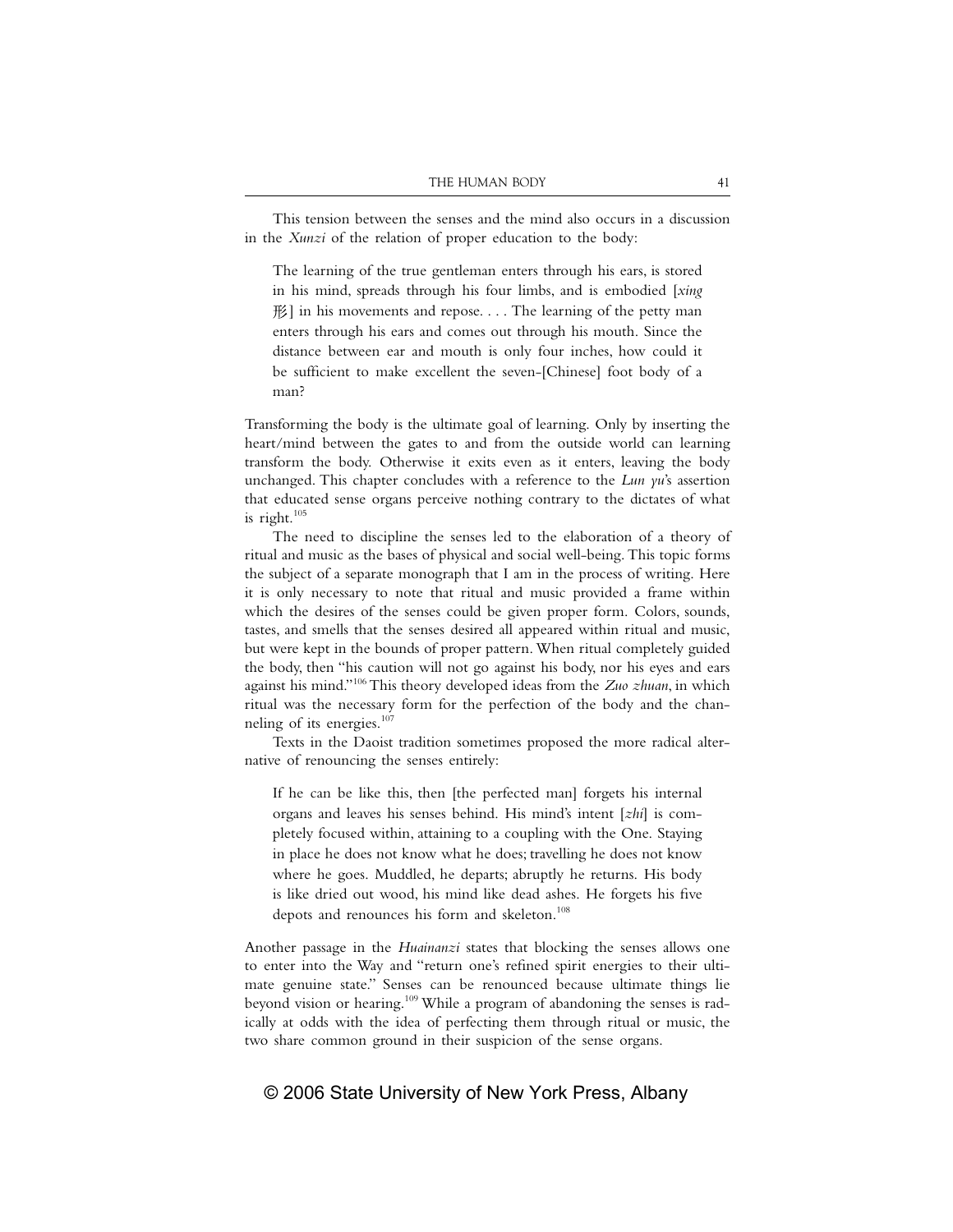In addition to its image as a state, the body was also depicted as a replica of the cosmos. This resemblance was hereditary, for the analogy of the body and the cosmos often figured in association with the idea that the union of Heaven and Earth produced all life, including the human body. This union, and the resultant bodies, were described in terms of the interaction of vital energy (*qi*). Like the body/state, which contained elements that would rebel unless curbed, so the body/cosmos was formed from disparate substances that were coarse or refined, noxious or beneficial. Just as the perfection of the body as a state required the discipline of ritual and music, so the perfection of the body as energetic world system required the expulsion of coarse or noxious substances and the incorporation of refined and beneficial ones.

The union of Heaven and Earth to produce life figured in accounts of both the origins of the cosmos and of the annual cycle that in spring reenacted the emergence of things. The latter appears in the "Monthly Ordinances" calendar's account of spring: "Heaven's energy descends, while Earth's energy leaps up. Heaven and Earth join together, and all the plants flourish and stir."110 Here the descent of Heaven's energy to link up with the rising energy of Earth results in an act of mating that generates the return of life. The "Li yun" chapter of *Li ji* similarly states: "Humans come from the generative power of Heaven and Earth, the mating of yin and yang, the coming together of the spirits, and the finest energies of the Five Phases."<sup>111</sup> Imperial decrees consequently attributed prodigies to "*yin* and *yang* energies being separated."112

These abstract accounts become more graphic and explicitly sexual in two passages from the "Record on Music" that describe the generation of animal bodies and then human procreation:

When Heaven and Earth stimulate and join, while yin and yang attain one another, then they illumine, protectively cover, and nourish all things. Only then do plants flourish, buds emerge, wings begin to beat, horned animals procreate, and hibernating insects come into the light and return to life. Winged creatures cover and protect their eggs, while furry animals couple and then nurse their young. Neither animals born in wombs nor those born in eggs perish.

The energy of Earth rises up and that of Heaven descends. Yin and yang rub together. Heaven and Earth agitate one another. Drumming it with thunder and lightning, arousing it with wind and rain, setting it in motion with the four seasons, warming it with the sun and moon, all forms of fertilization  $[hua \nvert \xi]$  arise. Thus music/joy is the harmony of Heaven and Earth. If the fertilization is not timely there will be no birth, and if men and women are not properly distinguished [through having different surnames] then chaos will arise. This is the nature of Heaven and Earth.<sup>113</sup>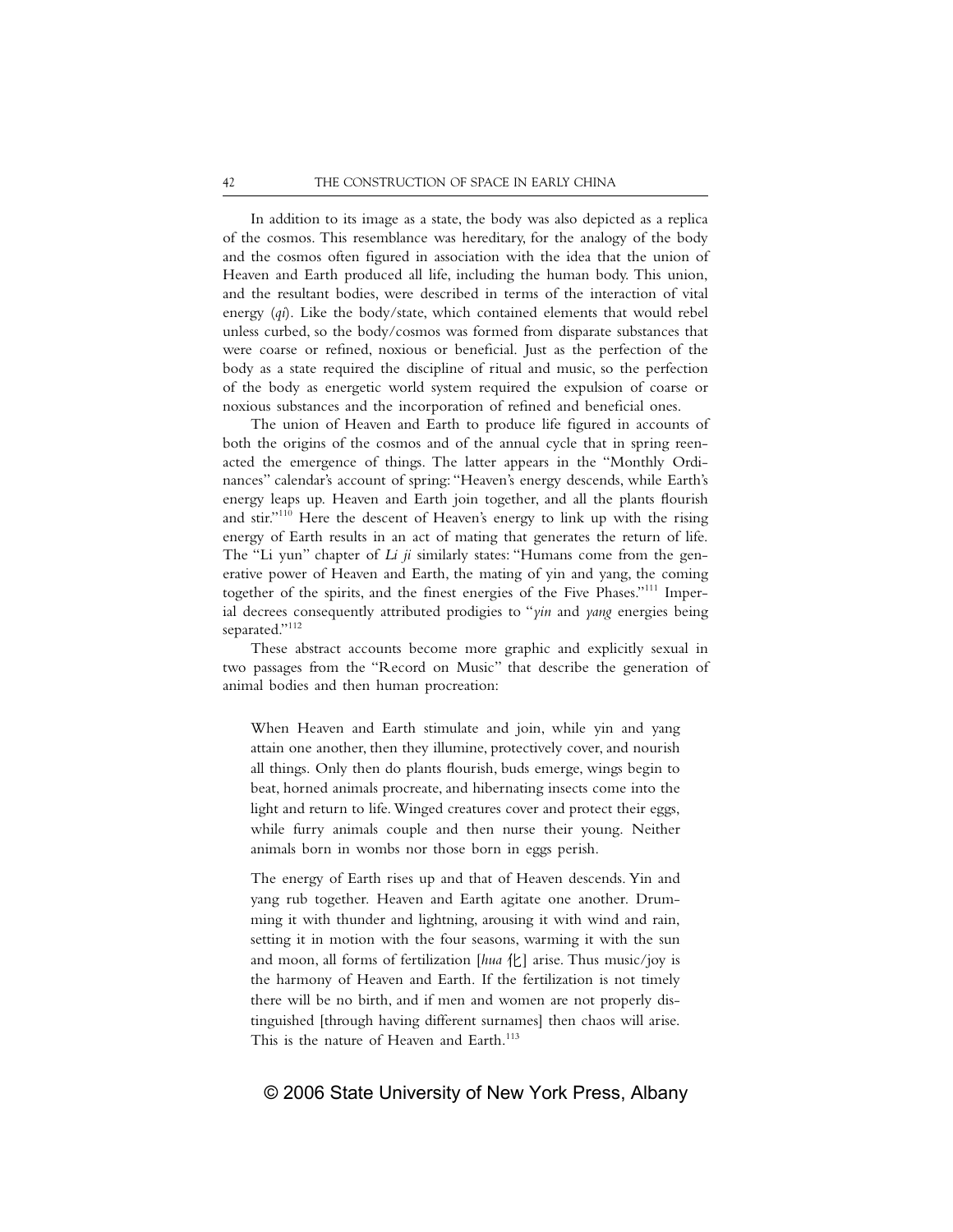The same essay provides another account of the fecundating process, although it invokes the work of powerful spirits who join together as intermediaries of Heaven and Earth:"Ritual and music rely on the nature of Heaven and Earth. They communicate with the generative power of the spirit intelligences. Causing the celestial spirits to descend and the earthly spirits to rise, they congeal [*ning*] in these refined and coarse bodies, and put in order the divisions between father and son, ruler and subject."<sup>114</sup> In the light of the other passages, the link between the rising and descending spirits and the formation of the bodies clearly echoes the mating of Heaven and Earth to generate life.

It remains uncertain whether the refined and coarse bodies are two categories of beings, as suggested by a syntactic parallel with the celestial and earthly spirits, or whether bodies are composed of both refined (celestial) and coarse (earthly). Both readings are supported by the "Jing shen" chapter of the *Huainanzi* that states that after the division into Heaven and Earth:

It then divided into yin and yang and separated out into the eight extremities [of the Earth]. Hard and soft emerged together, and the myriad objects then took shape. Gross energies formed the creatures while refined energies formed people. Therefore the refined spirit energies belong to Heaven while the bones belong to the Earth. When the refined spirit energies enter their gate [of Heaven] and the bones return to their roots [the Earth], what will then remain of me?<sup>115</sup>

This posits both a hierarchy of creatures based on the refinement of their energies, and a human body formed from combining more and less refined substances derived from Heaven and Earth.

The idea of a body composed of refined and coarse substances was elaborated by Wang Chong in the late first century A.D. He also argued that life depended on the opposed substances remaining together, while death was a consequence of their separation:

What people call spirits and ghosts are all made from the great yang energies. These are the energies of Heaven. Heaven can produce people's bodies, so it can also imitate their appearances. That from which people are born are yin and yang energies. The yin are responsible for making the bones and flesh; the yang are responsible for making the refined spirit energies [*jing shen*]. When people are alive, the yin and yang energies are both present. Therefore the bones and flesh are strong, and the refined spirit energies are full. The refined spirit energies form the intelligence; the bones and flesh form physical strength. Therefore the refined spirit energies speak, while the body holds firm. Bones, flesh, refined energy, and spirit energy mingle together and cling to one another. Therefore one can live a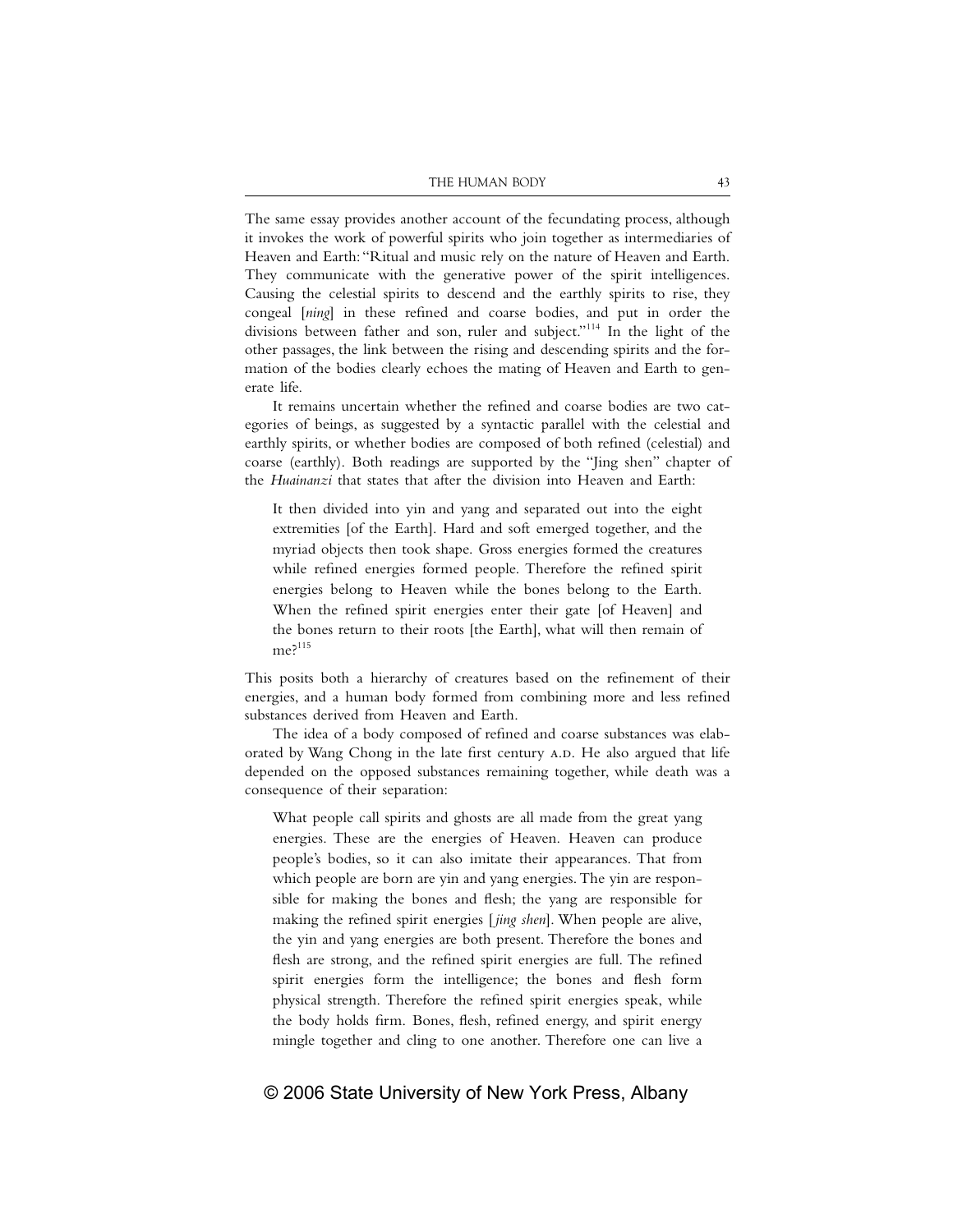long time without dying. When the great yang energies are isolated and without the yin, then they can only form images. They cannot form a body. They lack bone and flesh, while possessing refined spirit energies. Therefore they are only seen briefly flickering, and then return into nothingness.<sup>116</sup>

Life requires the union of complementary energies and is necessarily limited because such unions are brief. Bodies without refined energies are lifeless skeletons, while refined energies without a body are insubstantial, flickering ghosts. The text also posits a full hierarchy of substances rising from the most solid, the bones, to the most refined, the spirit energies. However, just as the fleshy, material substances lack all dynamism without the admixture of the more refined energies, so these energies lack any fixed substance without being joined to the bones and flesh.

Producing the human body from the union of Heaven and Earth also led to a point-by-point correspondence between the structure of the body and that of the cosmos. The refined and elevated parts of the body matched elements of Heaven and the less refined those of Earth.<sup>117</sup> Moreover, they shared a common energetic substance. Thus, one essay in the *Huainanzi* remarks: "Heaven, Earth, and the cosmos are one human body. Everything within the three dimensions is a single human frame.... The men of ancient times shared a common energy with Heaven and Earth."<sup>118</sup>

This parallel between the cosmos and the body is also indicated in the usages of the term "conjoining energy [he qi 合氣]."This term, which appears in both philosophical and medical texts from the late Warring States and Han periods, refers either to the union of the energies of Heaven and Earth that engendered all living things, or to the sexual union of a man and a woman that engendered offspring. Wang Chong explicitly put these two uses in parallel:

When Heaven and Earth conjoin energies, people are born. It is like when husband and wife conjoin energies, offspring are spontaneously born. When husband and wife conjoin energies, it is not the case that at that moment they desire to obtain a child. Moved by emotional desires, they join, and thus generate children. Since husband and wife do not deliberately generate children, we know that Heaven and Earth do not deliberately generate people.<sup>119</sup>

This argument is based on the assumption that human mating is identical in form to the original union of Heaven and Earth, and that the former is fundamentally a direct extension of the latter. Ideas of bodies formed from congealing energies and the ranking of those energies in a hierarchy of refined and coarse lead directly to theories of the emergence of human hierarchies. Passages in the *Li ji* proceed from the generation of life by Heaven and Earth to the emergence of the household and the lineage as units of human repro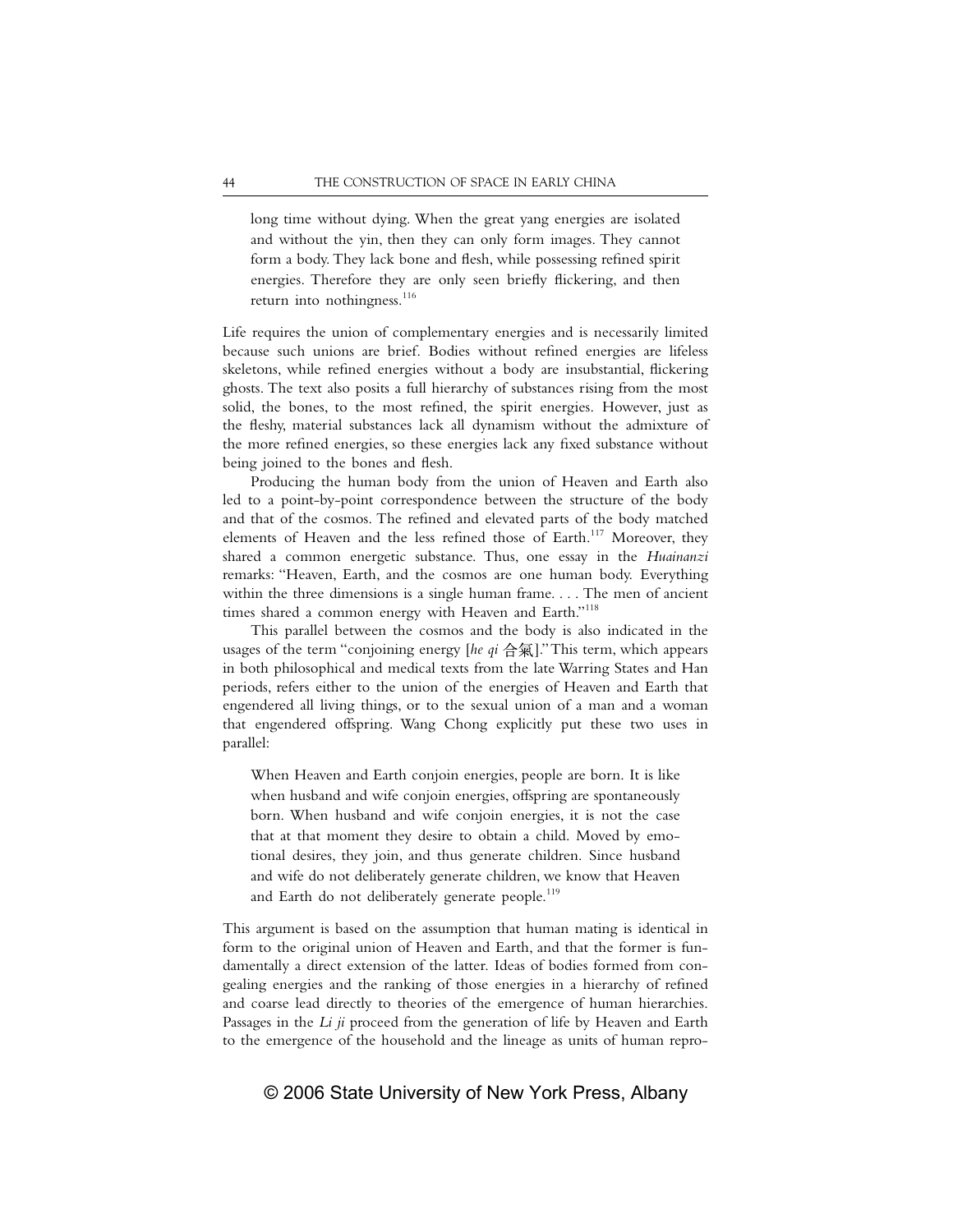duction, and then to the state.<sup>120</sup> Several passages assert that the life of the state depends on the union of the energies of Heaven and Earth, just as do the body and the household.

Sacrificing to the ground at the altar of the soil, one guides the yin energy.... The sacrifice is made on a *jia* day, in order that one uses the origin of the days. The Son of Heaven's great altar of the soil must be open to frost, dew, wind, and rain in order to bring the energies of Heaven and Earth into contact. Therefore one builds a roof over the altar of the soil of a state that has perished, so it can no longer receive the yang energies of Heaven.<sup>121</sup>

The vitality of the state depends on the ruler's sacrifices joining the energies of Heaven and Earth. This is a ritual and to a certain extent sexual form of the idea that the ruler acted as a link between Heaven and Earth. Here that linkage appears as an organic process modeled on the primal conjoining of energies that first generated life.

The notion of maintaining life by preserving the energetic links between Heaven and Earth, and ending life by cutting those links, also figured in ideas about human immortality. In an anecdote preserved in the *Lü shi chun qiu* and later criticized by Wang Chong, the physician Wen Zhi deliberately offends the king of Qi in order to produce strong emotions that will cure his illness The outraged king orders that Wen Zhi be boiled alive. However, when the latter is tossed into the boiling liquid of a tripod, he remains there unaffected and totally composed for three days and three nights. Wen Zhi then remarks: "If you truly desire to kill me, then why not cover the tripod, in order to cut off the connection of the yin and yang energies? The king ordered them to cover it, and Wen Zhi thereupon died."122 Wang Chong argues that the death resulted from suffocation, but the story explicitly states that covering the tripod "cut off the yin and yang energies," a fate identical to that of the altar of the soil. According to the text, it was the joining of those energies that allowed Wen Zhi to survive in the boiling liquid, just as masters of the Way become immune to harm from water or fire.<sup>123</sup>

Just as the ruler maintained his state through rituals that replicated the generation of the human body, he also helped in his rituals to produce the cosmos. Furthermore he surrounded himself with a corps of officials who formed a surrogate body for which he acted as mind:

Sacrificing to god on high at the suburban altar is the means of fixing the position of Heaven. Sacrificing to the altar of the soil within the capital is the means of laying out the benefits of the Earth. The ancestral temple is the means of providing a root for true humanity. Sacrifices to the mountains and rivers are the means of guiding the spirits. The five domestic sacrifices are the means of providing a root for service. Therefore the invocators are in the ancestral temple, the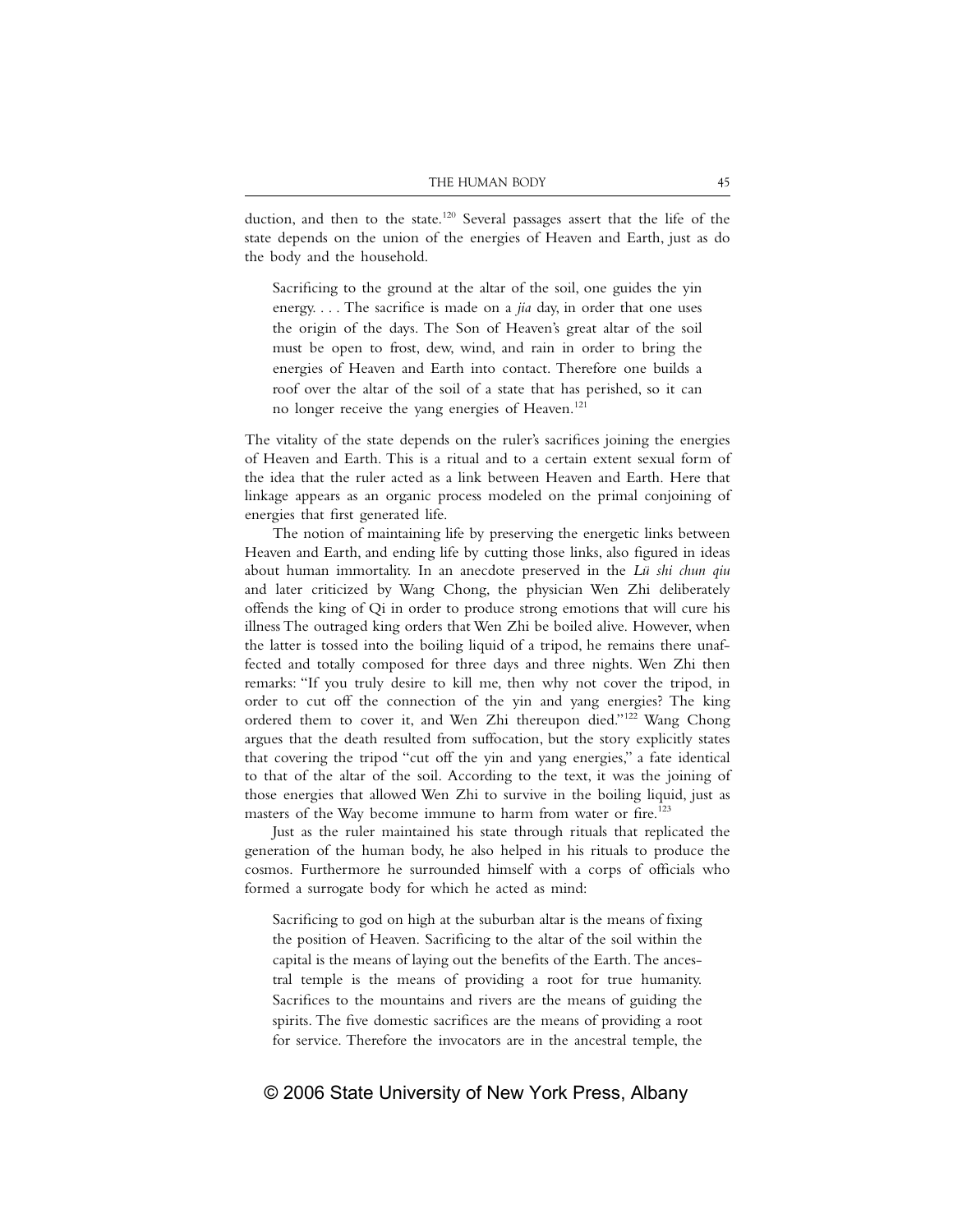Three Lords in the court, and the Thrice Venerable in the schools. The king places the shamans in front, the astrologers behind, the diviners and blind musicians to his left and right, so that the king in the middle as the heart/mind will perform no actions.<sup>124</sup>

This maps the state's ritual sites onto the cosmos, so that their rituals help maintain the cosmic structure. At the same time, the masters of state ritual and religion form a four-sided mandala around the king, echoing the four directions of the earth, while he resides unmoving at the center as the heart/mind. This provides another version of the model in which a correct mind establishes a perfected body that propagates order to the edges of the earth.

Another passage depicts how the ruler draws on the powers of the cosmos to generate the state/body, and then helps reproduce the cosmos in his sacrifices. This again links the body of the ruler, the elements of the cosmos, and the key sites of the state's ritual program:

Government is the means of hiding the body/self of the ruler. So government must be rooted in Heaven. It imitates Heaven to send down commands. When commands are sent down from the altar of the soil, this is called imitating Earth. When sent down from the ancestral temple, this is called humanity and duty. When sent down from the altars of the mountains and rivers it is called summoning up [spirits]. When sent down from the five domestic sacrifices it is called the institutions. This is the means by which the sage can hide his body in complete security.<sup>125</sup>

Such accounts of the origins of the body, the household, and the state are linked in several texts to the origins of ritual. This again demonstrates the close ties between ideas about the body and those about rites. In lists of the "roots" from which ritual emerged, the *Xunzi* states twice that "Heaven and Earth are the root of life."<sup>126</sup> One list next names the ancestors as the root of "kind [lei 類]."This progression, which again traces a line from the initial generation of the human body by the cosmos to that of the household, recurs in a discussion of the suburban altar sacrifice: "The myriad things are rooted in Heaven, while humans are rooted in their ancestors. This is the reason for a human co-recipient to the High God. The suburban sacrifice is the great means of repaying one's roots and returning to one's beginnings."<sup>127</sup> The human co-recipient was the dynastic founder, so in this highest regular sacrifice the ruler made offerings to the two sources of his physical being, which were also the twin origins of human ritual. A related passage connects the cosmic origins of humanity and its rituals to the health of the body:

Ritual must be rooted in the Grand Unity [tai  $yi \nightharpoondown x$ ]. Dividing, this forms Heaven and Earth. Revolving, it forms yin and yang. Changing, it forms the four seasons. Laid out, it forms the spirits.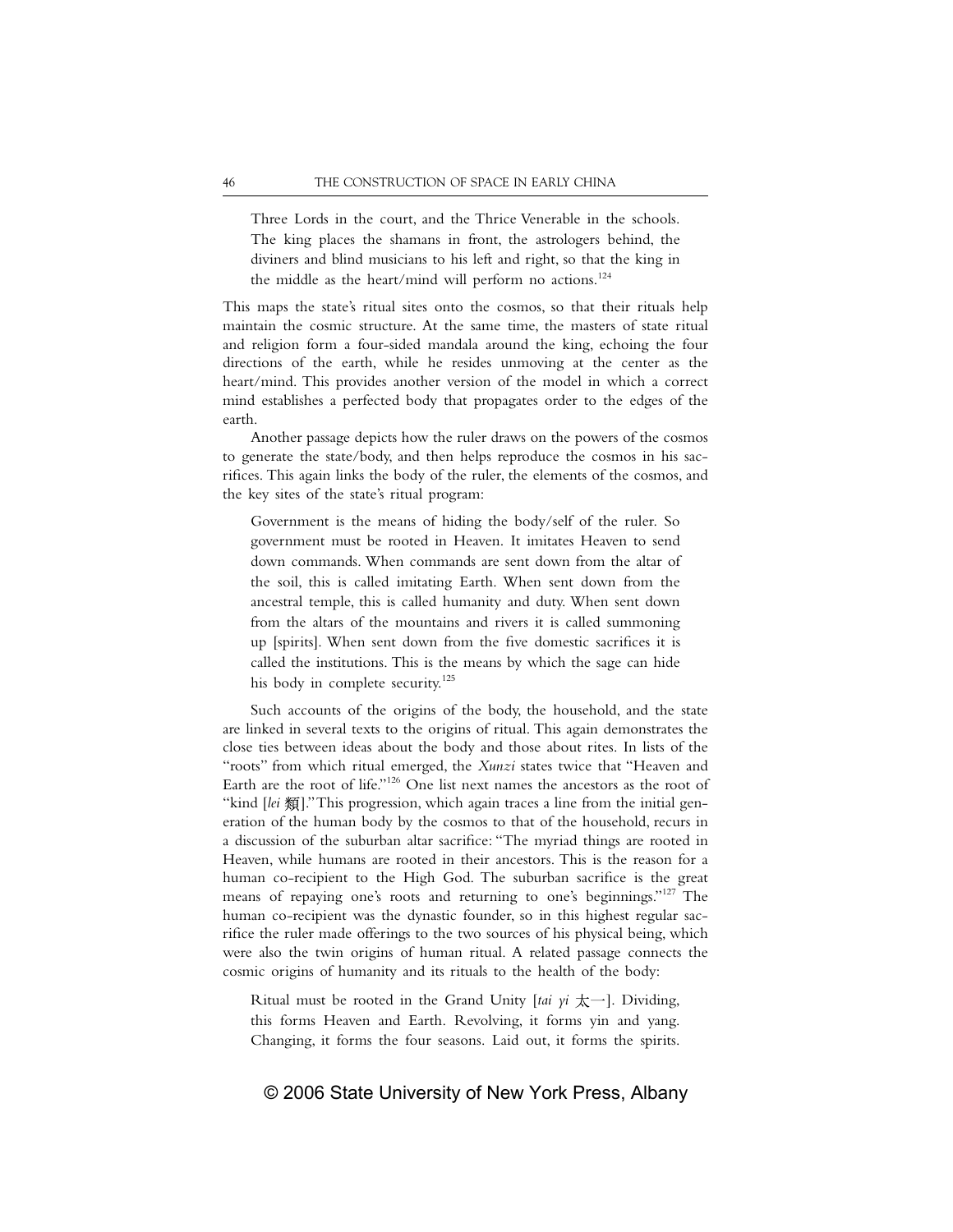Descending, it is called *ming* ["destiny," "allotted lifespan"]. Its organ/officers [*guan*] are in Heaven. Ritual must be rooted in Heaven. Moving, it reaches the Earth. Laid out, it reaches service. Changing, it follows the seasons. It accords with social roles and arts. Among humans it is called "nourishing." It is practiced in goods [gifts], toil, yielding, drinking, eating, capping, marriage, mourning, sacrifice, archery, charioteering, court assemblies, and visits. So the duties of ritual are the great beginnings of humanity. They are means of keeping faith and cultivating amity. They make firm the connections between skin and flesh, and the ties between tendons and bones. They are the means of nourishing the living and seeing off the dead.<sup>128</sup>

Here the perfection of ritual culminates in the perfection of the body and of the body politic.

Links of the perfected body to contact with the highest divinities figure in an account from the *Huainanzi* of the origin of omens in the energetic links between Heaven and the sage:

The sage is the one who contains the heart/mind of Heaven, who can thus thunderingly move and transform the whole world. When the total focus of his refined energies stimulates from within [his body], then the form-giving energies move in Heaven. Then brilliant stars appear, yellow dragons descend, the auspicious phoenixes arrive, sweet springs emerge, auspicious grains are born, the Yellow River does not flood, and no great waves well up in the oceans.<sup>129</sup>

This develops the idea in the *Zuo zhuan* that the energies of people produced anomalies, but it substitutes the sage for the collectivity. The passage also echoes accounts of the creation of all things through the interaction of the energies of Heaven and Earth, but the perfected energies of the sage join with those of Heaven to produce magical beings, rather than ordinary creatures.

These passages on the congealing of the energies of Heaven and Earth treat the human body as a composite of substances of contrasting degrees of refinement. A passage from the *Huainanzi* further suggests that such a fusion is inherently unstable and dangerous:

If Heaven has two types of energy then there will be a rainbow [an inauspicious sign]. If the Earth has two types of energy then it will let what it stores leak out. If men have two types of energy then this produces sickness. Yin and yang cannot be both winter [yin] and summer [yang]. The moon is not acquainted with the day, nor the sun with the night.<sup>130</sup>

Yin and yang are adversaries, as in the model of the annual cycle where the rise of one entails the decline of the other. Fusing the two produces illness.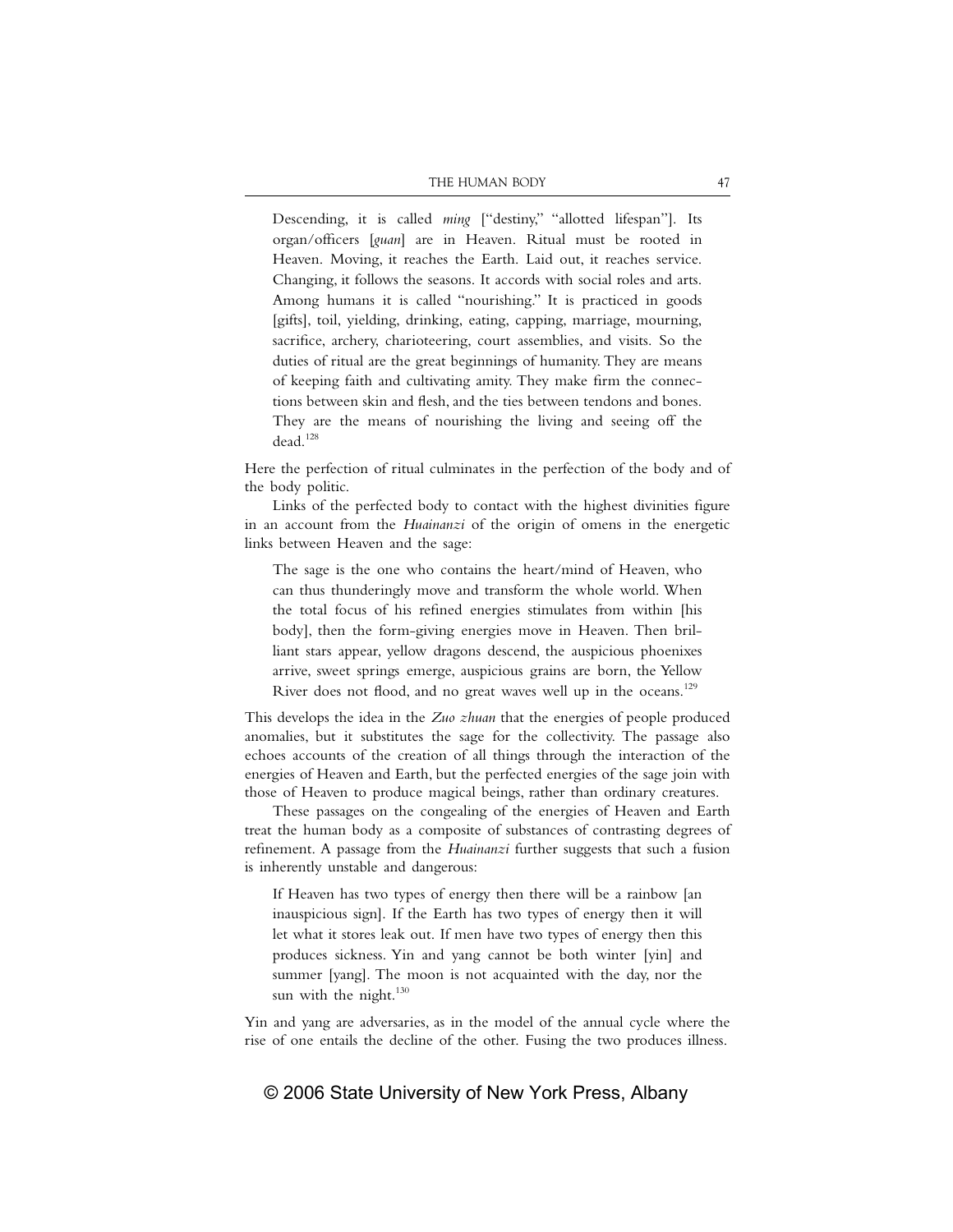Most texts do not argue for a program of purification by eliminating one or another substance. The energies of Heaven and Earth are correlates, both equally necessary to human health.<sup>131</sup> Nevertheless, a small number of passages identify the energies of Heaven with life and those of Earth with death, and argue that one should expel the latter. Thus, the "Death Signs of the Yin and Yang Vessels" discovered at Mawangdui begins with the statement:

All three yang vessels are the energies of Heaven. Of their ailments, only those where bones break or the skin tears lead to death. All three yin vessels are the energies of Earth. These are the vessels of death. When yin diseases create disorder, then death occurs within ten days. The three yin [vessels] rot the depots and putrefy the intestines. They control death.<sup>132</sup>

Here the yin vessels and energies of Earth are not only specifically tied to death, but they are held responsible for the decay of the body's organs. While the energies of Heaven are not here linked with life, they lead to death only when parts of the body suffer serious physical damage.

The association of the yin vessels with death is described at length in the "Cauterization Canon of the Eleven Vessels of the Foot and Forearm." After listing the conditions that indicate death due to yin vessel diseases, the text adds: "When the ailments of the three yin vessels are mixed with ailments of the yang vessels, then they can be treated. . . . In yang vessel ailments where bones are broken and muscles severed, but there are no yin vessel ailments, one does not die."<sup>133</sup> Again the yin vessels are linked to death, while diseases of the yang vessels can even reduce the mortality of yin diseases. Other passages in which the term "yin" refers to the phallus note that it departs, (i.e., becomes impotent and therefore "dead") prior to the body itself. Impotence as death appears in a Mawangdui text that describes formulas for improving virility as the "way to raise the dead."<sup>134</sup>

Associating death with Earth and life with Heaven also appears in the Mawangdui text "Eliminating Grain and Consuming Energy."This is an early discussion of one of the most important techniques of immortality, replacing grain in the diet with herbs and breathing exercises.<sup>135</sup> Near the end of this heavily damaged text, it states: "One who eats grain eats what is square; one who eats energy eats what is round. The round is Heaven; the square is Earth."<sup>136</sup> This associates with Heaven the vital energies that secure life, and with Earth the grain whose consumption leads to death. To avoid grain and consume energies is to turn the body toward Heaven and life and away from the Earth and death.

A final link of yin with death and yang with life comes from a secondcentury b.c. lacquered human figurine discovered in Sichuan. This has what appear to be the body's main channels drawn as red lines.<sup>137</sup> However, the lines on the figurine do not correspond to any system of channels described in the received or discovered medical literature. One feature, pointed out by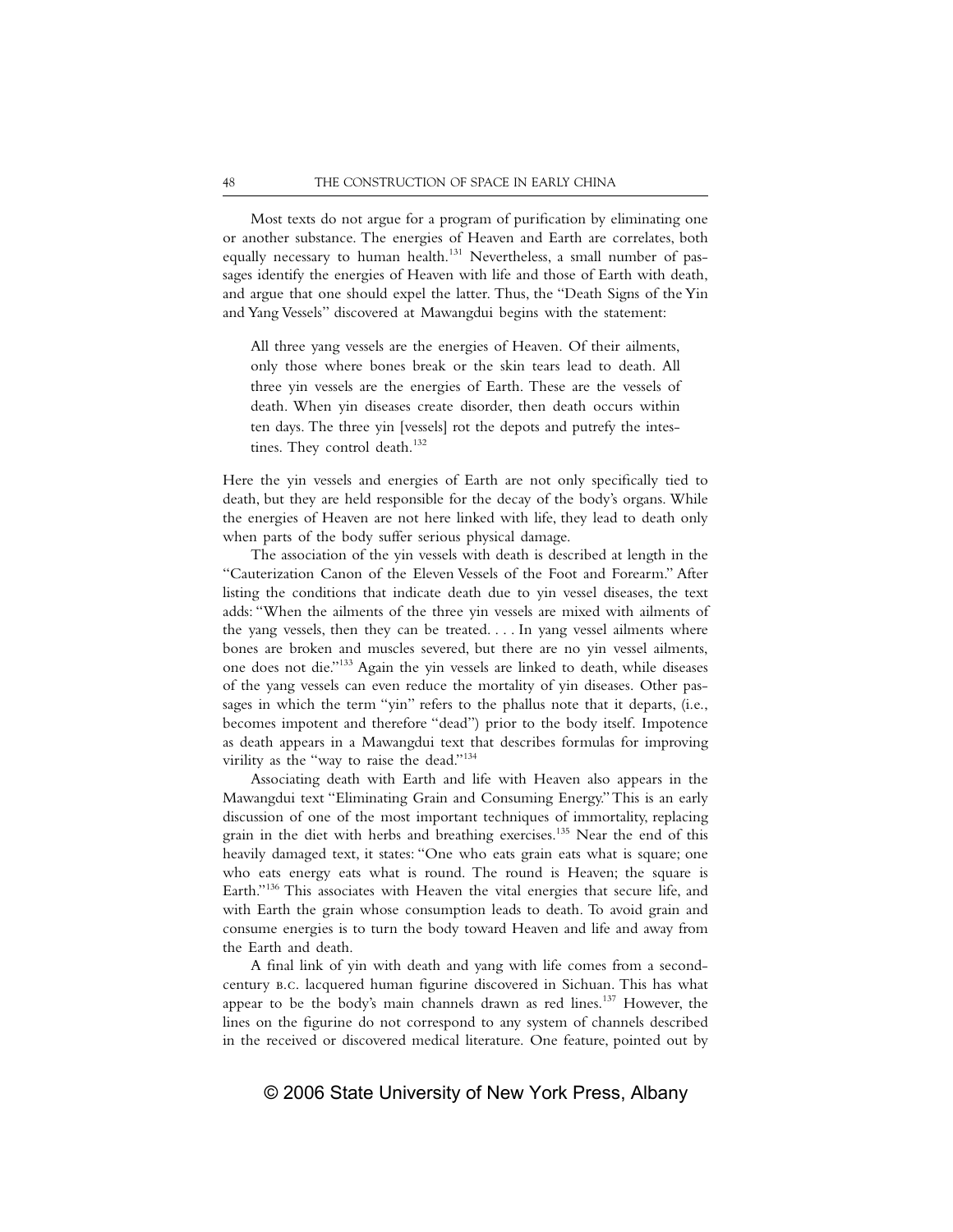Vivienne Lo, is the absence of the major yin channels, particularly those on the legs. Instead the channels largely converge on the sense organs. Lo has suggested that the figurine may depict a body perfected through breathing and gymnastic exercises described in the self-cultivation literature.<sup>138</sup> One aspect of this process is the elimination of corrupting yin elements. If this speculative reading proves to be correct, it would be another piece of evidence for a link between yin energies and death in early Han medical thought.

Although advocacy of accumulating aspects of Heaven and reducing those of Earth is rare, the idea that life could be extended through ingesting some energies and expelling others was widespread. Beginning in the late Warring States period, poetic, philosophical, and medical texts all mentioned breathing exercises that accumulated beneficial energies and eliminated harmful ones.<sup>139</sup> The rubrics for the beneficial and harmful energies that coexist in the body vary from text to text. Some contrast "true" or "correct" energies with "deviant" ones. Others contrast "new" with "old." However, they agree that the body contains both helpful and harmful energies and that one should augment the former and eliminate the latter.

In most cases these techniques consist of breathing exercises, often performed at specified times when beneficial energies in the environment were abundant and could be drawn into the body.<sup>140</sup> The aforementioned "Eliminating Grain and Consuming Energy" contains a breathing exercise coordinated to the time of day as a way of eating energy.<sup>141</sup> "Ten Questions," found in the same tomb, also discusses controlled breathing and repeated swallowing of saliva as means of expelling old substances, incorporating new energies, and circulating them through the body. Thus, one passage describes the "way of the Heavenly Teacher to eat spirit energies":

The Yellow Emperor asked the Heavenly Teacher, "What do the myriad things get so they can move? What do the plants get so they can grow? What do the sun and moon get so they are bright?" The Heavenly Teacher replied, "If you examine the nature of Heaven and Earth, then yin and yang are the essential. If the myriad creatures lose them, then they have no progeny. If they gain them they thrive. Consume the yin to congeal [reading 擬 as *ning* 凝] the yang. Match it against the spirit illumination.

The way of consuming yin: Empty your five depots and disperse your three malignancies, as though you could not eliminate them. This is what is most prized in consuming the simple/undivided [*pu* , following an emendation suggested by Donald Harper]. Still your spirit wind, secure your ribcage, triply pound [an irregular pulse] but do not carry it to completion, then the spirit wind is born and the five tones respond. Suck it in not more than five times, bring it to your mouth, receive it into your heart/mind. This is prized by the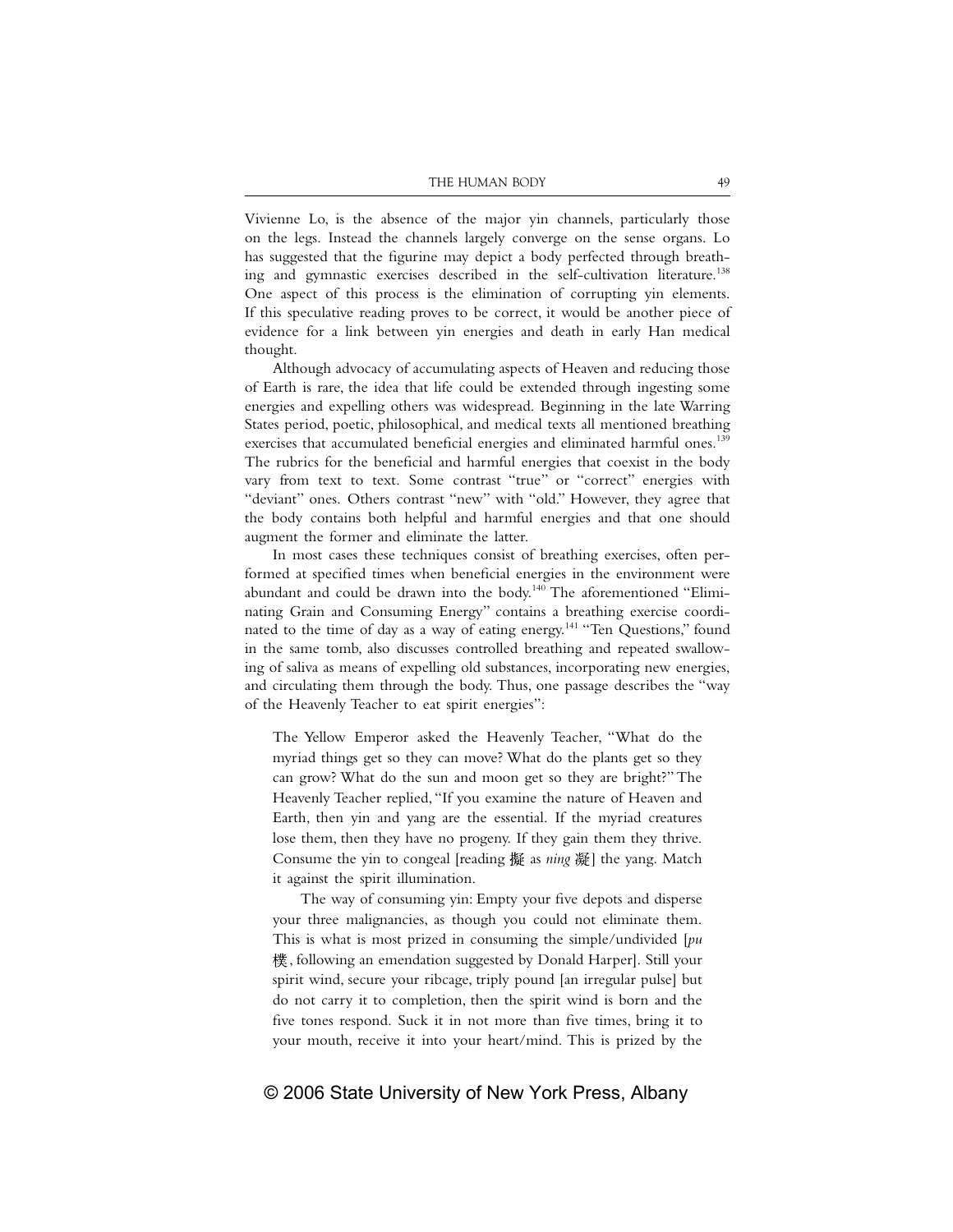four limbs. The 'dark cup [saliva]' then arrives. Drink it not more than five times. The mouth invariably finds it sweet. Bring it into the five depots. The body will then be extremely relaxed. Spread it to your flesh and skin, so that it reaches the tips of your hairs. Then the hair vessels are permeated. The yin water than arrives, soaking into the yang blaze. Firm and sturdy, one will not die. Food and drink accord with the body."<sup>142</sup>

Many points here are obscure, and I have relied on Donald Harper's translation and commentary. What is clear is that once again the passage describes a process of emptying out certain parts of the body to remove destructive forces and then replacing them with new energies drawn in from the outside or from other parts of the body. In fact, as other passages in the same text show, the saliva that was swallowed was thought to be generated by inhaling exterior energies.<sup>143</sup> These energies ingested in the form of the saliva then had to be circulated through the body, reaching to its outermost tips.

Two other points are significant. First, yin energies must be consumed in order to strengthen the body. This seems to contradict the association of yin with death. However, all the Mawangdui macrobiotic texts and especially the "Ten Questions" repeatedly insist that the yin element of the body is the most subject to decay and death. Thus, one reply states, "If life suffers a calamity, it is invariably because the yin essence [jing 精] leaks out, so the hundred vessels grow clogged and abandoned."144 It is precisely because yin, particularly in the male body, is prone to disease and death that it must be specially nourished. Second, yin and yang figure here under the emblematic elements water and fire. These two potentially warring elements must be brought together in the body as complementary powers to secure health and longevity. Yang "fire" seems to be preexisting, while yin "water" must be created through breathing and swallowing saliva. Apparently the cooling power of this newly generated liquid allows the yang energies to "congeal" and hence provide sustenance for the body.

Other discussions suggest similar models. A reply to a question about lifespans notes that Heaven is long-lived because its energies are exhausted and then recharged with the cycles of the moon. Earth similarly does not decay because it passes through seasonal cycles of hot and cold. The speaker then argues, "You must examine the true nature of Heaven and Earth, and practice this with your body." The program for bodily practicing the nature of Heaven and Earth consists of concentrating essential energies [ *jing*] through breathing and swallowing exercises:

Those skilled at regulating their energies and concentrating essential energies accumulate the signless [energies of Heaven and Earth]. Essence and spirit well up like a spring. Breathe in the "sweet dew" [some kind of energy or vapor] and accumulate it. Drink the "bluegem spring" and "numinous cup" [saliva] and make it circulate. Elim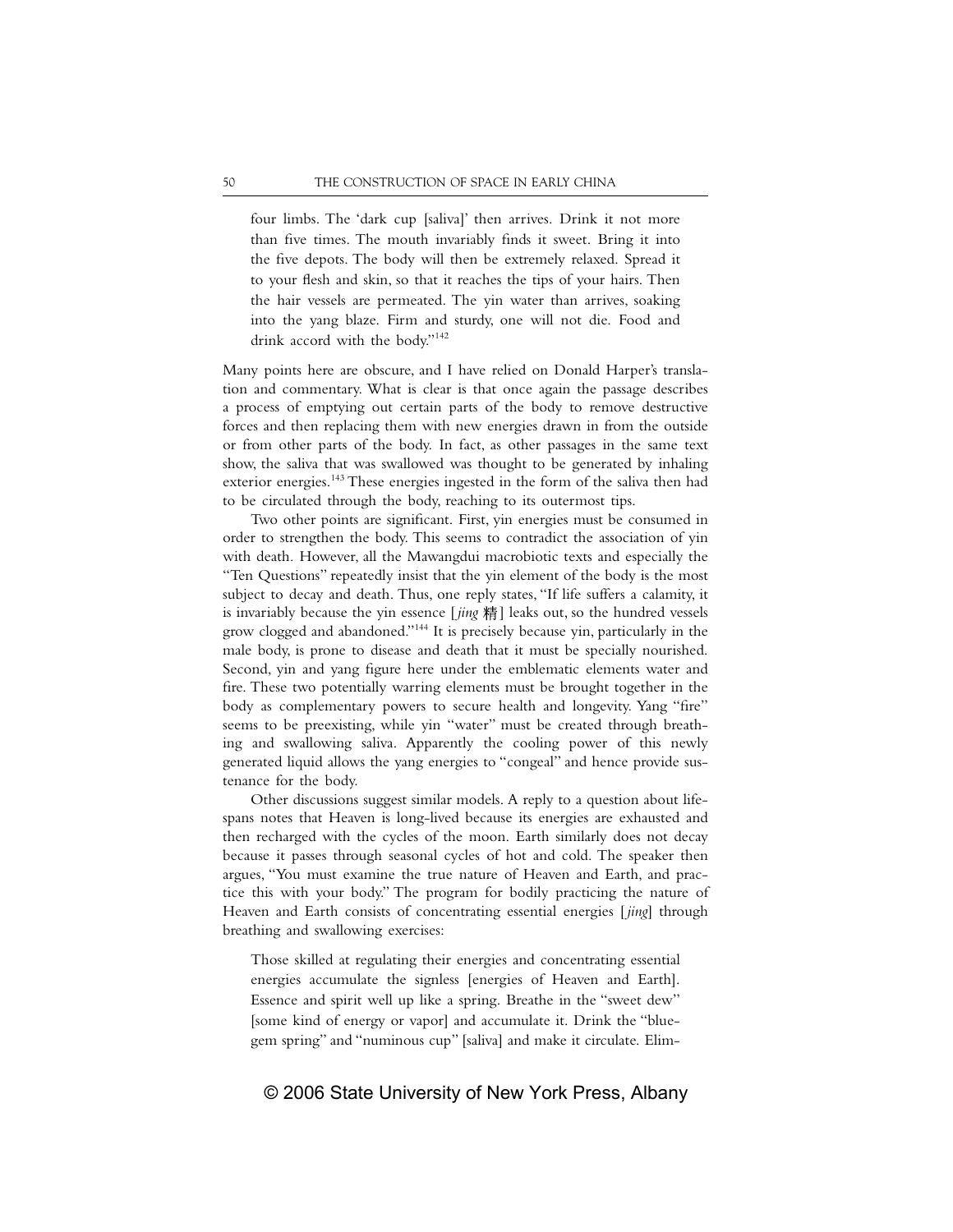inate the foul and love proper habits. The spirit will then flow into the body.

The way to breath in energies: You must cause it to reach the extremities, then essence will be generated and not lacking. The upper and lower body will both be essence. Cold and warm will tranquilly generate [like Earth]. Breathing must be deep and long, so that new energies will be easily retained. Old energies create aging; new energies create longevity. Those skilled in regulating the energies cause old energies to disperse at night and new energies to gather in at dawn, so that the latter will penetrate the nine opening and fill the six storehouses.<sup>145</sup>

The text then gives rules for varying these procedures depending on the season and the time of day. These variations are necessary in order to guarantee that one draws in only the proper energies and expels all noxious influences, in accord with the ambient conditions.

A key development of the image of the body as a fusion of celestial and earthly energies appears in uses of the terms *hun* 魂 and *po* 魄 (or *hunpo* as a synonym compound), loosely translated as "souls." In the dominant interpretation of Western Sinology, these were twin components of a human being. One was an active yang element (*hun*) that at death returned to Heaven, and the second a passive yin element (*po*) that returned to Earth. The fate of these two souls was supposedly central to Han funerary cult.<sup>146</sup> Scholars who focused on evidence from tombs rather than scholastic texts have challenged this interpretation, and an article by Kenneth Brashier has effectively refuted it.<sup>147</sup> The materials collected and issues raised in this debate shed considerable light on early Chinese conceptions of the body and its constituent elements.

The clearest link between the cosmic image of the body and the discourse on *hun* and *po* appears in the "Zhu shu" chapter of the *Huainanzi*: "Heaven's energies become the *hun*, and Earth's energies become the *po*. Guide these back to their mysterious home, where each occupies its own dwelling. Guard them so they are not lost, and thus ascend to communicate with the Grand Unity."<sup>148</sup> Another passage indicates that the "mysterious home" referred to here is in the human body: "The *hun* and *po* occupy their dwellings, and the refined energies guard their root. Death and life will work no transformation within the self, so it is called the supreme spirit."149 These passages employ the model of the body being produced through the union of Heaven and Earth, but they introduce the terms *hun* and *po* as equivalent to the energies referred to elsewhere.

As Brashier has pointed out, the central point here is the necessity of keeping the *hun* and the *po* within the body. The self is perfected by preserving these two entities that came, respectively, from Heaven and Earth in their bodily dwellings. The medical texts of the period evince the same atti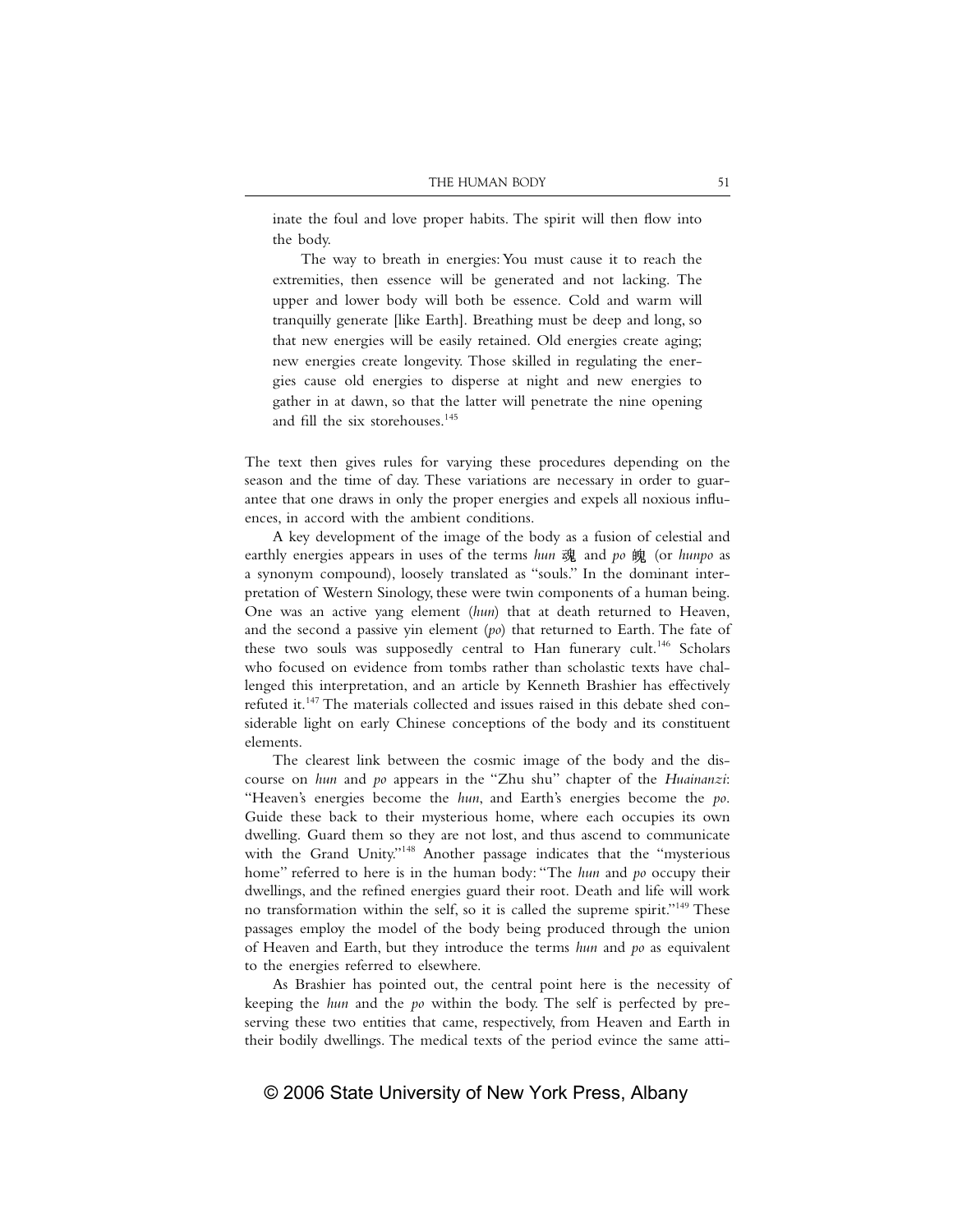tude, associating the *hun* and *po* with other dynamic components of the body that are essential to health. Their chief worry is that the *hun* and the *po* will disperse and depart from the body.<sup>150</sup> Thus, the *Huang Di nei jing ling shu* argues: "When the blood and energies are in harmony, the constructive and defensive circulation completely open, the five depots completed, the spirit energies lodged in the heart/mind, and the *hun* and *po* both present, this forms a complete person."<sup>151</sup> Elsewhere in the medical literature *hun* and *po* appear in lists of rarefied entities that are stored within the five depots, or of the coarser dynamic substances of the human body.<sup>152</sup>

As Brashier has demonstrated, failing to concentrate the *hun* and *po* or losing them results in mental disturbancs such as bad dreams, confusion, loss of memory, or madness.<sup>153</sup> The most common cause for loss of the *hunpo* was some extreme emotion, usually fright.<sup>154</sup> Loss of the *hunpo* thus is related to the English phrase "frightened out of one's wits." This identification of the *hunpo* with mental faculties is already demonstrated in anecdotes from the *Zuo zhuan*, wherein loss of the *po* or the *hunpo* leads to disrespectful behavior in rituals or to inappropriate responses such as weeping at a joyful celebration.155 In one anecdote an observer states:"I have heard,'Mourning at the joyful and finding joy in the mournful are both cases of losing one's mind.' The mind's essential brightness [jing shuang 精爽] is called the *hunpo*. If their *hunpo* departs, how can they survive for long?"156 This is another prophecy of death based on ritual failings, but it traces the inappropriate conduct to the loss of the essential mental powers here identified as the *hunpo*.

The retention of the *hunpo* is also central to the use of the term in Han funerary practice. In Han funerary inscriptions the *hun* or *hunpo* is said to linger in darkness in the tomb, while the more refined and ethereal spirit [*shen* 神] soars up to Heaven or moves freely through the world. References to the *hunpo* descending into the tomb, the earth, or the Yellow Springs appear in protective texts buried in tombs, in divinatory texts, and in the dynastic histories. Within the tomb, the *hunpo* is still linked with mental functions. Thus, the hymns that conclude inscriptions often pose the question of the consciousness or awareness of the *hun*. <sup>157</sup> Because the *hun* was the locus of the deceased's consciousness, efforts were made to try to keep it in the tomb. The late Eastern Han text *Feng su tong yi* reports that spirit masks could be placed on the corpse to keep the *hun* within.<sup>158</sup> Sealing its orifices with jade or covering it in a jade suit likewise kept its lingering energies from dispersing. This would prevent the corpse from disintegrating and returning into the earth from which it had emerged. The *Lun heng* states that people placed models of servants and stockpiles of food in the tomb in order to pacify the *hun*, here again identified as the element of consciousness.<sup>159</sup> The exposure of the skeleton in a tomb robbery could pollute the *hun*, indicating that the latter remained connected to the bones.<sup>160</sup> In short, the main goal of Han funerary rituals was to keep the lingering energies in the body to prevent its complete dissolution back into the elements whose union had led to its birth.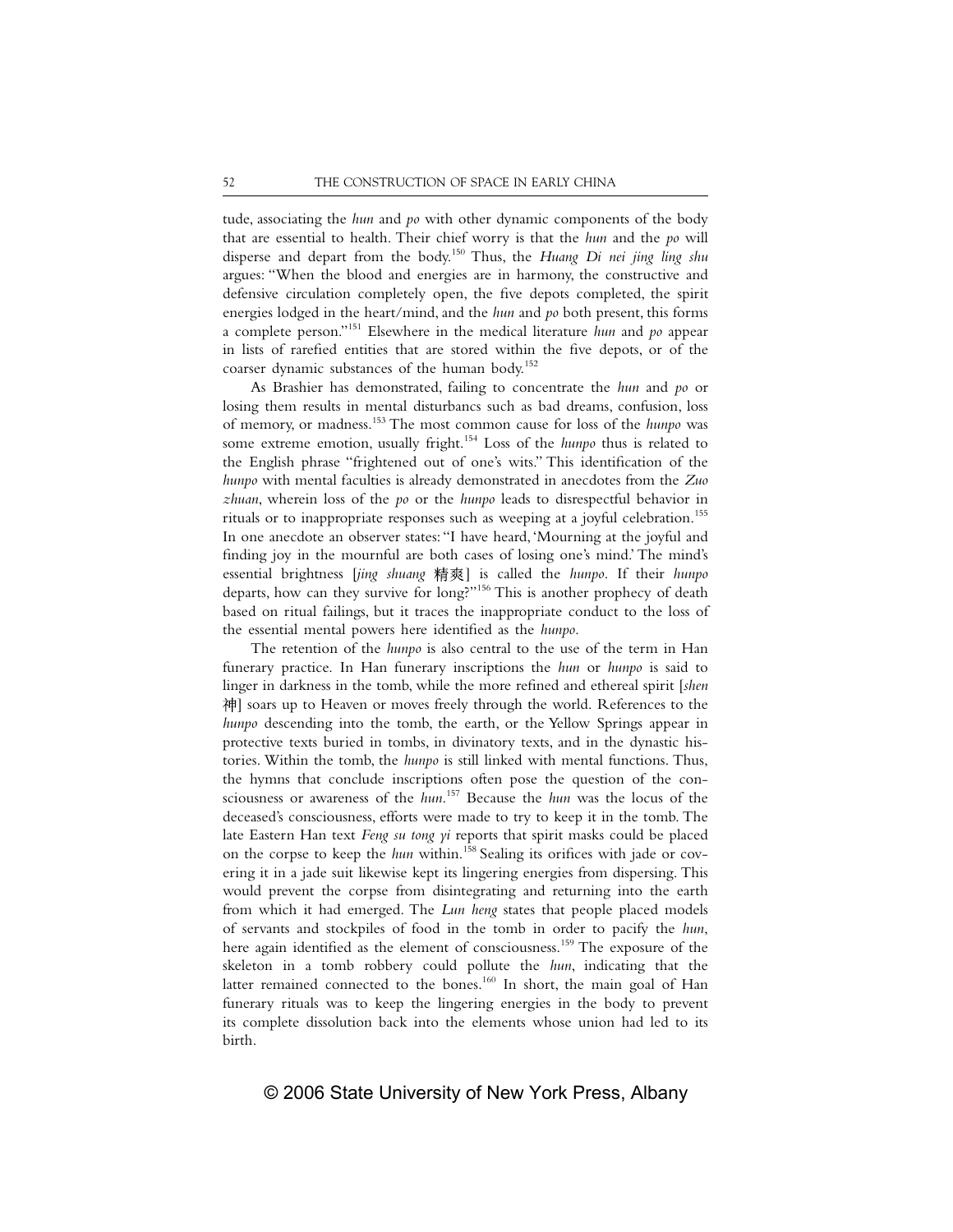The aforementioned models of the body as a fusion of disparate energies advocated extending life through ingesting beneficial substances and removing harmful ones. However, in discussion of the *hunpo* both medical procedures and funerary rites tried to resist the natural tendency of disparate substances to separate and resolve back into their original condition. This theme of death as the separation of substances that had been temporarily joined figures in numerous texts. Thus, the frequently cited passage from the "Jiao te sheng" in the *Li ji* on the *hun* and *po* states: "The *hun* energies [or "*hun* and energies"] return to Heaven, and the bodily *po* [or "body and *po*"] return to Earth. Therefore one seeks the meaning of sacrifices in the principle of yin [Earth, body, and *po*] and yang [Heaven, the energies, and *hun*]."161 Here death is the dispersal or separation of temporarily joined energies. It is significant that *hun* is not opposed to *po*. Instead *po*, linked with the body, is in syntactic opposition to the vital energies (*qi*). *Hun* is linked to the vital energies, and opposed to the body. The same linkages and oppositions, as well as the association of *hun* with refined spirit [shen 神], figure in other *Li ji* chapters that identify death with the return of the body's constituent elements to Heaven and Earth. The same idea also appears in other Han writings such as the *Yilin* and the *Lun heng*. 162

However, most texts say that the *hun* remains with the body in the tomb, while the more refined *shen* separated at death and moved freely. Thus, in Han funerary practice the *shen* received offerings at the ancestral temple, rather than the grave.163The *Huainanzi* combines this idea with the aforementioned image of a battle for mastery between the mind and the senses:

When the ruler of a great state dies, they bury his skeleton amid the vast fields, but sacrifice to his spirit in the Bright Hall [see chapter five]. This is because the spirit is nobler than the bodily form. Thus if the spirit rules then the bodily form will obey, but if the bodily form conquers then the spirit will be exhausted. Although acute hearing and vision are employed, one must lead them back into the spirit.<sup>164</sup>

Defining death through the separation of the body and the spirit also figures in the poem "Guo shang," which likewise invokes the theme of the *hunpo* existing in the realm of ghosts:

Bodies having perished, spirits become numinously potent; Your *hunpo* become ghost heroes.<sup>165</sup>

The adjective *ling* applied to the *shen* in this passage functions elsewhere as a synonym for *shen*. Its possession distinguished powerful and efficacious spirits from harmless ghosts.<sup>166</sup> Moreover, Zi Chan in the *Zuo zhuan* defended the belief that spirits could return from the dead and kill people by explaining how an ordinary *hunpo* could achieve the status of *shen ming*. <sup>167</sup> According to Zi Chan, it was as a *shen* and not as a ghost that the dead could wreak havoc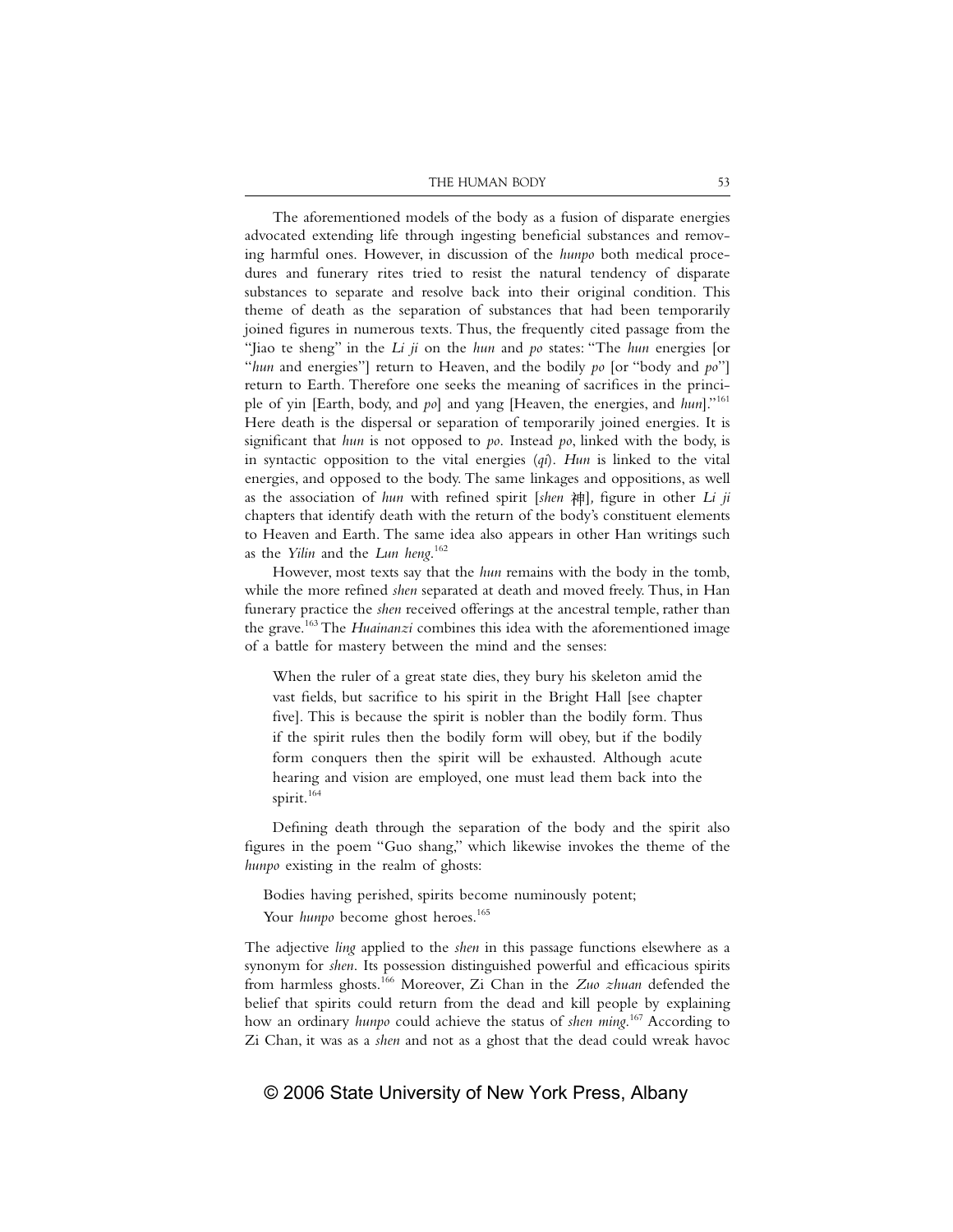among the living. Death was also identified with the loss of the *shen* in the *Huang Di nei jing ling shu*:

The one who loses his *shen* dies; the one who obtains his *shen* lives. . . . At fifty the energies of the liver begin to decline, so the "leaves" of the liver grow thin, fluids of the stomach reduce, and eyesight fades. At sixty the energies of the heart begin to decline, so one suffers, worries, and grieves. The energies of the blood grow lazy, so one loves to sleep. At seventy the energies of the spleen are void, so the skin dries out. At eighty the energies of the lungs decline, so the *po* departs, and therefore one is prone to garble one's words [associating absence of *hunpo* with mental confusion]. At ninety the energy of the kidneys is scorched, and the channels of four of the depots are empty. At one hundred all five depots are empty, the spirit energies [*shen qi*] all depart, and the physical body [*xing hai* "form and skeleton"], left all alone, dies.<sup>168</sup>

The body's decline is a stripping away of ever higher substances: the physical energies, then the *hunpo*, and finally the spirit *shen*. The departure of the *shen* leaves only a dead, skeletal body.

The separation of spirit and body as the key moment in departing from the world figures also in the poem "Far Roaming," which tells of a Daoist adept's ascent to the realm of nondifferentiation and eternal existence. One couplet reads, "The spirit suddenly departs and does not return; The body dries out and all alone remains behind."169 Although it shares images with the description of death in the *Huang Di nei jing ling shu*, this passage is not an account of death. Instead it tells how the adept escapes from the world of bodies formed from the mingled energies of Heaven and Earth. The process resembles dying in that it separates the temporarily conjoined substances and returns each to the cosmic realms from which they had emerged, but the culmination of the process is not the separation of the two kinds of energy. Instead it leads to an ultimate return to the "'Grand Primordium', the realm of space and time prior to the differentiation of physical phenomena."<sup>170</sup> However, such an ultimate destination also figures in certain accounts of dying, particularly those described by critics of elaborate burials. In such arguments the goal is often the dissolution of bounded existences back into the unbounded. Thus, one Han speaker argued that the energies that made up the body returned not to Heaven and Earth, but to the primal realm of nondistinction that preceded all divisions: "As for those who die, their primal energies [yuan qi 元氣] depart the body, and their pure *hun* disperses. These go back to simplicity and return to their origins, going back to the limitless. Having already dissolved, [the body] rejoins the manure and soil."<sup>171</sup> Here, as in "Far Roaming," the result of the dissolution of the human body into its elements is a return to the primal, undivided simplicity prior to the separation of Heaven and Earth.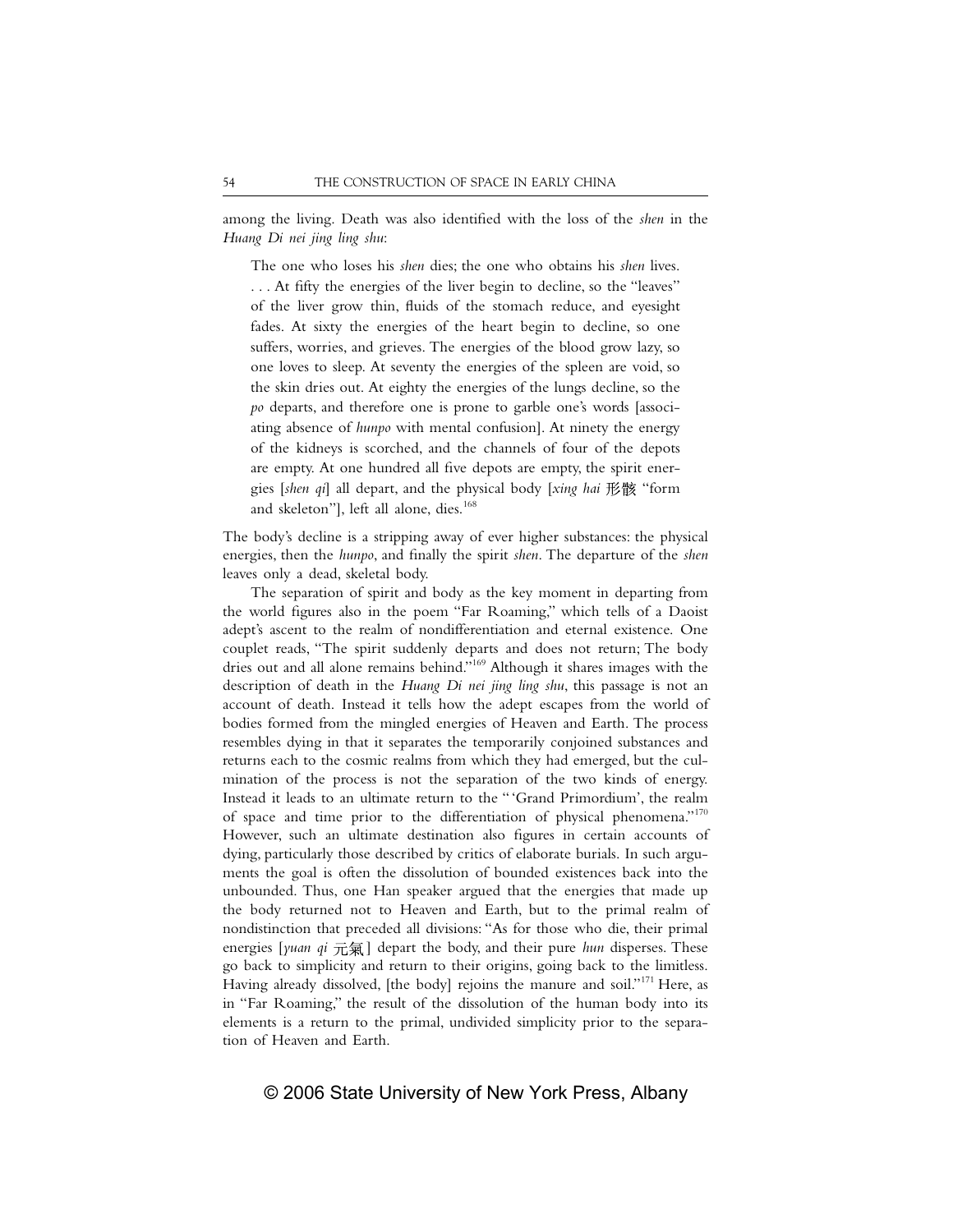Thus, during the late Warring States and Han, the terms *hun* and *po* did not generally refer to a pair of "souls" that divided at death, but rather to a refined bodily substance associated with mental faculties. The loss of this substance or substances led to mental disturbance or decline, rather than death. Moreover, they could continue to adhere to the body and function as mental powers even after death. They were in turn linked to other substances, the essential energies [*jing*] and spirit energies [*shen*], in a hierarchy of ascending refinement. The human body emerged from the fusion of all these energies, as well as the coarser energies that formed its physical structures.<sup>172</sup> The life cycle sketched in the *Huang Di nei jing ling shu* consisted of the sequential development of these substances followed by their progressive loss. The hierarchy could for rhetorical purposes be reduced to the simple polarity of Heaven and Earth, but in full versions it consisted of a series of substances and structures arranged on a scale from the most coarse and dense to the most ethereal and refined.

Within the body the most solid and coarse was the skeleton. In some accounts the key division in the body lay between the more refined and dynamic substances—*hunpo*, *qi*, *jing*, and *shen*—and the coarser flesh and bone. In this context, bones played two major roles. First, bone defined the body in images of the grave and the afterlife. Second, bones also defined the body as an element of the kin group. Kin were linked bodily as "bone and flesh [gu rou 骨肉]." These two closely related roles in burial and kinship suggest yet another aspect of the Chinese vision of the body as a temporary composite of opposed substances.

The skeleton endures in the ground longer than any other corporal substance. Consequently, the use of bones or the skeleton as a marker of death and funerary ritual occurs in many cultures. In the West the skeleton appears as the embodiment of death, the ultimate *memento mori*, and the image of the deceased in such works as the fifteenth-century "transi" tombs whose lower register depicted a rotting skeleton gnawed by vermin. In early Chinese texts the skeleton also marked death. Thus, the "Tan gong" and "Ji yi" chapters of the *Li ji* state:

That the bone and flesh return to the Earth is destiny. As for the *hun* energies, there is nowhere that they do not go.

All living things must die, and the dead must return [*gui* 歸] to the Earth. This is called a 'ghost [*gui* 鬼]'. The bones and flesh end down below. As yin they form the soil of the fields. The body's energies soar up on high to become shining light. $173$ 

The link also figured in denunciations of elaborate funerals: "[The wise] thought elaborate funerals beggared people and destroyed their livelihoods, while providing no benefit to the dried bones and rotting flesh. Therefore burials were sufficient to gather in and lay out the corpse, cover it, hide it, and that was all."174 Only bones and flesh were buried, and these in turn rotted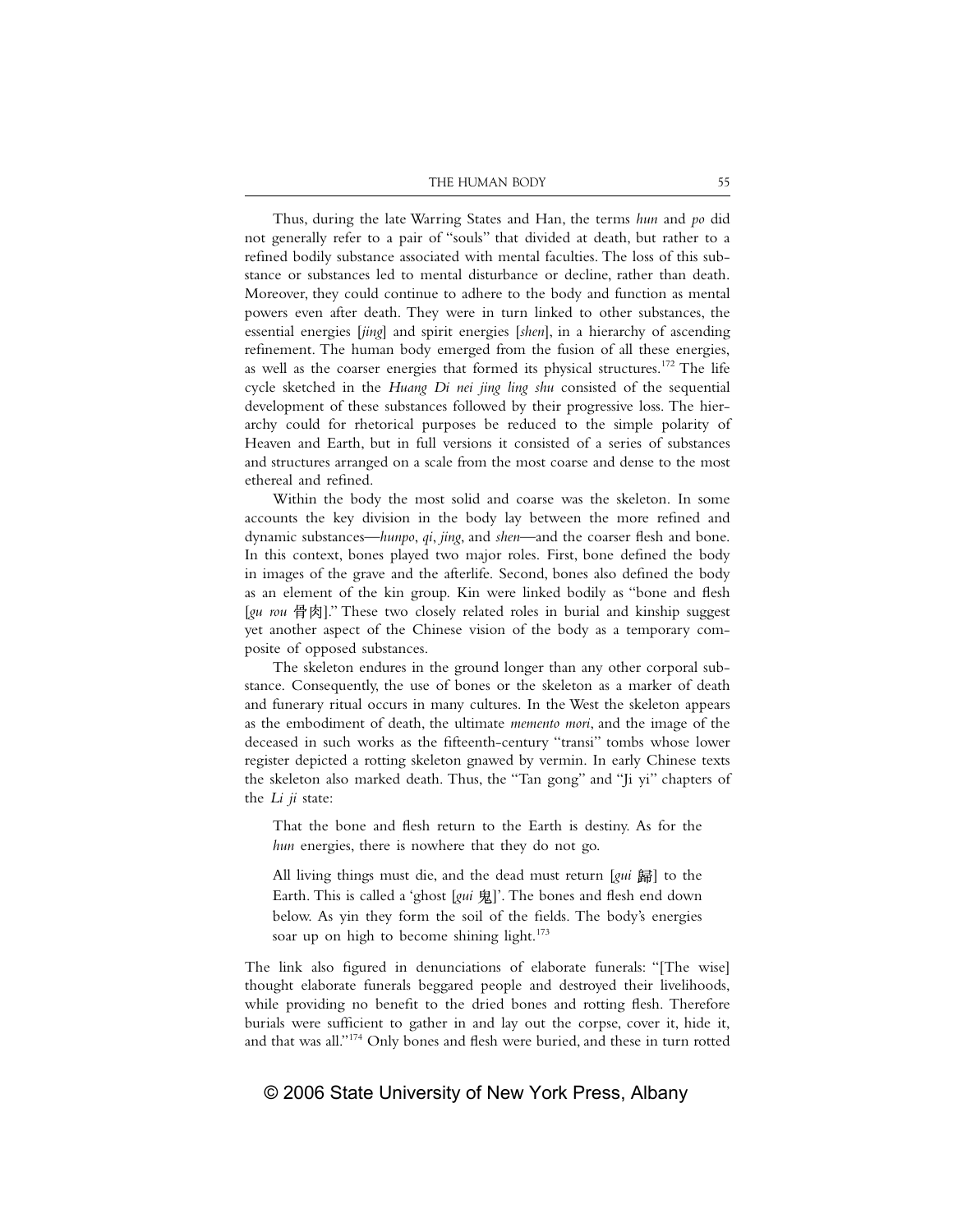away and returned to the earth. Attempts to defer their decay with coffins and jade suits were doomed to failure.<sup>175</sup>

The association of the skeleton with death is even clearer in Wang Chong's critique of "liberation through the corpse." In this practice the devotee developed a new body in which he departed as an immortal, leaving behind his fleshly body like the castoff skin of a snake. The impossibility of such a practice, according to Wang Chong, was demonstrated by the lingering presence of the skeleton:

What is this so-called "liberation through the corpse"? Does it mean that the body dies and the refined, spirit energies depart? Or does it mean that the body does not die but is able to escape from its skin? If it means that the body dies and the refined, spirit energies depart, this would be no different from death. All people are then immortals. Does it mean that the body does not die but escapes from the skin? All those who study this method and die leave their bones and flesh completely present. They are no different from ordinary corpses. When cicadas depart and are reborn, turtles shed their shells, deer shed their antlers, or any shelled thing sheds its shell, they all take their bones and flesh to depart. This could be called "liberation through the corpse." Now as for those who die through studying the Way, the corpse and that which is to be reborn are virtually identical. This cannot be called "liberation through the corpse."176

The presence of the skeleton demonstrated that what had taken place was an actual death and that what was left behind was a genuine corpse. Thus, the presence of a skeleton defined a corpse. Wang Chong likewise denied the possibility of altering the body's form to extend life. While hair and skin could undergo minor changes, such as the whitening and wrinkling that accompany an extended life, the bones are beyond change and hence mark the certainty of ultimate death.<sup>177</sup>

Since skeletons marked death, their presence in the world was a sign of social breakdown. In lesser cases a skeleton that had not been properly buried, or whose burial had been disturbed, appeared to a ruler in a dream to seek redress.<sup>178</sup> Mores serious were piles of "dried bones and rotting flesh" littering the countryside.<sup>179</sup> These demonstrated the horrors of war, the cruelty of rulers, or the barbaric nature of early times. Such was the importance of removing the bones of the dead that the *Zhou li* charged an official with the task of interring all skeletons left unburied. The "Monthly Ordinances" stipulated it as a duty of the first month to "cover bones and bury rotting flesh."<sup>180</sup> Moreover, these ideas were carried out. An Eastern Han commentator identifies an office that in his day performed the function of the *Zhou li* official. Furthermore, Han dynastic histories record many cases in which the govern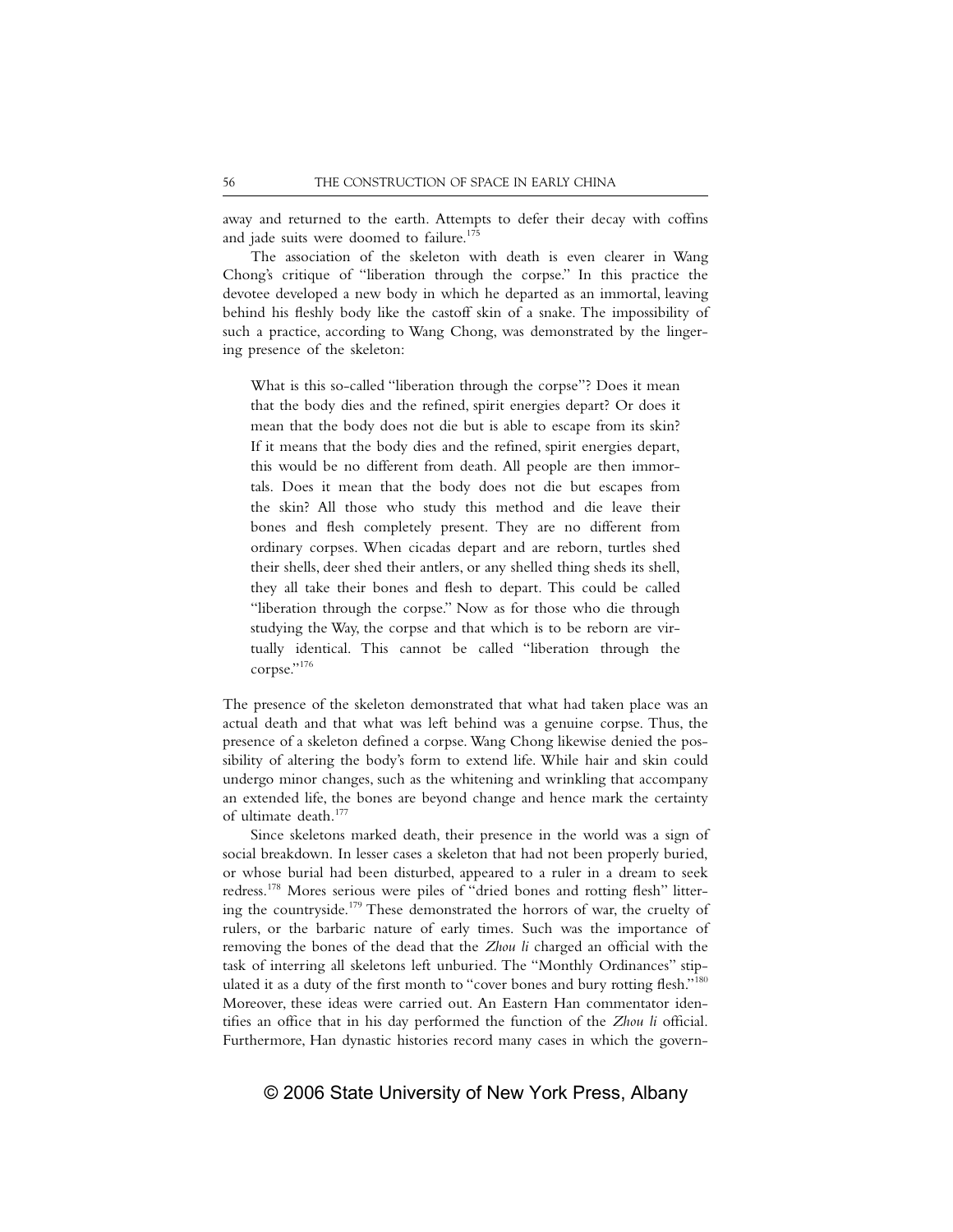ment assumed the task of collecting and burying skeletons, or of providing subsidies so that impoverished families could inter the skeletons of their dead.<sup>181</sup> Finally, some wealthy families or individuals charitably organized burials for families that were too poor, or for whole families wiped out in floods and plagues.<sup>182</sup>

One writer justified this policy as a public health measure because corpses left unburied at the New Year caused plagues in the summer.<sup>183</sup> However, he also argued that one had to bury corpses in order "to give peace to the wandering *hun*," so there was clearly also a religious aspect. The *Zhou li* official gathered skeletons prior to major sacrifices, and elsewhere the burial of abandoned corpses preceded sacrifices to secure rain.<sup>184</sup> Moreover, stories show that the failure to bury corpses resulted in unhappy spirits who manifested themselves in strange phenomena:

South of the city wall of Luoxian whenever it rained there was a wailing sound that was heard in the government offices. This had gone on for decades. [Chen] Chong, having heard of this, wondered about the reason for it. He sent some minor officials to investigate. They returned and said, "As the age has declined and the times grown chaotic, many people have died there without their skeletons being buried. Might the reason lie in this?" Chong mournfully gave a pitying sigh. He then ordered the district officials to collect and bury them. From this time the wailing sound ceased.

Wang Chong also mentions such wailing produced by unburied bodies, although he rejects the idea that these sounds are the mourning of unhappy spirits.<sup>185</sup>

Some stories state that corpses not buried could become "flying corpses" capable of killing people.186 Stories in the post-Han *Sou shen ji* also show that improperly buried corpses could harm people, and that such corpses might appeal to officials to give them a proper burial.<sup>187</sup> The ideas underlying such government policies, ritual practices, and stories are clear. Bones and the flesh that clings to them were the parts of the body that belonged to the dead. Since the dead and the living should not mingle (see chapter two), the presence of skeletal bones in the world collapsed essential distinctions. The consequent pollution threatened the performance of rituals and even threatened life.

However, there was at least one context in which skeletons emerged in a licit manner: reburial. Han people usually buried husband and wife together, an act sometimes called "joining the bones."188 Thus, most tombs were reopened and entered by the living, who would then witness the skeletal condition of human remains. Although the procedure was widespread, the propriety of resultant contact with corpses was sometimes still a matter of debate.<sup>189</sup>

Although the skeleton is paired with flesh in these passages, the bones were the ultimate foundation of the body and the locus of mortality. The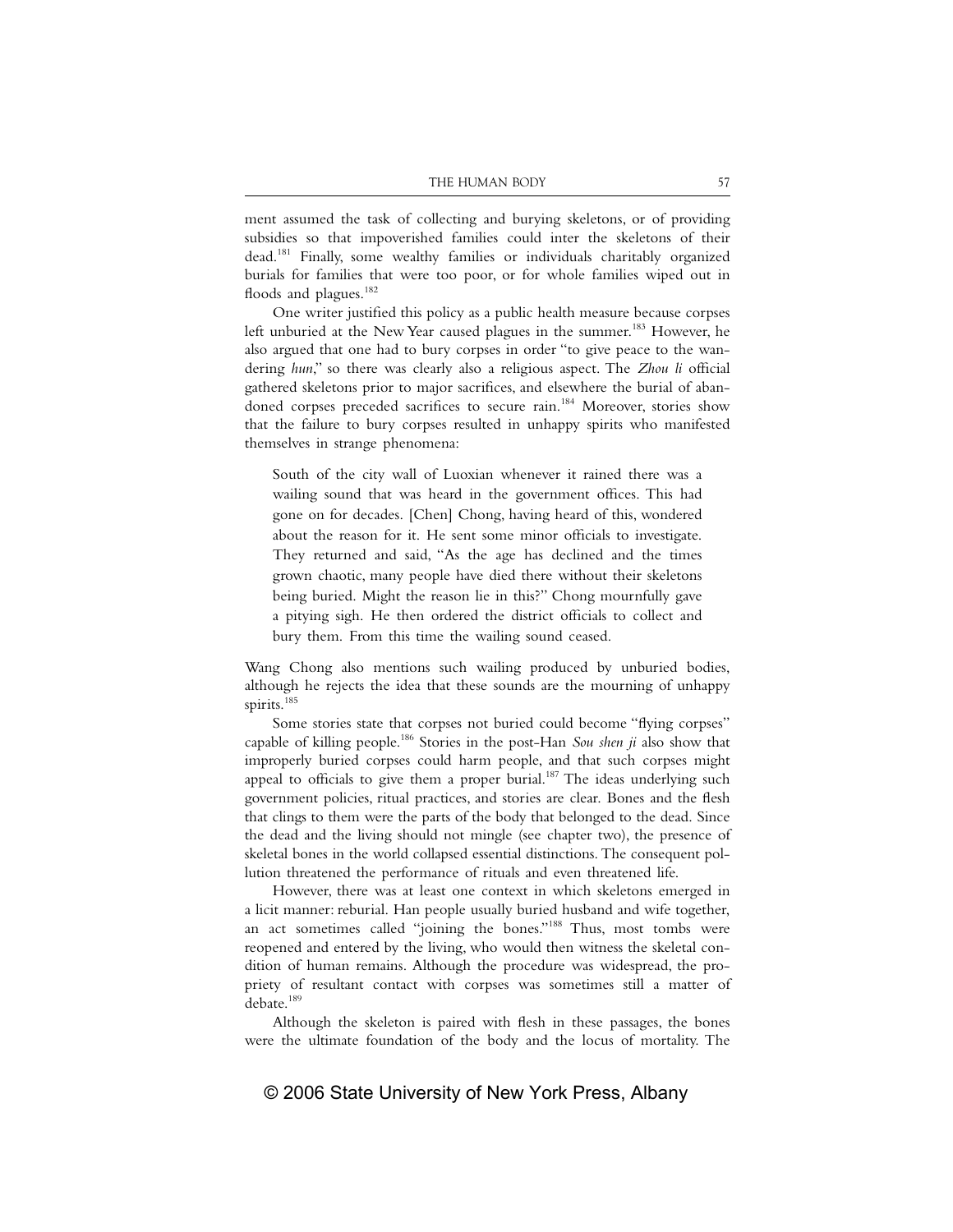dependence of flesh on bone is shown by early texts that describe returning the dead to life as "giving life to the dead and putting flesh on white bones."<sup>190</sup> Bones provided a frame on which the flesh could be restored. The reliance of flesh on bone is also indicated by medical texts' emphasis on maintaining the closeness of the former to the latter.<sup>191</sup> This same idea, with the valuations reversed, figures in the description of supple female dancers as "rich in flesh and minute (or 'lacking') in bone."<sup>192</sup>

While "bones and flesh" were both the image of death and the ground of mortality, they were also the substance of kin ties. They were the bodily element common to all kin who shared what in the West are called "blood ties." This use of the phrase "bones and flesh" is common in early literature, particularly figuring in such phrases as the "closeness [qin 親]" of kin, kin "ties [*shu* 屬]," or "separating [*shu* 疏]" kin.<sup>193</sup> The *Lun heng* opposes *gu rou* to ta zu 他族 "other lineages," using "bone and flesh" to describe members of a patriline.<sup>194</sup>

While most texts use "bone and flesh" as an idiom, the *Lü shi chun qiu* provides a gloss that offers insight into early Chinese ideas about the body. This follows a story in which a man long separated from his mother hears a beggar singing at the gate, is extraordinarily moved by the song, and discovers that it is his mother. This leads to the observation:

Relations of parents to children or children to parents is like two parts of a single body or the same breath/energy being separately breathed. It is like plants having flowers and fruits, or trees having roots; even though they are in different places they remain linked. Hidden intents reach from one to the other, they rescue one another from pain or suffering, and they are moved by the other's worries or longings. In life they take joy in one another, and in death they mourn. This is called "the closeness of bone and flesh." Their spirit energies emerge from full devotion and find a response in the other's mind. Their refined energies attain one another, so what need is there of words?195

Here the "closeness of bone and flesh" denotes a shared substance that makes kin part of a single body. This substance provides a physical substrate joining kin together in the same manner that roots connect to plants or stems to flowers and fruits. Kin are further joined at every stage from the breath energy of *qi* to the refined energies *jing* and even the supreme spirit energies *shen*. But it is the bone that is the ultimate foundation and the locus of these shared energies.<sup>196</sup> The idea that kin share a common body is also expressed in the statement that the imperial heir "continued the body [*ji ti* 繼體]" of his predecessor.197

The idea of *gu rou* as a common body did not usually apply to relatives by marriage, who had no shared substance.<sup>198</sup> Although one imperial decree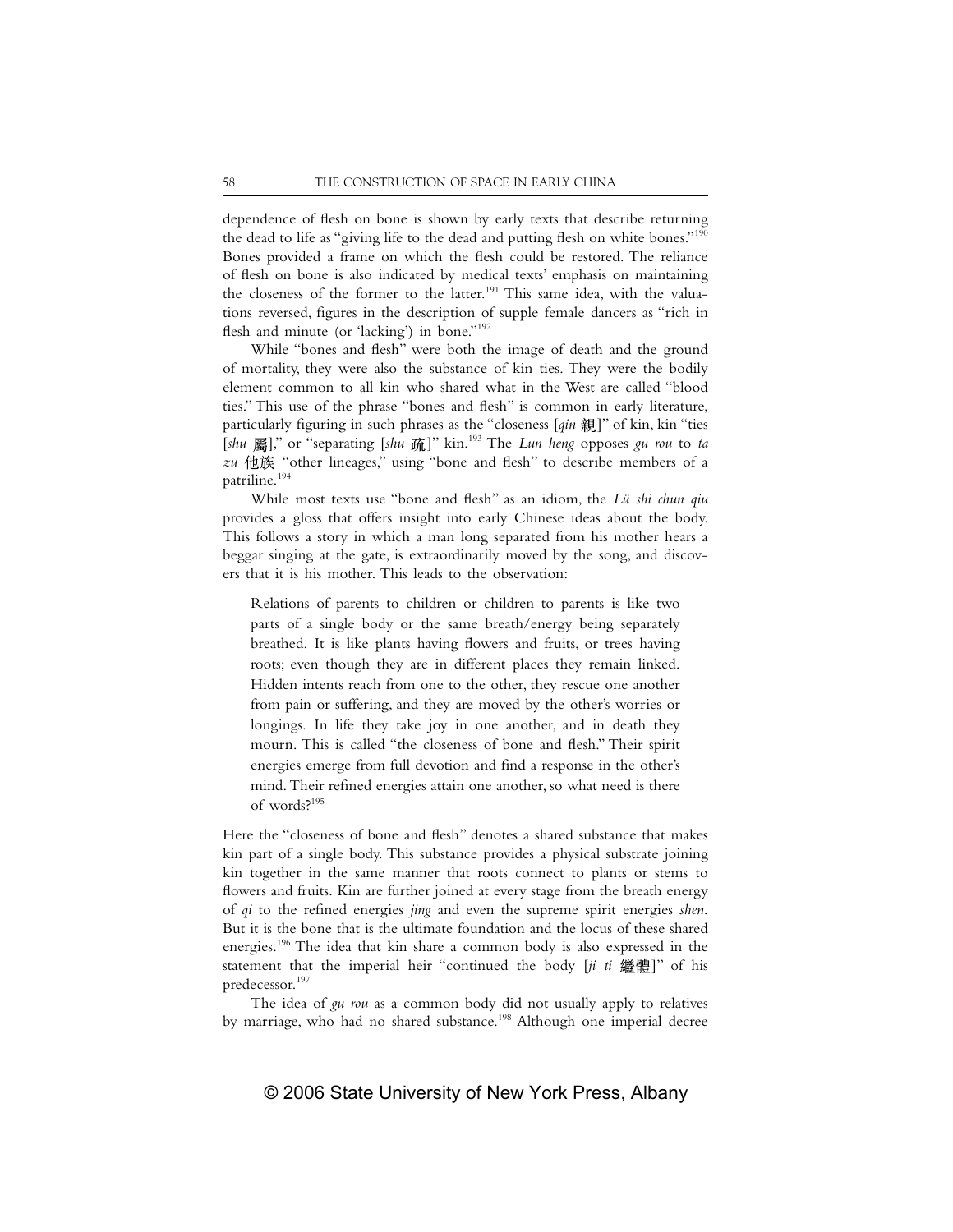states that "husband and wife are a single body," this statement is used to justify a joint burial, which as previously noted could be called "conjoining the bones."199 Thus, husband and wife, who shared no substance by birth, became a single body when their bones joined in the tomb. Once again it is in funerary rites, the central ritual for defining and preserving lineages, that bodies came to be defined through their core elements of "bone and flesh."

Another phrase identifying the skeleton with kinship is a formula that describes the request to retire from government as "begging for one's skeleton."<sup>200</sup>This formula reflects the idea that the early imperial world was divided into two spheres, the state and the family. Those who entered state service rose out of their households into a sphere defined by loyalty to the ruler who embodied universal order. Upon retirement they returned to a household realm defined by particularist kin ties. Biographies of officials were structured in terms of the movement between these two realms (see the Conclusion section). $201$  In this context, possession of the skeleton that linked the body to a given kin group marked movement between the household and the state.

The skeleton as physical foundation of the body's energies also figures in early Chinese beliefs relating to the location of the *hunpo*. <sup>202</sup> Stories from the late Warring States and Han periods show that many Chinese believed that the *hunpo* resided in the skeleton, or, more precisely, the skull. The ritual expressions of this belief were noted earlier, in discussing the use of coffins, jade suits, and masks to keep the *hun* within the body while preventing the latter from rotting. However, the idea that the *hunpo* resided in the bones led to more unusual behavior.

The most dramatic case is that of Liu Qu, a grandson of Emperor Jing (r. b.c. 157–141) who became enamoured of his concubine Zhaoxin. Discovering that two earlier favorites were planning to eliminate this new rival, he and Zhaoxin murdered them and three of their maids. Zhaoxin subsequently fell ill and saw the murdered women in her dreams. To destroy the unhappy spirits, Liu Qu had their bodies dug up and burned them to ashes. After being promoted to official wife, Zhaoxin had all rivals murdered. One named Wangqing was tortured by Liu Qu, Zhaoxin, and the assembled concubines until she threw herself into a well and drowned:

Zhaoxin fished her out, sealed her vagina with small wooden stakes, cut off her nose and lips, and cut out her tongue. She said to Liu Qu,"Previously when we killed Zhaoping, she came back to frighten me. I want to reduce Wangqing to a gruel to prevent her from becoming a powerful spirit [*shen*]." With Liu Qu she removed Wangqing's limbs, placed her body in a large pot, where she boiled it together with peach tree ash and poisons. She summoned all the concubines to observe it. It went on for several days and nights until the body was completely reduced to a gruel.<sup>203</sup>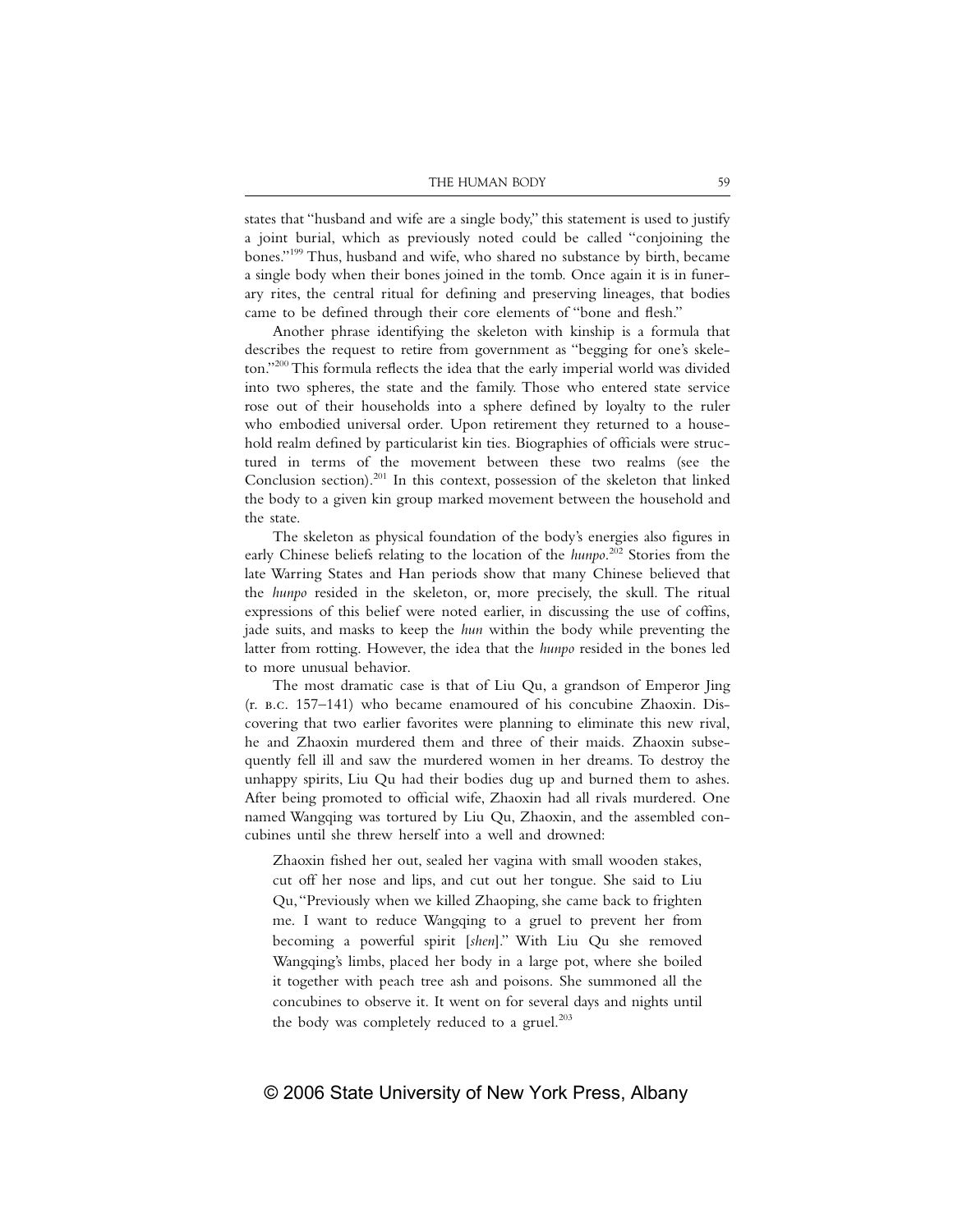In a later case the victim's corpse had its limbs cut off and was buried wrapped in brambles.

The apparition of the murdered women in dreams showed that their spirits were still conscious and active. To end this posthumous existence, their bones had to be pulverized. In the next case the process went further, boiling the corpse in poisons and demonifugic substances until the skeleton was reduced to the consistency of a gruel. This annihilation of the vestiges of the body, above all the skeleton, prevented the energies of the deceased from turning into a powerful spirit that could harm her killers. The rendering of the body into a gruel echoes the Yellow Emperor's disposal of the body of his rival Chi You, who also in certain versions of the myth returned after death. In some accounts the king of Yue boiled Wu Zixu's corpse to prevent his spirit from returning to wreak vengeance.<sup>204</sup> The boiling of the corpse in a pot for several days and nights also recalls the execution of Wen Zhi, perhaps explaining why the king of Qi chose such an unusual method in his attempt to eliminate a reputed master of esoteric techniques.

This treatment of the corpses of the murdered concubines was not unique. When Dong Zhong was executed for plotting a rebellion during the annual military training session,Wang Mang had his own personal guard chop up Dong Zhong's body in order to "suppress inauspicious events," and had the remains placed in a bamboo container:"He arrested all of Zhong's lineage and ground them into a meat sauce which was mixed with poisons. He placed the remains together in a pit lined with foot-long sword blades and ringed with bunches of brambles."<sup>205</sup> This combines the procedures employed by Liu Qu: first rendering them into a gruel mixed with poisons to neutralize any lingering energies, and then surrounding them with brambles to immobilize whatever remained. The aim was to destroy the powers of the deceased by pulverizing flesh and bone, and then confining in the tomb whatever energies survived.

Some believed that the skeleton with its *hun* could not only change into an evil creature, or allow the dead to haunt survivors, but also grow back flesh to return to life. This is discussed in Zhuang Zhou's address to a skull that subsequently appeared to him in a dream. In response to the skull's claim that death was the highest happiness Zhuang Zhou replied: "If I had the Master of Lifespans restore your body to life, to recreate your skeleton and flesh, and restore your parents, wife, children, and neighbors, would you desire this?"<sup>206</sup> The skull acted like the skeletons of the deceased concubines, using its *hun* to invade dreams. Zhuang Zhou's question also hints that the skeleton could through the intervention of a powerful spirit have its muscle and flesh restored and once again form a living body.

A text found at Fangmatan demonstrates that Zhuang Zhou's suggestion was not merely a literary conceit but an actual belief.<sup>207</sup> A man who had died and been buried for three years was brought back to life by the Master of Lifespans, and then dug up from the tomb. He remained on the tomb for three days, and only after four years was he able to hear and to eat the food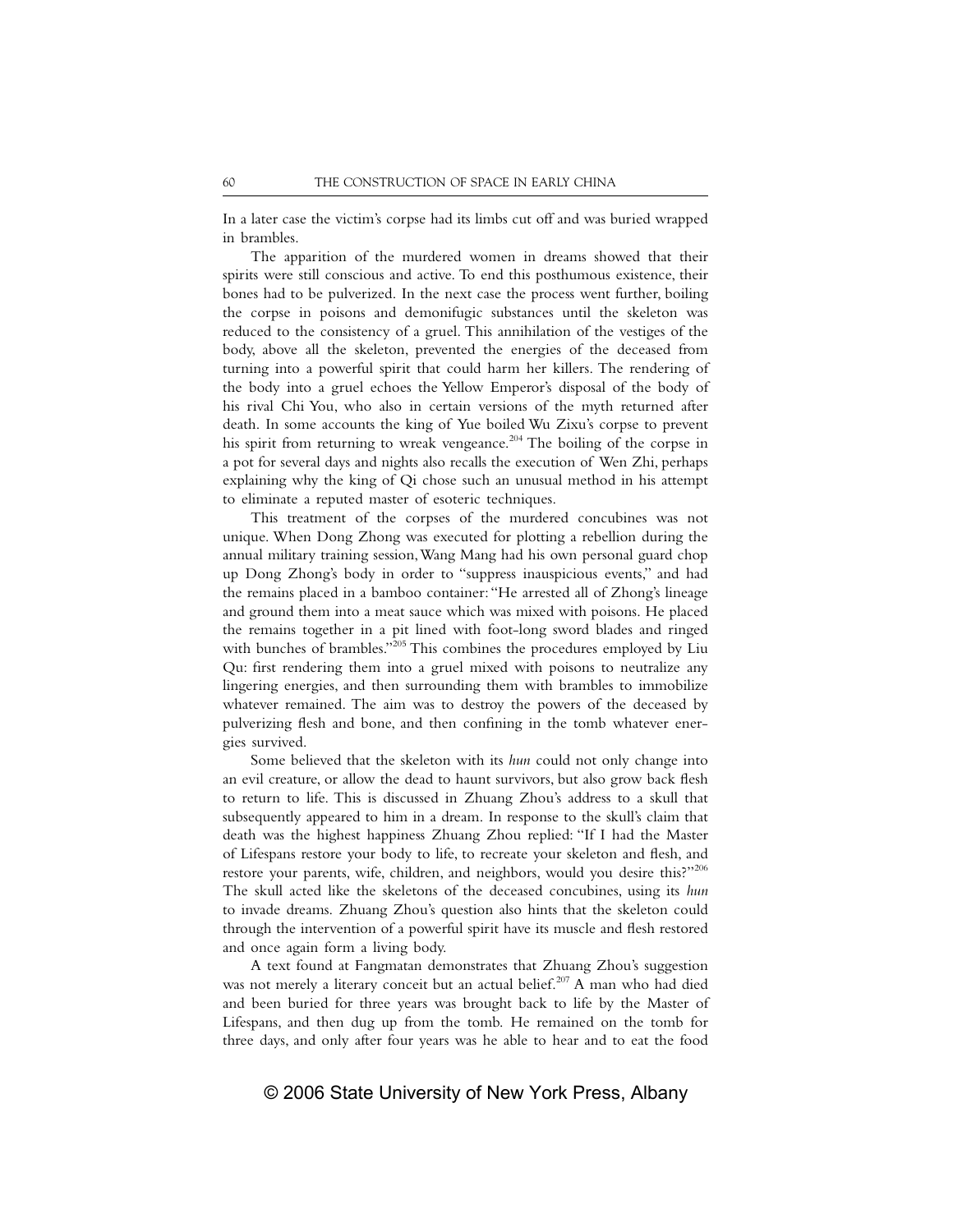of the living. Even then he still lacked hair, had black skin, and could not readily move his limbs. The long period before the dead man could return to the human world, even then lacking features of a living body, suggests that he had been reduced to a skeleton that only gradually grew back its exterior. Stories of skeletons at least temporarily reassuming a fleshly body also appear in later fiction.208 Thus, not only could life be extended through methods of holding the body and spirit together, but even after death a form of existence continued so long as the *hun* and the skeleton remained united. In rare circumstances the continued union of the skeleton with the *hun* could even allow the resurrection of a living body.

#### INTERFACES OF THE BODY

The idea that the body emerged temporarily from diverse energies entailed not only that it was a composite, but also that the divisions between interior and exterior were not absolute. Early Chinese treated the limits of the body not as rigid boundaries but rather as permeable or extendable membranes. This already figured in the "Nei ye," which argued that self-cultivation could extend the body's influence from its own center to the edges of the world. Inversely, the desires of the senses for external objects could lead to the occupation of the human interior by the external world. Constant exchange through porous boundaries between the body and the outer world also figures prominently in early Chinese discussions of "wind" and "breath/energy (*qi* )." These provided a medium for the transmission of influences between the bodily microcosm and the greater world.<sup>209</sup>

While the self endured by maintaining a separation between inner and outer, this division could never be absolute. Rather than denying the flow of energies between the person and the outer world, the dominant early Chinese model of the self demanded the regulation of such flows. It paid great attention to the interface of body and outside world, where dynamic exchanges took place. Like state frontiers, these were not fixed limits, but rather flexible zones that extended outward when the inner realm was well regulated, and collapsed inward when it was not.

This section deals with early Chinese accounts of the interfaces between the self and the outer world, and of the privileging of the body's surfaces as sites of meanings and zones of control. The topics are the skin as a means of diagnosis and a site of therapy, the physiognomy, shadows, and finally hair and clothing. Each of these has been the topic of essays or monographs in its own right. Here I will simply sketch those aspects that indicate how the body was understood as part of a larger whole within which the divisions between internal and external remained fluid and shifting.

Chinese medicine has always focused in diagnosis and therapy on the body's surface as a zone of exchange between internal and external forces. The organs, so central to the Western medical body, are ill-defined material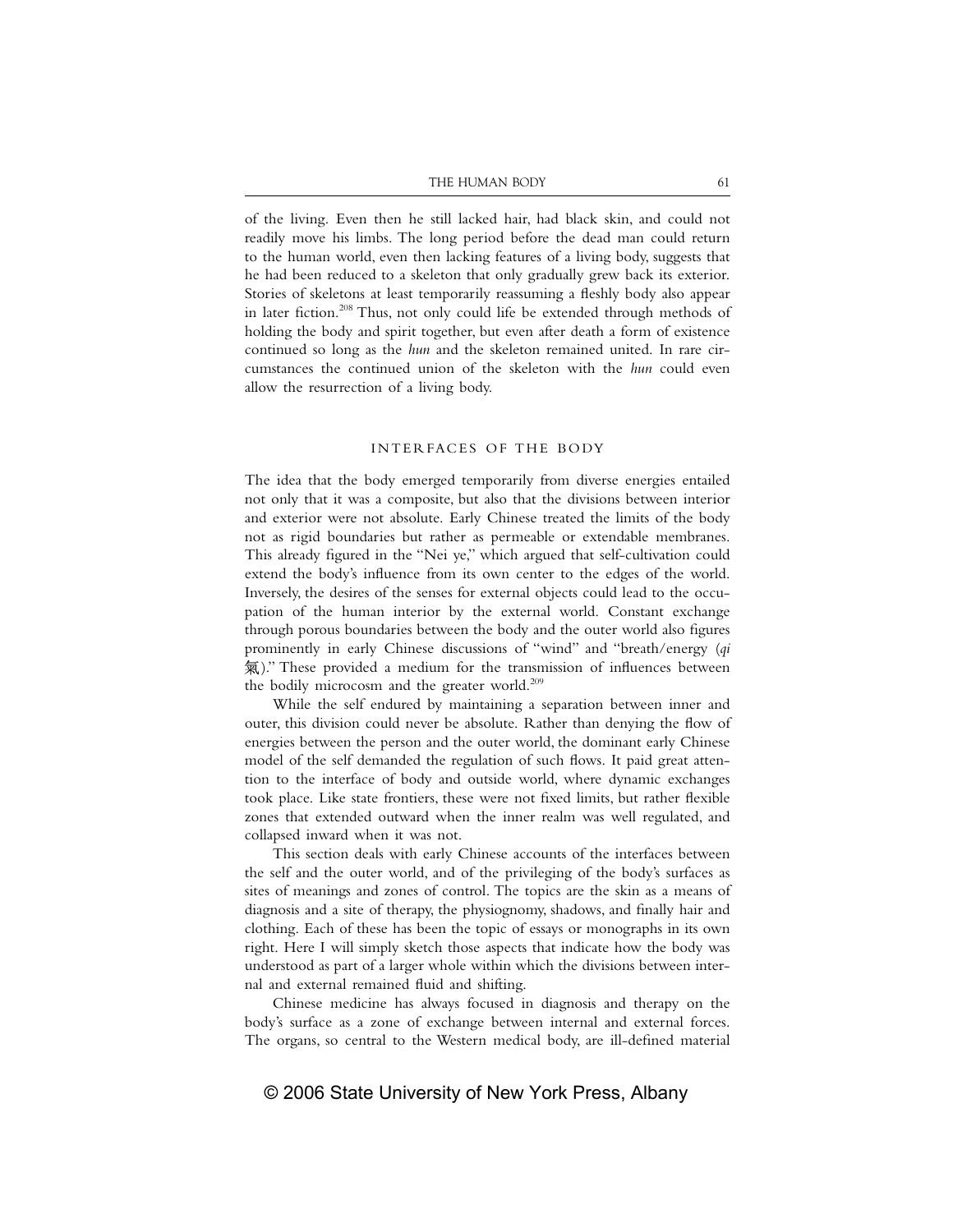substrata to what Manfred Porkert calls "orbs of functions" defined by energy flows.<sup>210</sup> As John Hay has argued, the system of acupuncture meridians posits that the patterns of energy within the body and including what we define as internal organs are palpable and manipulable at its surface. An energy identified with the wind circulated between the human body and the outer world, but also penetrated the body through the skin and its pores.<sup>211</sup> Finally, several of the major therapies, notably moxibustion and acupuncture, applied substances to the skin or pierced it with needles. The body's surface offered signs for reading its condition and provided a key therapeutic site. While important therapies involved ingesting medical recipes, the central concerns of Chinese medicine were more often then not focused on the boundaries of the body and the outer world.

Diagnosis through examining surfaces took several forms. In late imperial China these were hierarchically ranked in a series based on the senses employed in examining the patient. From lowest to highest these were touch, questioning, listening and smelling, and gazing. This sequence corresponds to a pattern found in many cultures in which the more immediate and physical senses, taste and touch, are inferior to those with a wider range that do not depend on contact, hearing, and sight. $212$  However, for all senses with the exception of hearing, the object remained the body's surface.

The sense of touch read the body in a science of pulses.<sup>213</sup> One feature of the Chinese science of pulses that contrasts with that of the West is that each pulse point can provide information about different organs and conditions depending on the degree to which the doctor presses down.<sup>214</sup> This idea is part of a broader complex of notions that depict a "body structured by the logic of depth." In addition to diagnosis that proceeded from the outside inward, a common explanation of diseases described them as exterior energies, most often identified with the wind as the macrocosmic form of human breath, that progressively penetrated inward.<sup>215</sup> Both medical literature and literary anecdotes described diseases that moved from the outside inward, growing more difficult to cure as they penetrated more deeply. The skill of physicians depended on the stage of the disease's penetration at which they could recognize it.<sup>216</sup> Therapies also moved from the outside inward in the form of needles, and the texts emphasize the depth and frequency of needling in therapies for different diseases. Thus, while the skin divided self from world, it also constituted a zone of mutual influences that passed in both directions. Diagnosis, etiology, and therapy all moved inward and outward through this zone.

While the interior of the body was manifest at the surface in pulses that were read by touch, it was also *visible* to the expert gaze in its color and facial expressions.<sup>217</sup> Medical literature pairs the "colors (se 色)" of the complexion with the pulses as primary modes of diagnosis.<sup>218</sup> As Kuriyama Shigehisa has pointed out, there is considerable overlap between the vocabulary and practice of diagnosis through colors and certain divinatory procedures. Similarly, Warring States philosophers linked examining facial expressions (*se*) with lis-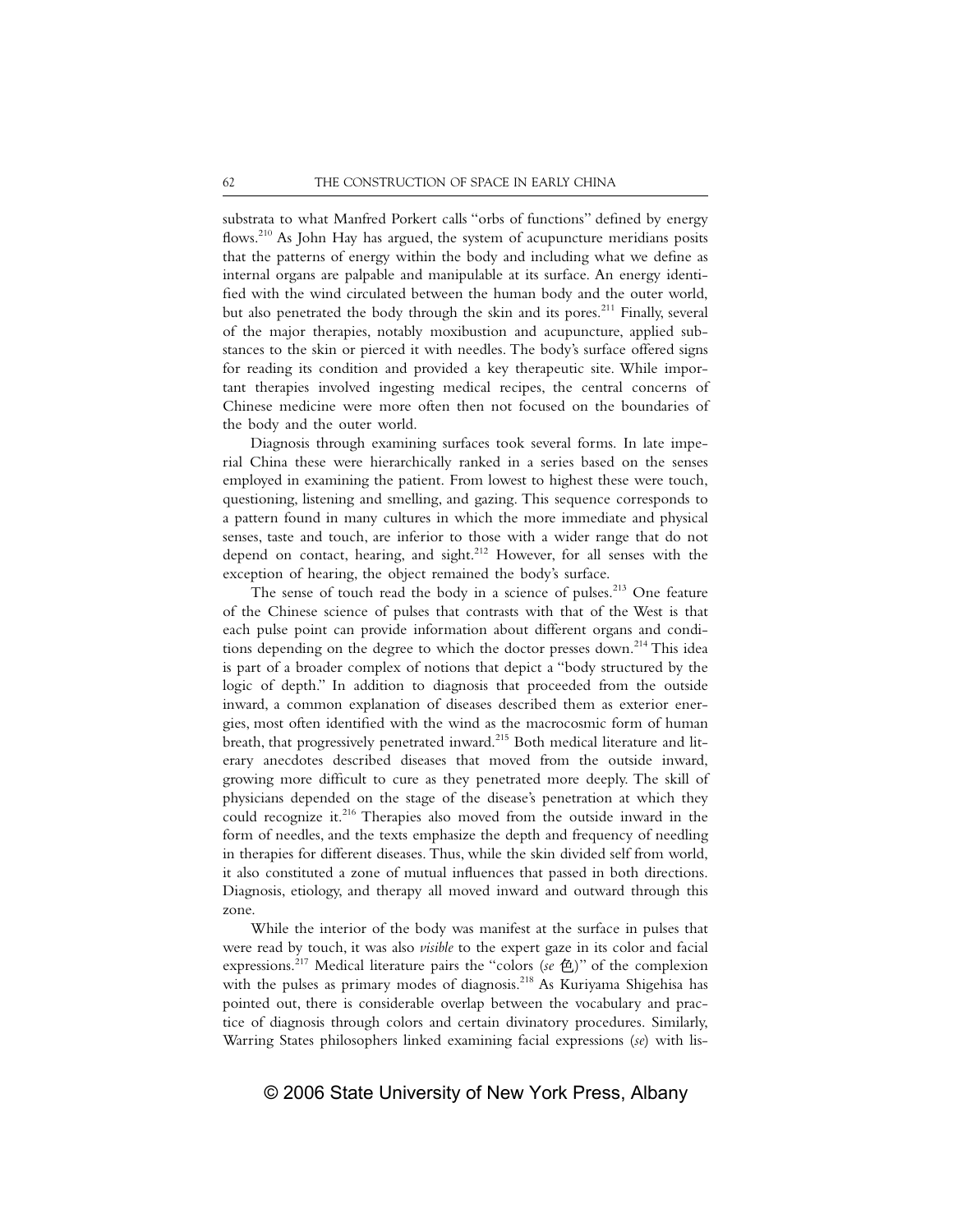tening to words to recognize true character or intent hidden behind overt declarations.<sup>219</sup> In some stories keen observers were able to detect secret plans in the expressions of those who had just made them.<sup>220</sup> More broadly, the people's facial colors could be used to diagnose the health of the body politic.<sup>221</sup> Thus, throughout the Warring States period, *se* figured in several contexts as the prognosticatory form of vision. Through the "colors" or "expressions" that moved across the surface one could detect the hidden or subtle aspects of a physical phenomenon.

Several passages pair *xing* "physical form" with *se*. <sup>222</sup> Kuriyama posits a link between this pairing and phrases such as *xing shen* "form and spirit energies," xing sheng 形生 "form and vitality," or xing qi 形氣 "form and energy/breath." In each case the second element is lighter, more refined, more dynamic, and thus more liable to rapid change. A passage from the *Huang di nei jing ling shu* shows its medical significance:

The Yellow Emperor asked,"When a pathogen strikes someone, what form does the illness take?" Qi Bo said, "When an empty pathogen strikes the body, there is trembling and moving. When a correct pathogen [seasonal wind] strikes someone, it remains minute. It is first perceived in the color/complexion, but not recognizable in the body. It seems to be present yet absent, existing yet vanishing, formed yet formless. No one can perceive its true nature."<sup>223</sup>

Unlike the physical form, which reveals ailments in visible trembling or movement, the complexion or expression provide fleeting hints noticed only by a skillful physician. Thus, the text argues that one who can perceive an ailment from complexion is "enlightened (*ming*)" while one who can do it from the pulse is "spirit-like (*shen*)." Recognition of disease from these fleeting signs at the body's surface marks a true physician, because only such percipience enables the identification of diseases while they are still incipient and hence susceptible to treatment.

Diagnosis from complexion or expression was closely related to physiognomy, the recognition of character and prediction of fate through examining the body, above all the face.<sup>224</sup> Physiognomy was extremely influential in early China, where it was applied not only to human beings but also to animals. The latter was best known in the received literature through references to Bole, a physiognomist of horses.<sup>225</sup> The practice has been confirmed by the discovery at Mawangdui of a manual on the art. The *Xunzi* also makes sneering references to men famous for physiognomizing chickens and dogs.226

However, the most important form of physiognomy was the reading of human character and fate. The best known discussion is the first section of the chapter "Contra Physiognomy" in the *Xunzi*. This denounces physiognomy's privileging of the body over the heart/mind in the determination of human destiny. To refute this belief, the *Xunzi* lists examples of the divergence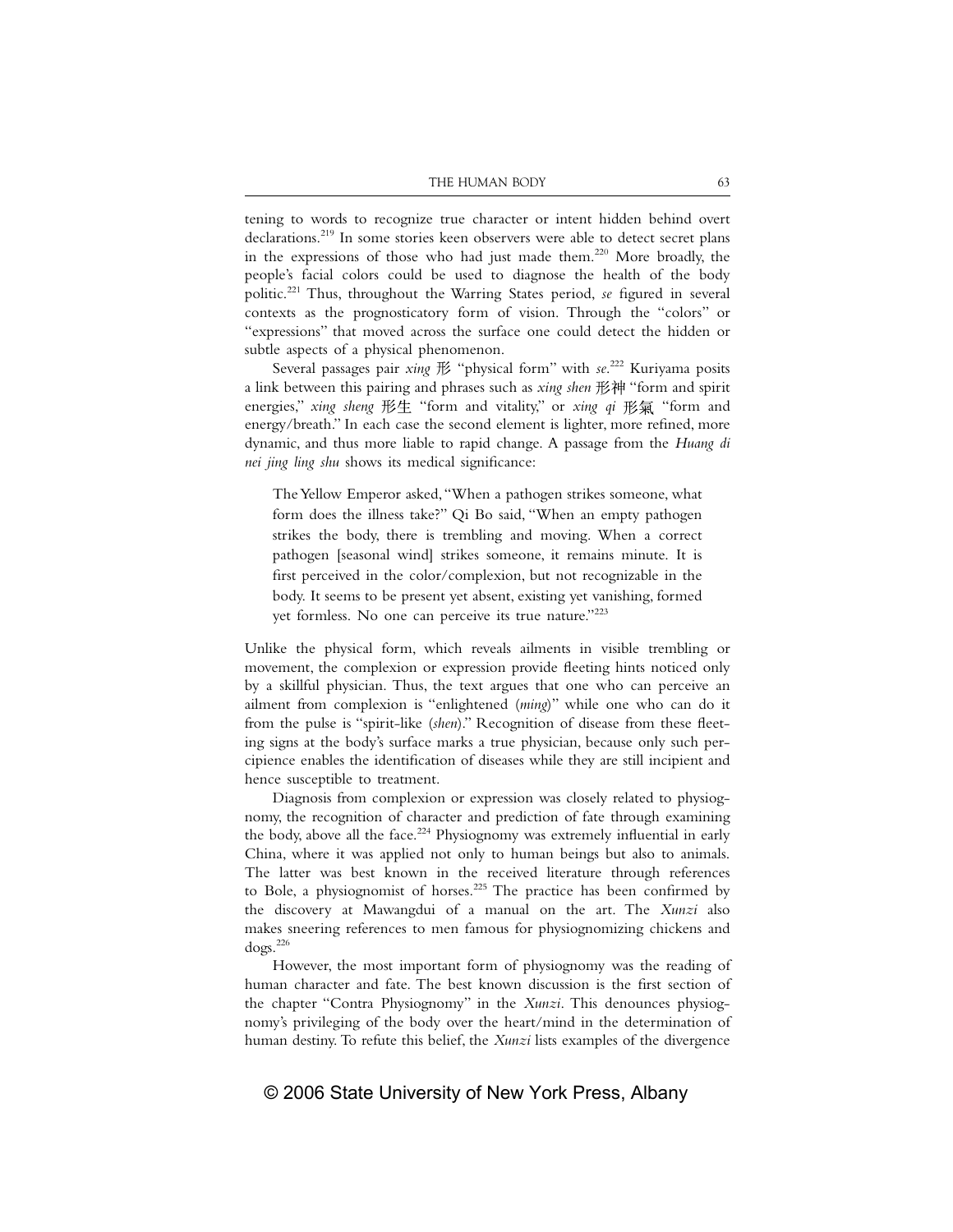of physical appearance and moral character. However, the fact that the authors devote so much effort to refuting physiognomy indicates its prestige, also shown by numerous references in Warring States and Han literature.<sup>227</sup> Physiognomists were employed by leading political figures to evaluate their sons, and they recognized the unique destinies of anonymous people who would later rise to greatness. The most notable example of this deals with the Han founder, but many others appear in the histories.<sup>228</sup> In the Age of Disunion, the literature accompanying the establishment of a new dynasty routinely noted the extraordinary physiognomy of the founder.<sup>229</sup> This proves that despite some scholars' scepticism, powerful political figures routinely employed physiognomy, which became an element of the state's institutions.

The most valuable discussions of physiognomy and related matters are those of the great fatalist Wang Chong. One chapter of his work is devoted to justifying the practice:

People say that destiny is hard to know. In fact it is very easy to know. How do you know it? You know it from the structure of the bones. People receive their destiny from Heaven, and there are outward signs in the body. One examines these outward signs to know destiny. It is like examining units of volume to recognize capacity. The outward signs are the models for the bones. $^{230}$ 

This chapter consists largely of pre-imperial examples of the extraordinary appearances of sages, and of Han examples demonstrating the accuracy of predictions based on physiognomy.<sup>231</sup>

This shows only that Wang Chong, like many people of his day, believed in a fate inscribed in the body.<sup>232</sup> However, an earlier chapter explains the reasoning that he believed underlay physiognomy. "There Is No Shaping" denies the possibility of changing one's form to alter one's destiny. It criticizes the belief that bodily cultivation would allow one to sprout wings and become an immortal. In the process of denouncing this belief, Wang Chong developed a theory of how destiny was fixed in external form. He also argued that only the ability to alter that form, an ability beyond human powers, could allow one to alter that destiny. The chapter begins:

People receive their primal energies from Heaven. Each thus receives a predestined lifespan, which fixes the size of the body. It is like a potter using clay to make bowls or tiles, or a caster of metal using bronze to make drinking vessels. Once the vessel's form has been completed, it cannot be shrunk or enlarged. Likewise once the human body is fixed, it cannot be reduced or increased. Having used energy to form inborn nature, when the nature is complete then destiny is fixed. The body's energy and the skeleton cling to one another; life and death are fixed by the allotted lifespan. Bodily form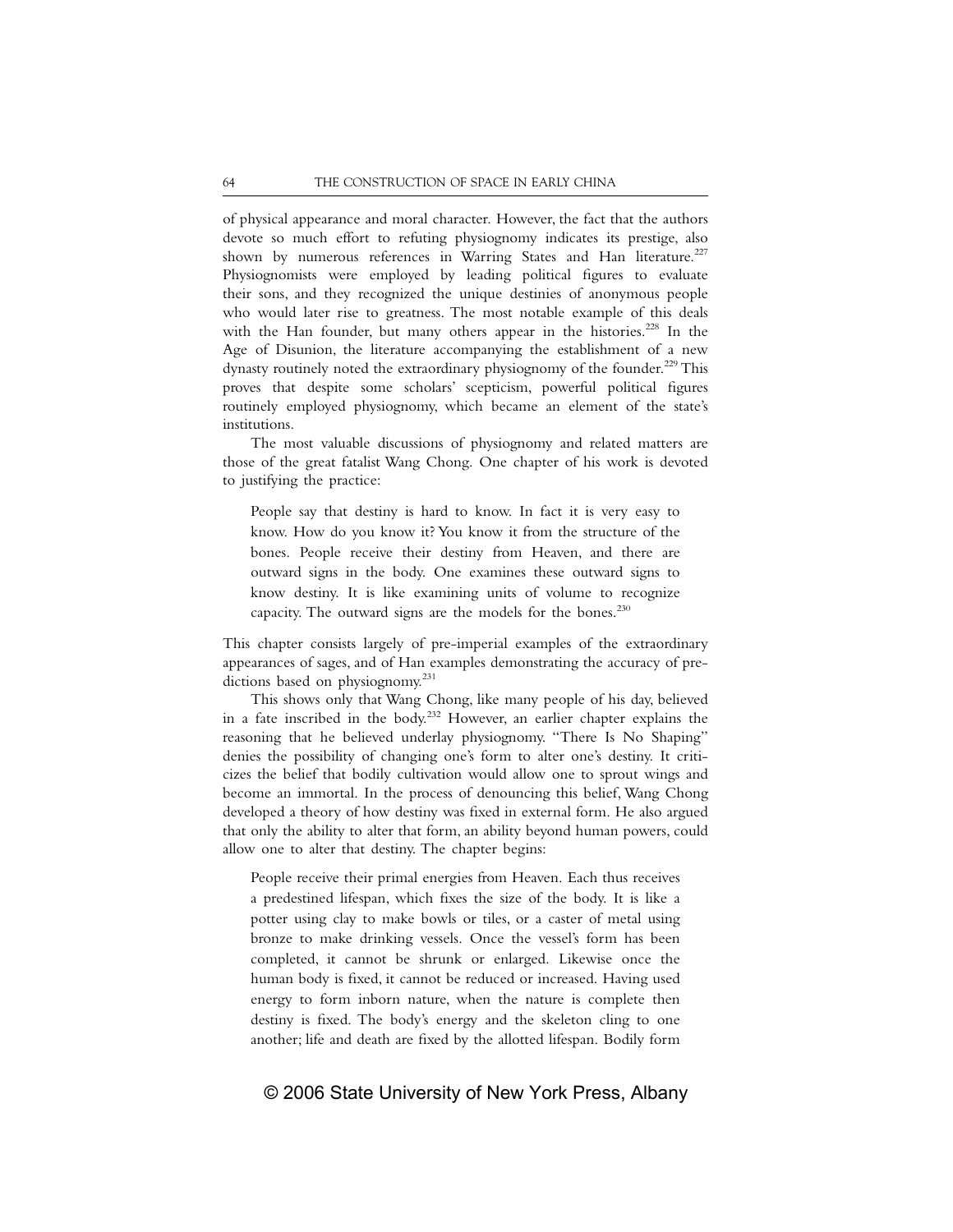cannot be changed, and the allotted lifespan cannot be reduced or increased.<sup>233</sup>

It also discusses how some animals could change form and why men could not do likewise. Wang Chong then elaborates the link between endowment of energy and physical form:

The body's containing blood and energy is like a sack's storing grain. The size of a sack with one *dan* exactly matches one *dan*. If one increased or reduced the grain, the sack would likewise increase or reduce. People's longevity is fixed by their primal energies. These energies are like grain, and the body is like the sack. If you increase or reduce the longevity, you also would increase or reduce the body. How could the form remain as it was before?<sup>234</sup>

The quantity of energy received at birth determined lifespans and other aspects of destiny. Since these energies filled and animated the body, a notion that goes back at least to the *Mencius*, they determined the person's size and shape. While the analogy with the sack cannot be pressed too far, for it implies that longevity is directly proportional to size, it provides a physical model for directly linking form to lifespan, and by extension to other aspects of an individual's fate.

In addition to justifying physiognomy in a model related to the medical traditions through its appeal to *qi*, this chapter also suggests how the extension of life was possible through the alteration of form. While denying that humans could metamorphose like certain animals, except in prodigies produced by poor government, one passage suggests limited possibilities for change:

That which changes as a person grows old is the hair and the skin. When people are young their hair is black. When they grow old the hair grows white. When it has been white for a long time it turns yellow. The hair changes, but the body does not change. When people are young their skin is white. When they grow old it becomes black. When it has been black for a long time it becomes pitch black, as though covered with dirt.... Therefore people can grow old and die later [than they otherwise would]. But the bone and flesh cannot change, so when the limit of longevity is reached one dies.<sup>235</sup>

The substances forming the core of the person cannot alter, so radical extension of lifespan is not possible. However, limited changes occur in the skin and hair, and these changes permit people to defer death. Should one be unable to alter through the lightening of hair and darkening of skin, then one would die much younger. Here the physical aspects of aging manifest a limited capacity for metamorphosis that permits a modest extension of lifespan. The medical theories, as noted earlier, linked the reading of signs at the surface to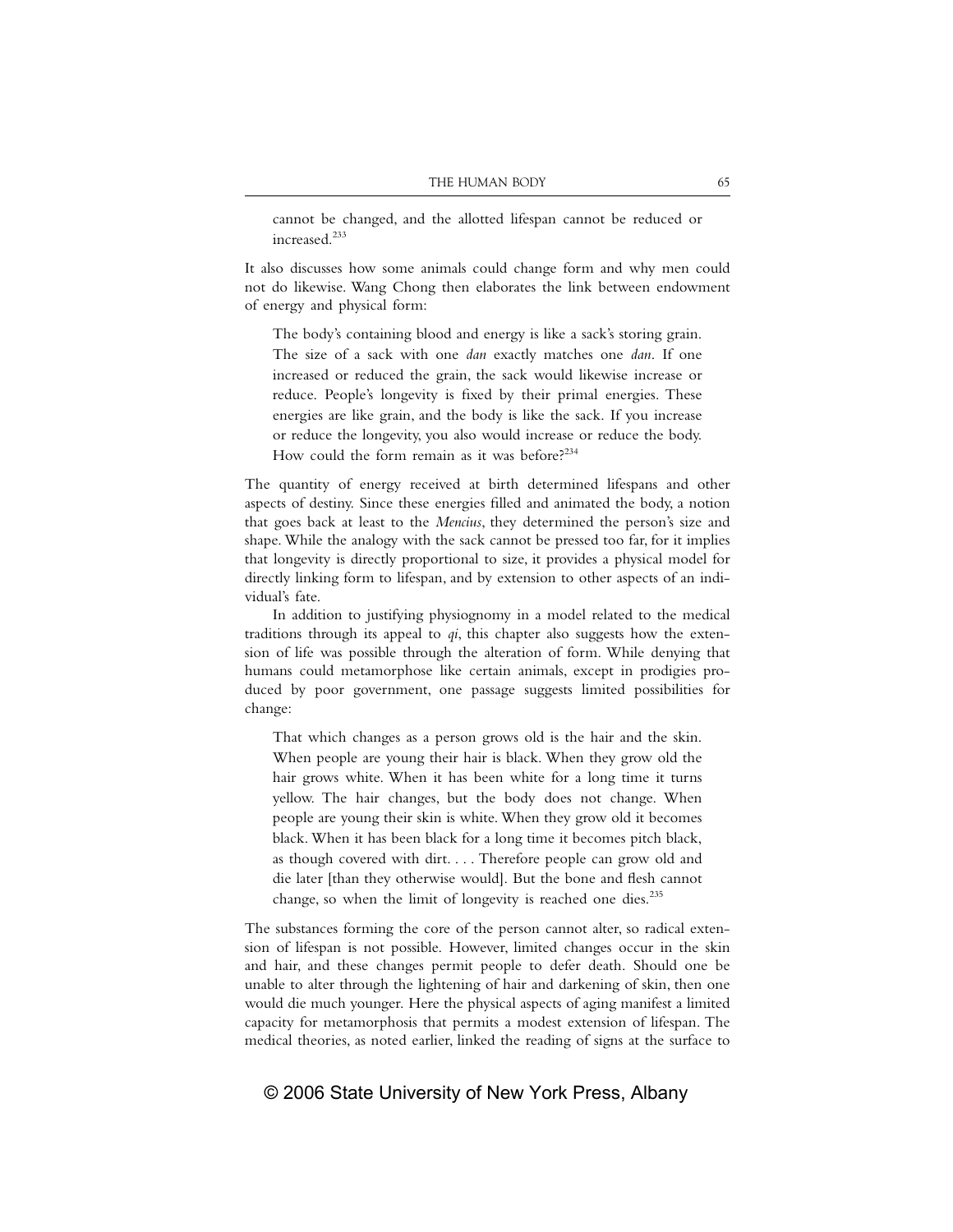the application there of therapies, and the therapies were directly linked to the signs. Similarly, in Wang Chong's theory of the inextricable linkage of form and longevity, the surface was both a visible sign of energetic endowment and, to a limited extent, a site of changes allowing a modest extension of lifespan.

Fluid boundaries between body and environment also appear in early Chinese ideas about the shadow.<sup>236</sup> Although the later Mohists had explained shadows as a result of blocking light, other texts treat the shadow as an extension of the body, sometimes associated with its refined energies.<sup>237</sup> The earliest examples of the latter approach are passages from the *Zhuangzi*:

The penumbras asked the shadow,"A moment ago you looked down and now you look up. A moment ago your hair was bound and now it is untied. A moment ago you were sitting and now you are standing. A moment ago you were walking and now you have stopped. Why?" The shadow said, "Chatter, chatter, why bother to ask? I do these things but do not know why. I am the cicada's outer shell, the shed skin of the snake, something that resembles [the original] but is not. In fire or sunlight I come together, but in darkness or night I temporarily depart. But could they be that on which I depend? How much less could this be, when they are themselves dependent? When they come, then I come with them. When they depart then I depart with them."238

Scholars read this as a reflection on the idea of dependence or cause. The penumbra depends on the shadow, which depends on the body. Likewise the shadow depends on the penumbra, which defines its limits, and the body on the shadow. Nothing is an absolute and independent cause.

Less often noted are the references to the cicada's shell and the snake's skin. These are bodily coverings that in molting are left behind. They are empty forms of their former bodies, "something that resembles but is not." The shadow resembles them to the extent that it is the substanceless form of its body. However, the analogy implies that the shadow is part of the body, an outer limit like the skin. Also implicit is the possibility that the shadow could separate from the body if the latter mutated into something else. In fact, several Han stories indicate that the shadow *was* understood as an element of the body, and that the body might lose its shadow under certain circumstances. These suggest ideas about the nature of both the body and its shadow.

The clearest example of those who shed their shadows were immortals. The *Lie xian zhuan*, a work first compiled in the Han although later expanded, demonstrates this. One story tells of Xuan Su, who in the city market sold medicine that cured the king by expelling a dozen snakes that had formed a conglomeration in his stomach. The story continues: "An ancient retainer in the king's household said that in his father's time he had seen Su, and that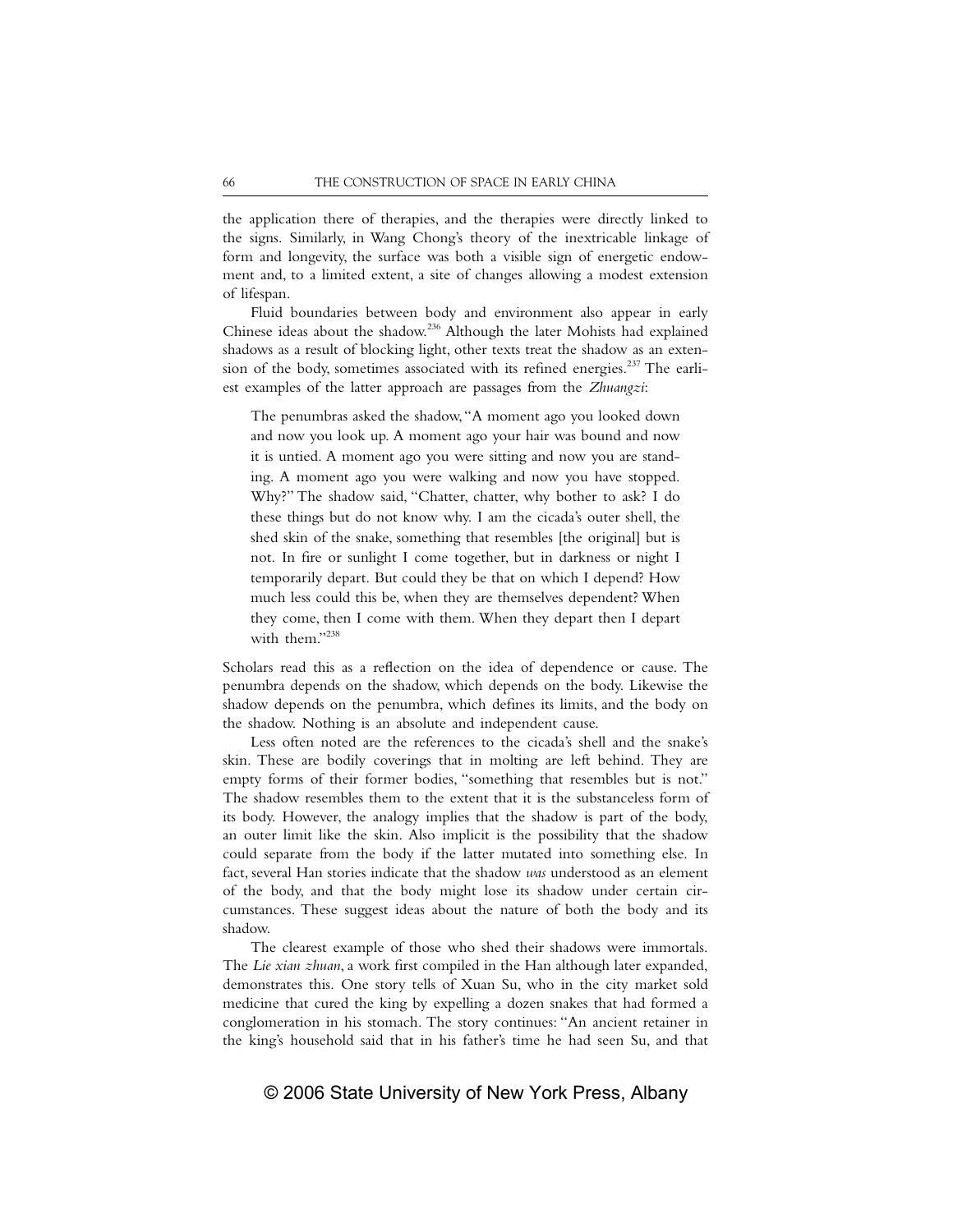Su's body had no shadow. The king then called for Su and had him stand in the sunlight. Indeed he had no shadow."<sup>239</sup> Several post-Han texts record the idea that immortals had no shadows.<sup>240</sup>

As to why immortals lack shadows, Li Jianmin follows several modern scholars in arguing that since their bodies were purged of cruder substances, immortals were composed entirely of refined energies and hence were transparent. This is supported by the poem following the story of Xuan Su that states, "His substance emptied, this destroyed his shadow." Another possibility is suggested by a passage in the post-Han *Baopuzi*:

Take the pill twice a day. After thirty days it cures all the diseases in your belly, and the Three Worms depart. Take it one hundred days, and your flesh and bones will become firm. After one thousand days, the Master of Lifespans will remove your name from the register of mortality. You will live as long as Heaven and Earth, see all that is illumined by the sun and moon, alter form and visage, and transform with no constant shape. In the sunlight you will have no shadow, for you will separately have a light.

"Separately having a light" refers to the fact that, as shown in the selfcultivation texts from Mawangdui, those who repelled old age glowed with their own radiance. Indeed, the "light" is regularly used in the Mawangdui texts to describe such people's skin.<sup>241</sup> Since immortals generated a light of their own, blockage of the sun's light would not produce a shadow.

Immortals' lack of a shadow suggests another aspect of the earlier reference to cicadas and snakes. The sloughing off of outer layers by these creatures was a standard image for "liberation through the corpse." (See the passage cited at note 176.) In this practice, the adept cultivated a new, inner body in which he or she ultimately departed, leaving the old body behind like the skin of the snake or the shell of the cicada. Thus, shadows, snakes, and cicadas all converge in ideas about the transformed bodies of immortals. It is also significant that a self-cultivation texts from Mawangdui that described the glowing skin of those who warded off old age also spoke of becoming a spirit [*shen*] and being able to achieve "liberation through the body." Although Donald Harper argues that these two practices were not identical, they were certainly close. The *Shi ji*, for example, treats "liberation through the body" specifically as an aspect of the "way of the immortals," and hence basically equivalent to "liberation through the corpse."<sup>242</sup>

Other transformed bodies that lacked a "shadow," or rather a reflection that in this period was also called a  $\gamma$ *ing* 影, were ancient animals who were able to adopt human form. Stories from the *Feng su tong yi* show that Han people already believed in such creatures.<sup>243</sup> The *Baopuzi* states that they menaced adepts who entered the mountains to cultivate their arts:

Therefore Daoist masters who in ancient times entered the mountains all took with them a mirror of more than nine inches in diam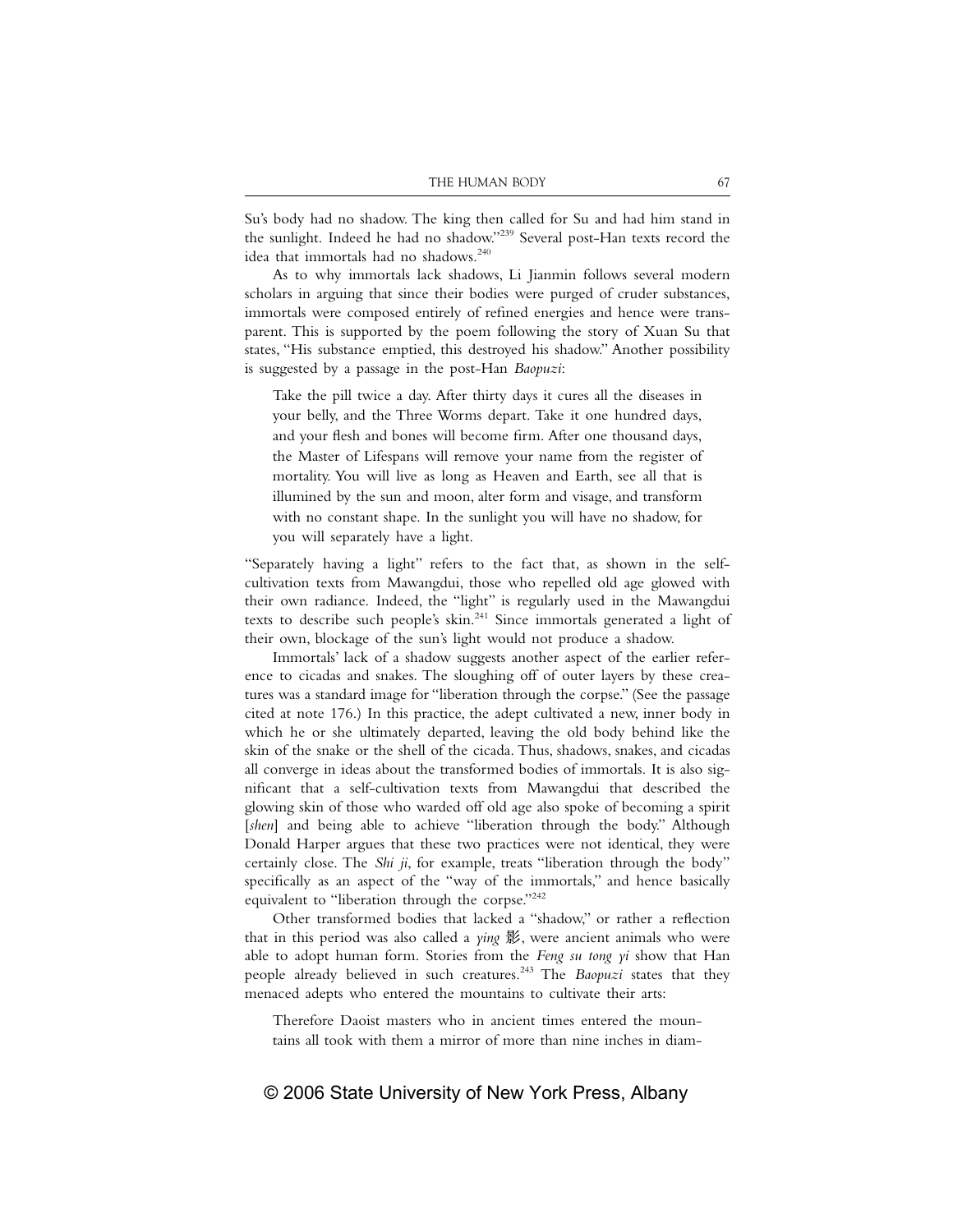eter. They hung it from their backs, so that ancient demons would not dare approach them. Sometimes a demon approaches people to test them, so you look in the mirror. If they are immortals or good spirits of the mountains, then in the mirror will be a human form just as it appears to you. If it is a perverse demon bird or beast, than its true appearance will be revealed in the mirror.<sup>244</sup>

Just as the immortals' altered body lacked the negative image that is the shadow, so the animals' altered state lacked the positive image of a reflection. In the case of demons, the reflection was the true body, which, unlike the physical body, could not be altered.

Immortals' lack of a shadow testifies to the heightened powers of their transformed bodies. However, in other contexts the absence of a shadow indicated that the body was diminished or lacked a key feature. Specifically, several texts suggest that the shadow either was a person's spirit (*shen*) or closely related to it. Wen Yiduo argued that the penumbra in the *Zhuangzi* stories was the person's spirit.<sup>245</sup> The link between spirits and shadows figures in the story of Shao Weng's conjuring up the spirit of a deceased concubine of Emperor Wu: "At night he set out lamps and candles, hung up curtains, laid out wine and meat, and had the emperor sit behind another curtain. Gazing from a distance the emperor saw a beautiful woman who resembled Lady Li walking back behind the curtain."<sup>246</sup> Several modern authors have argued that Emperor Wu saw only shadows cast on the fabrics, and that this was an early version of shadow puppet theater. $247$  That the emperor believed that visions of a shadow were the spirit of the deceased shows that many people in Han times imagined the spirit in the image of the shadow, or understood the shadow as a visible form of the spirit.

This link between shadows and spirits also figures in the taboos associated with the height of summer on the fifth day of the fifth month.<sup>248</sup> Han texts indicate that a taboo on this date forbade going up on the roof for fear of encountering ghosts. A Tang work, the *You yang za zu*, explains this taboo through appeal to the themes of shadows and spirits: "Customs taboo going up on the roof in the fifth month. They say that in the fifth month 'People molt.' If they go up on the roof and see their shadow, their *hun* will depart."<sup>249</sup> The *Zhuangzi* already linked molting with shadows, and some modern scholars believe that the reference here to molting, the sight of the shadow, and the loss of the soul indicate that the shadow was also lost like the snakeskin or cicada shell with which it had been identified.<sup>250</sup> Calendrical literature from the Han also preceded accounts of the taboos with the statement that in the fifth month "yin and yang struggle, and life and death separate"; or "yin and yang struggle, and blood and energy disperse."<sup>251</sup> The fear that the shadow or the spirit might likewise separate or disperse fits closely with other ideas about the period of the solstice. Moreover, as Li Jianmin has pointed out, in early China, ascending the roof was an element in the ritual of calling back a departed soul.<sup>252</sup> Thus, this taboo clearly indicates that the shadow and the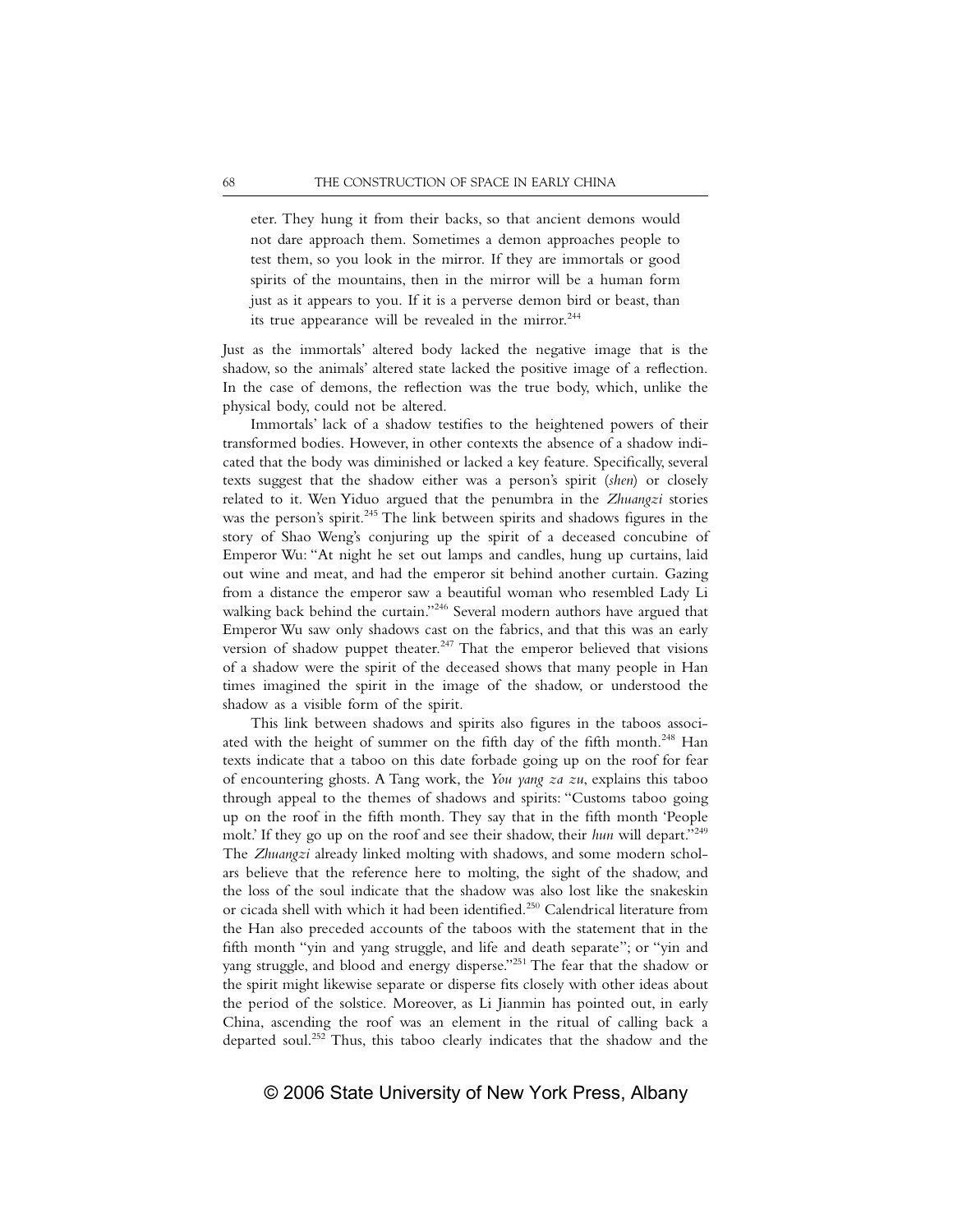spirit are elements of the body that could possibly become detached, if not that the two are one and the same.

Another indication that a shadow, or, in this case a reflection, could act as a spirit or shape a body derives from a version of "fetal instruction" described in the Jin dynasty *Bo wu zhi*. Early Han versions of this theory argued that the character of the fetus could be shaped by controlling the environmental stimuli to which the mother was subjected. In the *Bo wu zhi* it was the body of the fetus that was thus shaped, and the shaping was done by gazing at a reflection: "When a woman has been pregnant for less than three months, if she puts on her husband's clothing and hat, and at dawn circles leftward three times around a well, casts her reflection/shadow in the well, looks at the reflection and departs, does not look back, and does not let her husband see this, she will invariably give birth to a son."253 Before the sex of the fetus becomes fixed, the woman shapes it by dressing as a man whom she absorbs into herself by gazing at its reflection. Thus, the reflection of the mother shapes the body of the unborn child, which in turn possesses a shadow/spirit shaped by that reflection.

A final piece of Han evidence linking the body's energetic spirits and its shadow appears in the *Feng su tong yi*. A ninety-year-old man took a new wife, had sex with her once, and then died. When she subsequently gave birth to a son, the daughter of the deceased challenged the paternity of the child, arguing that such an old man could not have produced a son in one night of sex. After years of legal battles over the inheritance, the chief minister was called upon to settle the case. His decision stated:

"The children of aged men have no shadows, and furthermore they fear the cold." At that time it was the eighth month (middle of autumn). They took [the disputed child] and a child of the same age, and stripped them naked. Only the old man's son cried out that it was cold. Again they had them walk side by side in the sunlight, and he had no shadow. Consequently they awarded the property to the son $^{254}$ 

Sons of old men lack a shadow because the father's lack of energy (*qi*) results in a son who is similarly bereft. Two facts show this. First, the father died because "after one act of intercourse his energy/breath was cut off [*qi jue*  氣絕]." Second, the unique susceptibility to cold of such children indicates that they lack the energy to keep their bodies warm. Thus, this story again indicates the belief that the shadow was a visible manifestation of the body's spirit or energy.<sup>255</sup>

Another extension of the skin that was closely linked to the body was hair. Hair is a key social marker and symbol in most cultures, indicating gender, class, age, character, social role, and degree of civilization.<sup>256</sup> Hair was just such a polyvalent marker in early China. First, like skin, it was a visible surface on which one could read the internal state of the body. Medical texts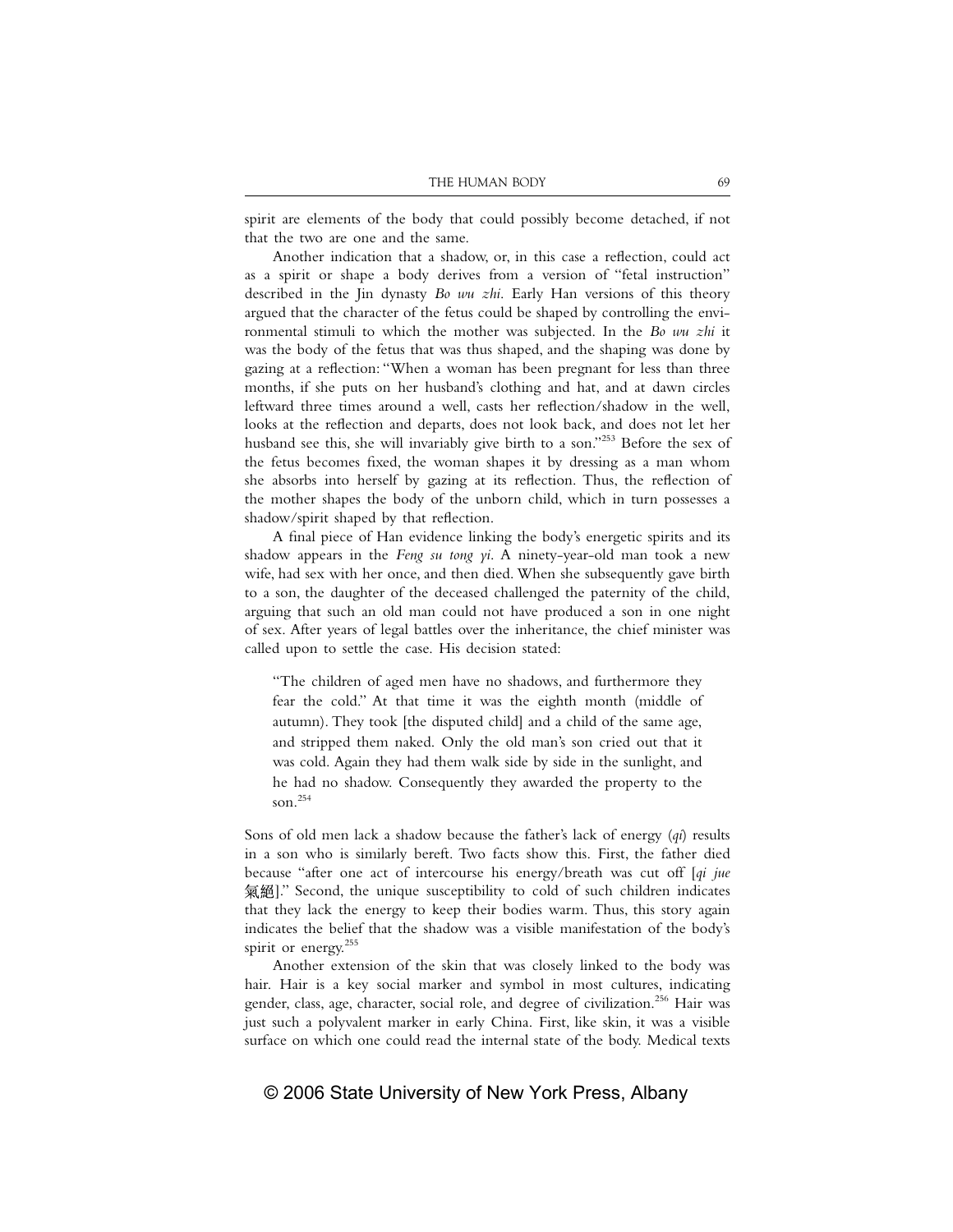frequently describe conditions of hair and what these indicated about health.<sup>257</sup> Sometimes the hairs formed channels along which diseases or external energies moved into the body, or needles were manipulated.<sup>258</sup> Long hair indicated a vigorous old age, so later depictions of immortals often portrayed the length of their hair.

In these contexts, hair was largely an extension of the skin. It was distinctive largely in its mobility and capacity for growth. More important was the belief that great anger manifested itself in hair "standing on end," which in the modern West is read as a sign of fear. The *Huang Di nei jing ling shu* describes the physical state of the brave man thus:

The brave man's eyes are deepset and fixed. The hairs of his long eyebrows rise up. His Triple Burner is ordered and horizontal. His heart/mind is straight and direct. His liver is big and sturdy. His gall bladder is full to overflowing. When angry then his energies [*qi*] overflow and his chest swells. His liver rises and his gall bladder moves horizontally. His eyes bulge from their sockets, his hair rises up, and his face flushes. This is the manner of the brave man.<sup>259</sup>

Bulging eyes with hair standing on end as an expression of rage appears also in a description of Fan Kuai during his confrontation with Xiang Yu at the Hongmen banquet.<sup>260</sup> Hair raised by heroic rage could knock the hat off the head, as when Lin Xiangru threatened to smash the jade coveted by the king of Qin.<sup>261</sup> Hair rising straight up also figures in collective scenes of heroic sentiment, as in the account of the witnesses to Jing Ke's departure on his attempt to assassinate Qin Shihuang.<sup>262</sup> This idea also was depicted in Han art, as in the representation at the Wu Liang shrine of Jing Ke's attempted assassination. Here the assassin's hair sticks straight up as he hurls his blade at Qin Shihuang.<sup>263</sup> In these scenes the overflowing energies of heroic warriors spilled out of their skin and through their hair out into the larger world. Hair was particularly suited to the expression of mental states because the *hun* resided in the skull. Consequently, the hairs on the head were virtually direct extensions of the body's spiritual energies.

Because movement of hair expressed dangerous emotions, its binding defined civilization and even humanity. Children wore their hair in fashions not employed by adults. Adulthood for men and women was marked by binding the hair, for men in the capping ceremony and for women in a parallel ritual involving the pinning of hair. Moreover, different genders and statuses among adults each had distinctive manners of wearing hair. Attention devoted to the binding of hair is particularly striking in the terra cotta army, whose soldiers and officers all feature elaborate hair styles. It is uncertain to what degree these complicated plaitings were utilitarian (to prevent the enemy from grasping hair), to what degree aesthetic, and to what degree a display of virility. In any case, it shows that styles of hair binding were of great interest, even among those engaged in the most masculine of activities.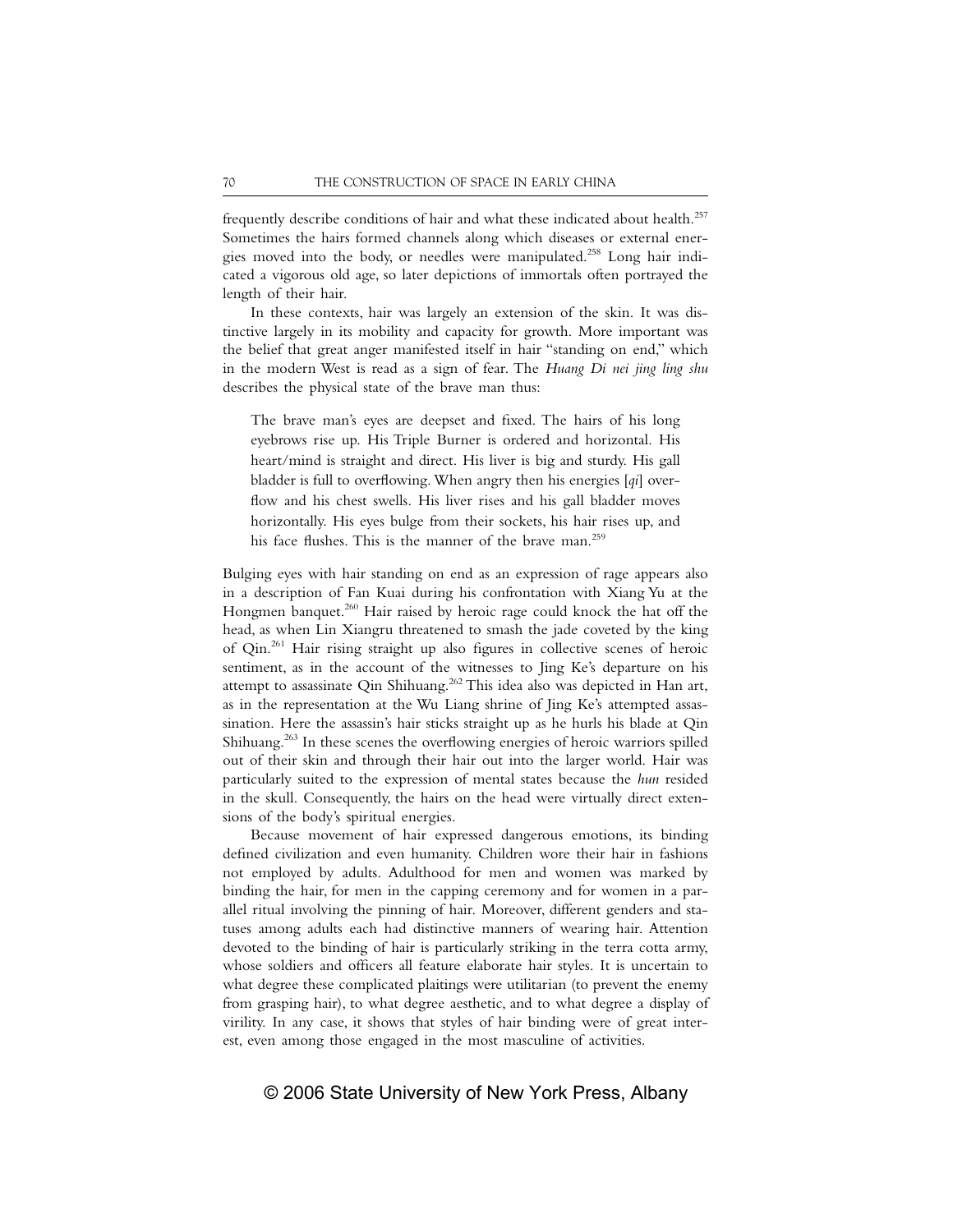Since the binding of hair marked adulthood and civilization, leaving hair unbound was characteristic of barbarians, madmen, and ghosts.<sup>264</sup> Not only was untied hair characteristic of ghosts, but the "Demonography" discovered at Shuihudi stipulates that, if the path is blocked by a ghost, one should undo one's hair, vigorously advance, and the trouble would cease.<sup>265</sup> Unbinding the hair might have unleashed some of the individual's spirit power, like the warriors' hair standing on end. Alternatively, unbinding the hair could have transformed the individual into a peer of the ghost who thus ceased to cause trouble. In any case, this apotropaic technique shows how binding and unbinding hair could alter one's status and/or generate power.

Clothing was closely related to shadows and hair as an interface between body and outside world. Attached to the fleshly body, it acted like hair style to define gender, status, age, or office. By putting on a particular costume, one adopted a social role and assumed its powers. Thus, it became a cliché that the sages had created clothing in order to distinguish people according to their rank and character.<sup>266</sup> The role of costume in delineating the self was particularly important in government service, where every official from the lowest local administrator to the emperor himself was distinguished by costumes and insignia. These became the topic of a considerable literature. The *Zuo zhuan*, *Xunzi*, and other early *ru* works contain numerous discussions of the significance of costume. The early ritual classics likewise frequently discuss what should be worn by whom. They even have specialized chapters on the significance of particular items of clothing, such as the "Meaning of Hats" chapter of the *Li ji*. Many of the later dynastic histories also included chapters on court costumes. Outside the court, all kin ties were defined by obligations of mourning measured in terms of types of garments worn and the periods of time for which they were worn. Thus, as Marcel Granet argued, it is significant that the term  $f_\text{W}$  *meant* on the one hand "clothing" or "to clothe," and on the other "to submit, to accept a role."<sup>267</sup> In correctly clothing themselves, people passed from the wild to the domestic and assumed appropriate social roles.

While clothing as an extension of the body plays a key role in all cultures, at least three features of the early Chinese understanding of clothes deserve note. First, as Roel Sterckx has noted, the "Xi ci" chapter of the *Yi jing* established the idea that all aspects of human civilization were derived from patterns observed in nature. The origins of human clothing were traced back to the bodies of animals that provided both material and inspiration. Thus, the *Hou Han shu* chapter on court clothing begins:

In high antiquity people lived in caves or in the wilds. They wore clothing of fur and hats of hides, and did not yet have any institutions or measures. Sages of later generations changed this by the use of silk and hemp. They observed the patterns on the variegated pheasant and the colors of blossoming flowers, and then dyed their silk to imitate these. They first made the five colors, and then fin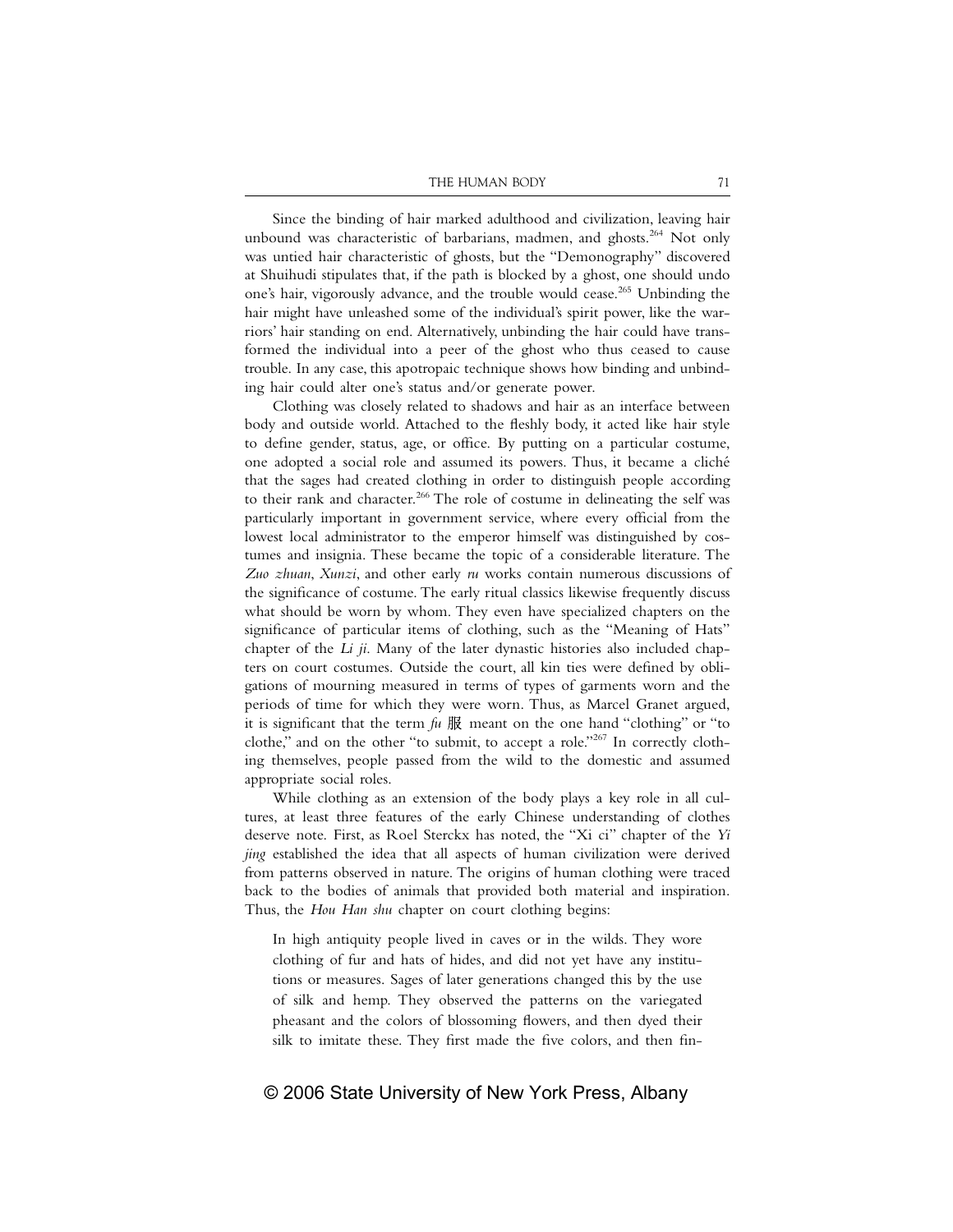ished the process by making them into clothes. They saw that birds and beasts had a system of crests, horns, whiskers, and dewlaps, so they followed these in making hats, ceremonial caps, throat-bands, and fringes to make decorations for the head.<sup>268</sup>

This account, which recurred in other dynastic histories, traces an evolution from a primitive state where people clothed themselves with animal skins to a civilized state where they wore artificial fabrics patterned on the forms, colors, and functions of animal coverings. Clothing thus offered man-made bodies to make up for the vulnerable nudity of the original human condition.

In addition to providing artificial versions of the bodies of birds and beasts, clothing was also an extension of the body that served to express character. Thus, the *Guo yu* says: "Clothes are the outward patterning of one's heart/mind. It is like the tortoise [shell]. If you apply heat to its interior, a meaningful pattern will appear on the outside."<sup>269</sup> Here clothing is the human equivalent of the turtle's carapace, an outer covering whose meaningful patterns reveal hidden truths. This analogy is extended by reference to divination through cracking tortoise shells, suggesting that the energies of a person's character will produce outward visual signs like the heat applied to a shell to induce cracks. The expression of character in clothing took many forms. The wearing of animal hides by warriors or barbarians revealed their savage natures or their ferocity.<sup>270</sup> Similarly, the universality of the emperor's rule, both its lordship over all of nature and its complementary employment of civil power and punishing force, was indicated by the symbols woven into his robes. $271$  In these and other cases clothing defined the person who wore it.

The interplay between body and costume is particularly notable in depictions of human figures in Chinese art. The general absence of the nude in Chinese art, in contrast with its centrality in the West, is a cliché, but nonetheless largely true. The body in Chinese art, as John Hay has argued, is unmistakably social.<sup>272</sup> Its meanings derive from its surroundings, from associated people, and above all from its clothing. The erotic attraction of images of the female body appears at its highest in the swirling lines of diaphanous robes, robes whose lightness and mobility express the Chinese ideal of the feminine. Similarly, the ferocity of warriors as depicted in art is expressed in the armor and skins that encase their bodies. In contrast to certain strains in Western thought, which seek truth in the act of stripping away coverings, the truth of the body in early Chinese literature and art had to be clothed in order to be expressed.

This idea also appears in Audrey Spiro's discussion of portraiture in early China.273 As she argues, even portraits of specific individuals tended to be "ideal" portraits that communicated not a physical reality of face or form but a person's character, role, or conduct. This art aimed at defining people through placing them within the proper social context, clothing them with the appropriate garments, and demonstrating through gesture or pose the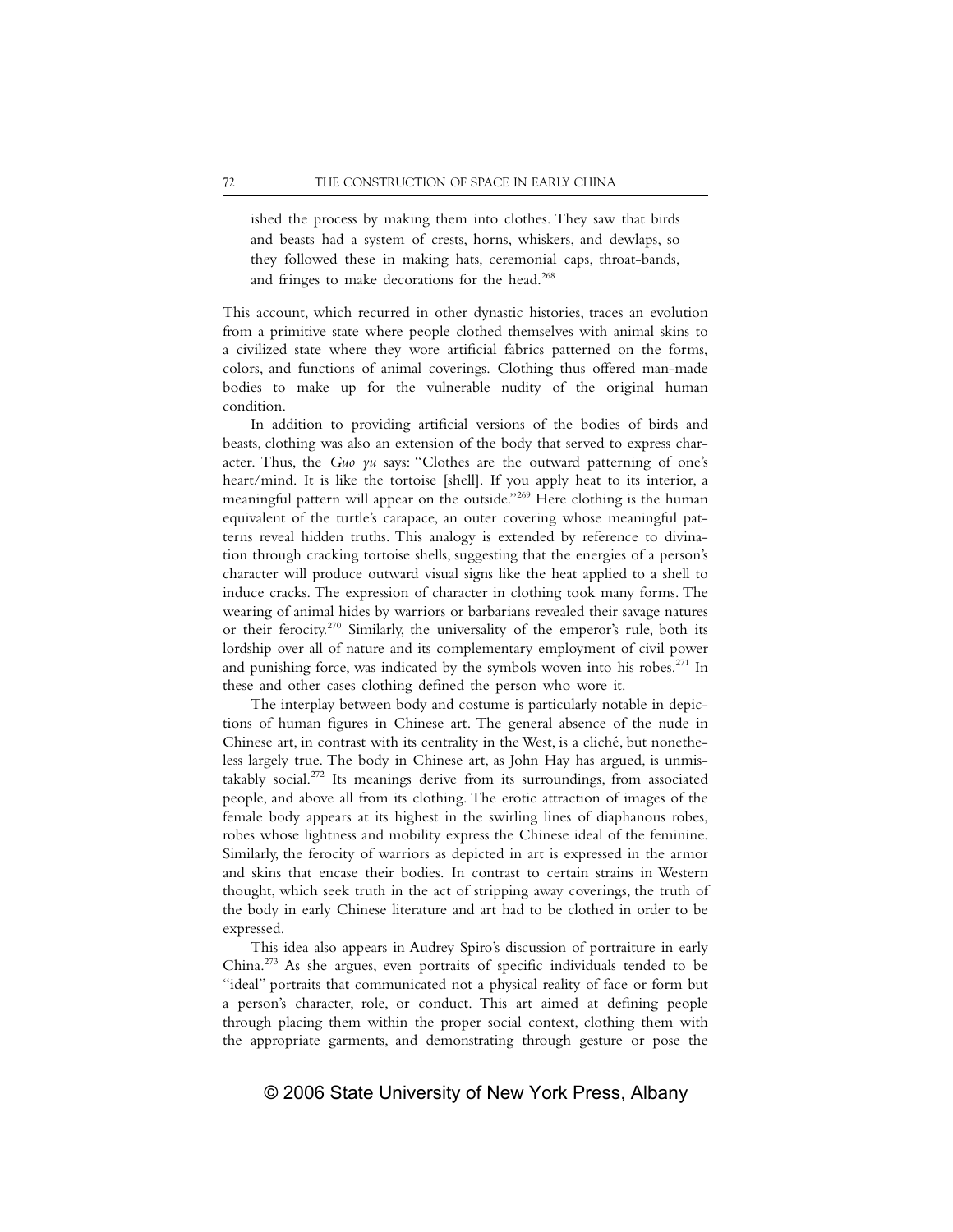manner in which they related to others. As Nagahiro Toshio argued, the purpose of Han portraiture was to make the essence of the person's character and social role manifest in the "visible symbol of his person." The depiction of clothing was central to such a task.<sup>274</sup> When new ideals of human excellence developed in the Age of Disunion, as indicated in the collective portraits of the Seven Sages of the Bamboo Grove, their character and conduct were still formulaically expressed in the lineaments of their clothing and their manner of wearing it. Through all the changes in artistic practice, the self depicted was still largely through the second skin formed by clothing.

#### CONCLUSION

The body came to the fore in Chinese thought in the fourth century b.c. In that first emergence of Chinese philosophy, the body became a shared topic of discourse in which different traditions articulated their values. The theme was established as central by the Yangist tradition, which made the proper valuing of the self the premise of its arguments. Their central doctrines included protection of one's life as a chief value, respecting one's spontaneous inclinations, and avoiding the attractions of external objects that could damage life. Within these arguments the body and its various parts figured as markers of the supreme value placed on life and self.

In the same period the self-cultivation described in the "Nei ye" also made the body central to its concerns. Correct physical placement of the body was the first step in the mental disciplines demanded of its devotees. These mental disciplines included a rigorous focus on establishing the mind as the center of the body and the body in turn as the center of the world. The successful execution of the program of self-cultivation resulted in a perfected body marked by supple muscles and glowing skin. The influence of this body in turn was projected to the edges of the world. Like the Yangists, the authors of this text insisted on the necessity of avoiding the sensual spell cast by external objects; yielding to the desire for such objects granted them effective possession of the mind and body.

The *ru* tradition made the body central in its insistence on the importance of rites. In accounts of rituals, and the masters who exemplified their highest forms, the placement and movement of the body became a topic of central concern and careful attention. While attacking the philosophy of the Yangists, the *Mencius* also adopted its practice of making life and the body the measures of highest values, but the *Mencius* used these markers to assert the value of moral virtues. The text also adopted the "Nei ye'"s account of the body's vast energies that could potentially reach the edges of the earth, but as in its critique of the Yangists it moralized this idea by insisting that these energies derived from virtues. Strikingly, however, it insisted that these virtues were parts of the physical body in the same manner as limbs.

Another *ru* text, the *Zuo zhuan*, developed the idea that the perfection of the body is central to ritual. It includes stories in which ritual failings fore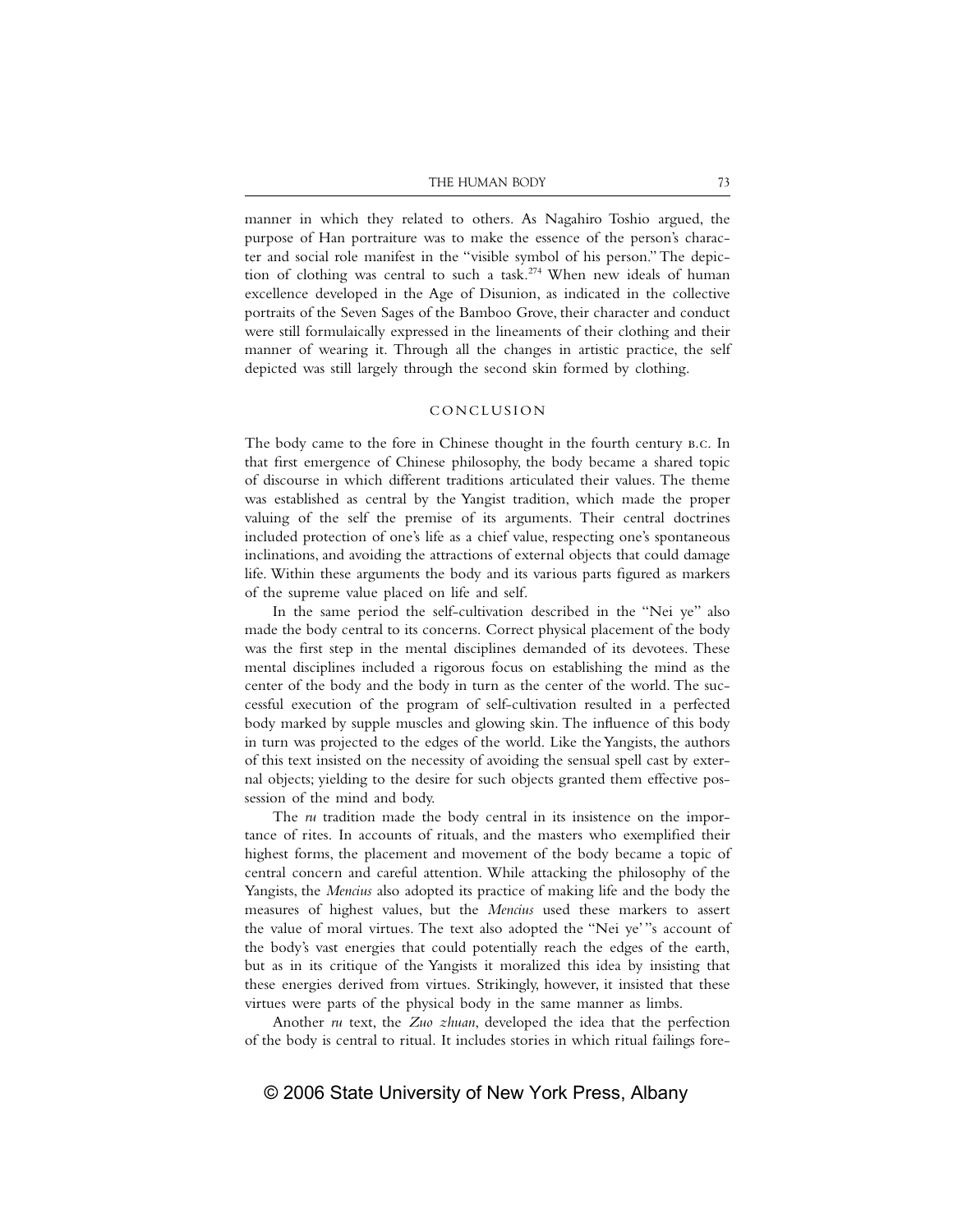told imminent death as well as those in which bodily weaknesses explained ritual failings. One story linked new medical theories based on bodily energetics to an etiology of disease based on ritual failures and the social breakdowns that these engendered. The *Zuo zhuan* also challenged the *Mencius* by arguing that moral intent was ultimately derived from physical energies, so that correctly channeling these energies in ritual was prior to and determinative of the development of virtues. This same idea also figured in the concluding passage to one of the texts recently discovered at Guodian.

A discourse on the body in the late Warring States emerged from these foundational texts. It featured at least two major characteristics that recur at all levels of spatial organization. First, it insisted that the body was a composite of diverse and sometimes antagonistic substances. Some programs for the perfection of the body argued for the accumulation of some of these substances and the expulsion of others. Alternative programs insisted on holding the disparate elements together for as long as possible. Second, diverse intellectual traditions argued that the body was not itself an autonomous entity but rather an element of a larger whole. While it was necessary to maintain boundaries defining the body, these boundaries remained both mobile and permeable. Diverse substances, energies, and signs moved outward from the body, or inward from the larger world. Through this flow back and forth, the interface between body and world became an extended zone of progressively radiating influences. In this model the interface between the body and the world consequently became particularly important, and much attention was devoted to such features as skin, face, shadow, hair, and costume.

In the discourse on the divisions of the body, the most important models were the body as state and the body as cosmos. The former dealt primarily with relations between the heart/mind that played the role of ruler and the other organs. The most important of these were the sense organs, which were identified by a graph that also meant "officials." Most texts from the late Warring States and early imperial periods inherited ideas about the senses that had been developed in the fourth century b.c. Senses naturally desired to seize external objects that gratified them, and consequently they were prone to be trapped by the external world. The mind alone could restrain this tendency and thus preserve the integrity of the body. Consequently, the mind and the senses engaged in a constant struggle for mastery that determined the health of the individual and the ability to command the loyalty of others.

In the second model of internal division the body was a fusion of the energies of Heaven and Earth. The former were more refined, the latter coarser and more substantial. Some traditions of self-cultivation argued that one had to draw in new and more refined energies while expelling old and crude ones. Others developed the idea that death and decay derived from the yin energies of the earth. One either had to eliminate such energies by not eating grain, or to supplement them to counteract their tendency to rot away and perish. Other traditions, represented in the medical literature and accounts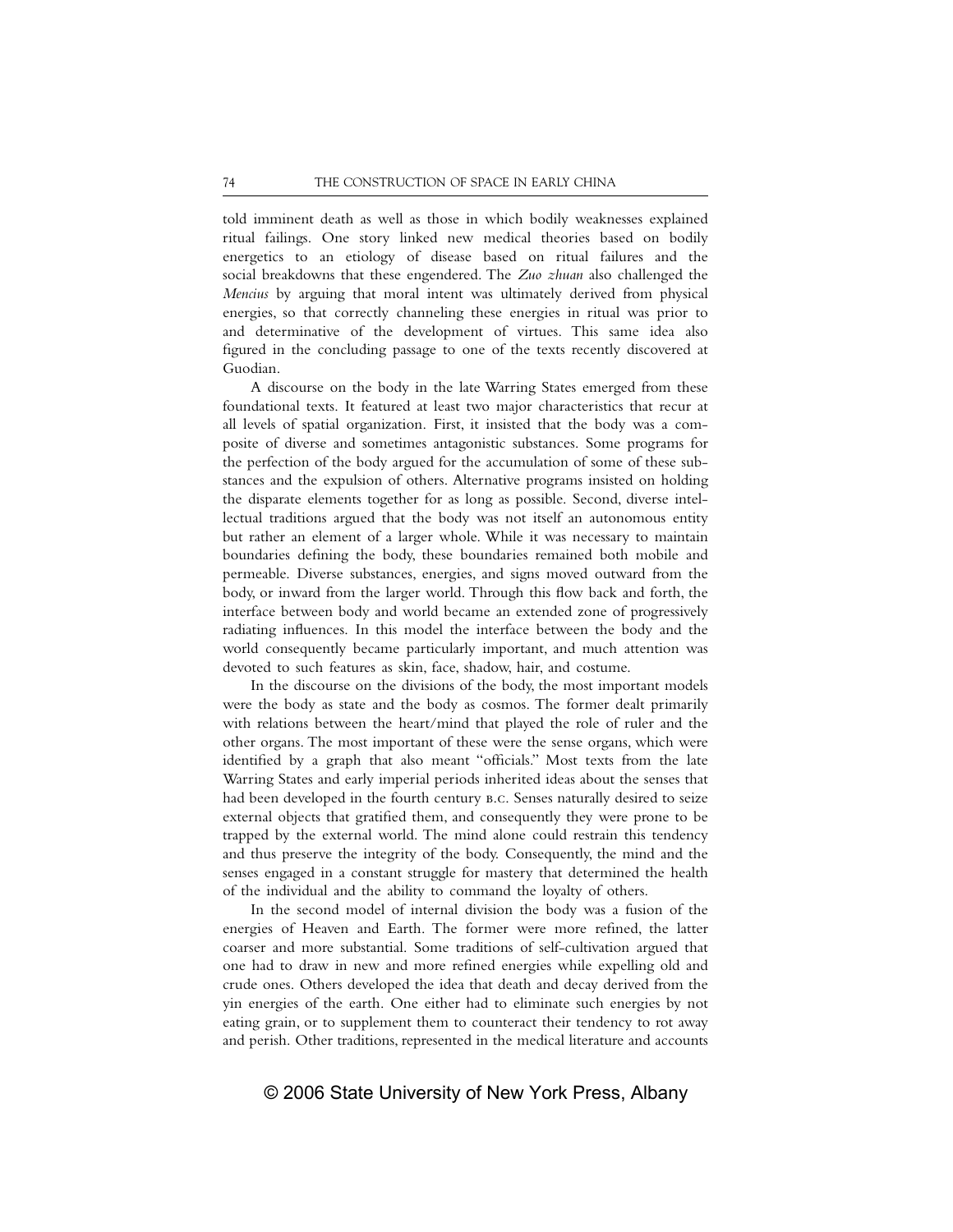of funerary practice, argued that the body had been formed by the progressive accumulation of a gamut of energetic substances. Dying consisted of gradually stripping these away until nothing remained but the physical form. Writers in this tradition emphasized holding together the opposed substances for as long as possible, first to preserve life and then to keep the dead at peace in the tomb. Within this discourse the skeleton, or the "bone and flesh," was the coarsest and hence most enduring substance. As such, it came to define what endured in the tomb, and what was physically shared by kin.

The body as part of a larger whole figured in the discourse on "winds" and "breath/energy [*qi*]." In this model, outer world and human body shared dynamic energies that on the outside formed wind and on the inside breath or its vital energy. These two constituted a single system in which winds became a major source of disease if they were able to penetrate a body that was lacking in internal breath/energies. Such invasions took place at the skin, and the body was particularly susceptible to them when the pores were opened through exertion and sweating. While such diseases began at the surface, they progressively moved deeper into the body and, in the process of doing so, became ever more serious until they reached the bones and became mortal. At the same time the internal energies moved within the body, but their condition was known through manifestations at the surface in pulses and complexion. Major elements of therapy in turn were conducted at the surface in the form of moxibustion and acupuncture. The latter, however, like the winds operated within an extended transitional zone defined by progressive deepening, so the depth of needling was discussed at length in the medical traditions.

The focus on the body's interface with the outside world also manifested itself in physiognomy, the belief that a person's character and destiny were determined by the shape of the body, especially the face. This technique was widely practiced in Warring States and early imperial China, where it was applied to both animals and men. It was patronized by the political elite, and even incorporated into such state practices as the selection of heirs and the dynastic transitions of the Age of Disunion. As a correlate to the idea that destiny was determined by exterior form, exponents of the traditions of selfcultivation argued that destiny, above all longevity, could be altered through the transformation of the body. This idea was criticized in the first century a.d. by Wang Chong, but he still accepted that destiny was determined by exterior form, and that the limited changes of that form in the aging process extended life.

Another form of interface between body and world was the shadow. The *Zhuangzi* described this as the human version of the shell of cicadas or the skin of snakes, a substanceless copy of external form that had adhered to the body but could separate from it. One example of such separation was becoming an immortal, for Han and later texts state that immortals lost their shadows. Similarly, the shadow and the body's spirit with which it was associated could be lost through violation of the taboo against climbing on roofs